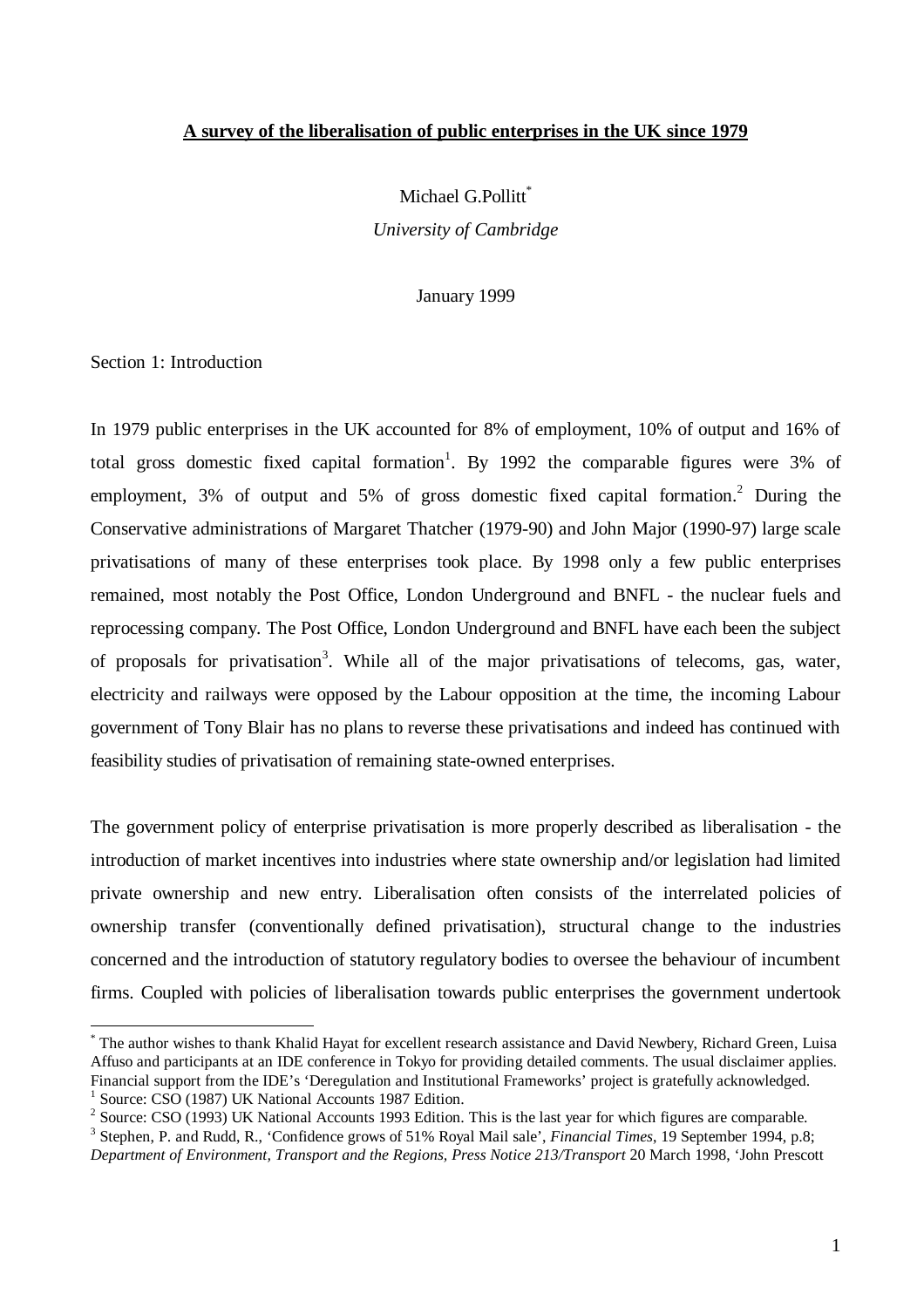the mass sale of council houses, the deregulation of many professional services markets (e.g. law and accountancy firms etc.), the contracting out of many government services (eg. refuse collection), private provision of services (eg. nursing homes), public-private partnerships in investment projects (eg. in inner-city areas), reducing subsidies for services (eg. dental care and opticians) and recent attempts to introduce quasi-markets within the state education and health sectors (see Young, 1986).

In this paper we survey the process of liberalisation of public enterprises in the UK since 1979. We do this because this is arguably the most notable of the UK's recent deregulation processes and is certainly the one aspect of the recent Conservative administrations policies that has attracted the most international attention. While the UK was not the first to undertake large-scale privatisation (Chile had a significant programme in the late 1970s), it seems to have been the most widespread and advanced of any in an OECD country. In terms of the extent and likely impact of the programme only the recent mass privatisations in transition economies seem more significant.

In what follows we begin by reviewing the history and genesis of the privatisation programme in Section 2. In section 3 we focus on the development of the regulatory systems designed for the telecoms, gas, water, airports, electricity and rail sectors. In section 4 we analyze the evidence on the effects of the economic effects of the privatisations. Section 5 offers a conclusion.

Section 2: The UK privatisation programme

l

Table 1 shows a list of the main privatisations in the UK since 1979. The time line highlights a number of features. The privatisations can be characterised according to the administration under which they occurred. During the first Conservative administration 1979-83, only companies which were already listed on the stock exchange (eg. British Petroleum) or which operated in competitive markets were privatised (Amersham and Associated British Ports) were sold off. It was during the second administration 1983-87 that the privatisation of major utilities began with the privatisation of British Telecom (BT) in 1984, then the world's largest public offer for sale and British Gas (1986). The third Conservative administration 1987-92 saw the privatisation of the water and electricity industries, the privatisation of electricity involving horizontal and vertical separation of state owned companies and the creation of a power pool. The fourth Conservative administration 1992-97

promises a first class tube for everyone.'; Halligan, L., 'Mandelson studies possible sale of BNFL', *Financial Times*, 26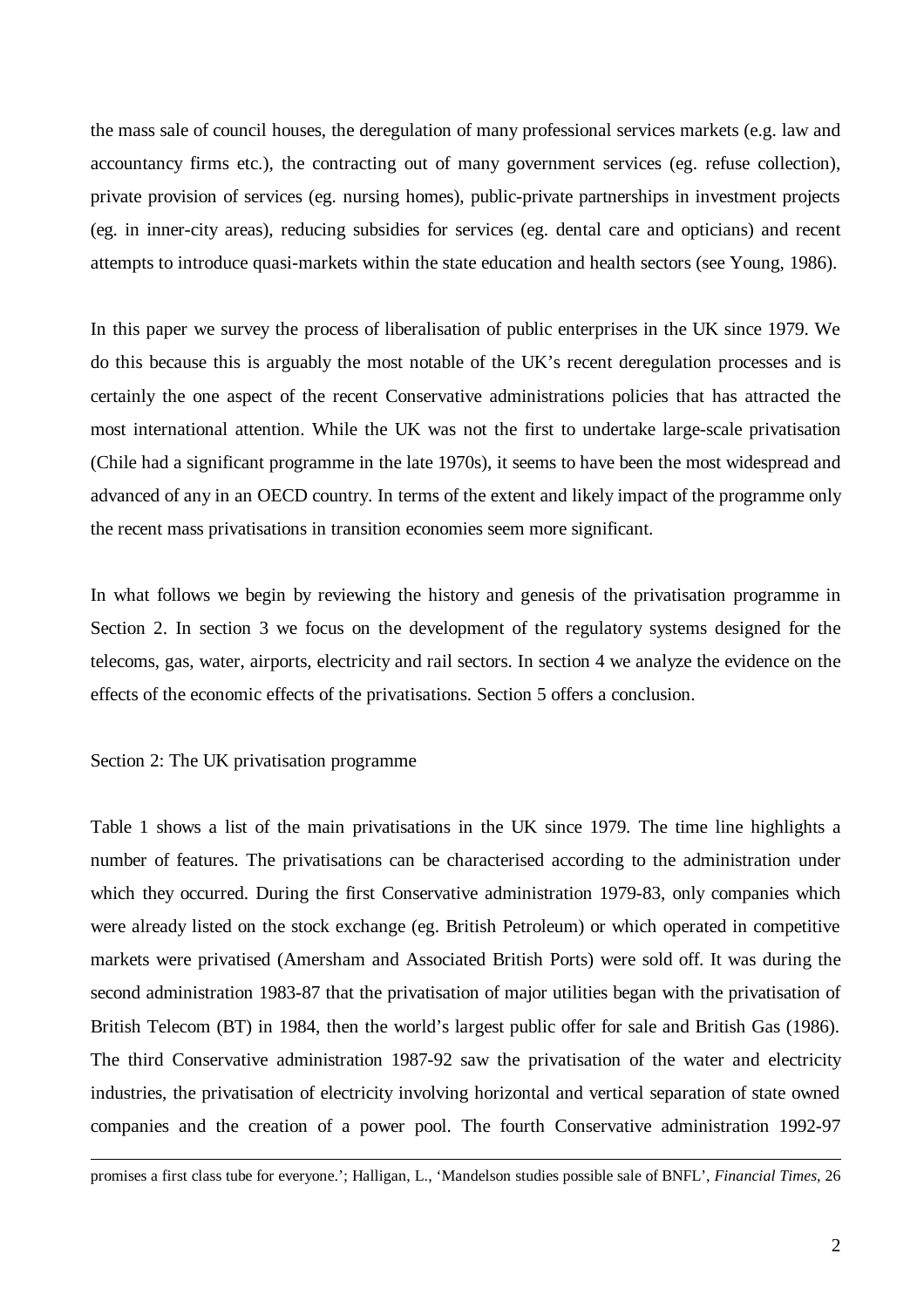involved the privatisation of companies previously thought to be unsaleable: British Coal, British Energy (which owns the newer nuclear power plants) and the Rail Industry.

# 2.1 The rationale for privatisation

The UK economy was in considerable disarray in 1979. The oil shock of 1973-74 had been followed by a period high unemployment, high inflation and low GDP and productivity growth. UK industry was increasingly lagging behind the productivity levels of comparator industrial countries. This seemed to be particularly true of industries in the public sector (see Pryke, 1981).

Marsh (1991) and Moore (1992) identify a number of reasons behind the government's privatisation programme:

- 1. *Reducing government involvement in industry.* For many conservatives this was an ideological aim of privatisation. Socialism involved ownership of the means of production and control of the 'commanding heights' of the economy. Until recently the Labour Party's 'Clause 4' asserted its commitment to nationalisation. Mrs Thatcher saw privatisation as a means by which she could destroy Socialism<sup>4</sup>. In economic terms we can interpret this aim as one of increasing the cost of government interference of in the day-to-day management of the economy (Perotti, 1995). Indeed Labour abandoned 'Clause 4' in March 1995 and dropped its plan to renationalise Railtrack, the rail infrastructure company, on the grounds of cost in October 1997<sup>5</sup>. At a more basic level privatisation removes companies from being forced to compete for scarce public funds in order to undertake investment projects.
- 2. *Increasing efficiency.* State owned enterprises were seen to be inefficient in 1979. Millward (1990) reports that productivity growth in terms of output per head 1951-73 was 3%p.a. in private manufacturing and 2.7%p.a. in public enterprises, while from 1973-85 the figures were 2.3% and 2.1% respectively. By comparison to the US, output per head in 1982 in the US railways was 4 times that in the UK, US coal 9 times more efficient and US electricity and gas 3.5 times higher compared with an average of 2.8 times higher for the whole of manufacturing.

September 1998, p.8.

<sup>4</sup> See Thatcher (1993, p.676).

<sup>5</sup> Rogers, R., 'Labour at Brighton: Prescott keeps Cabinet train on the rails', *The Herald*, 2 October 1997, p.6.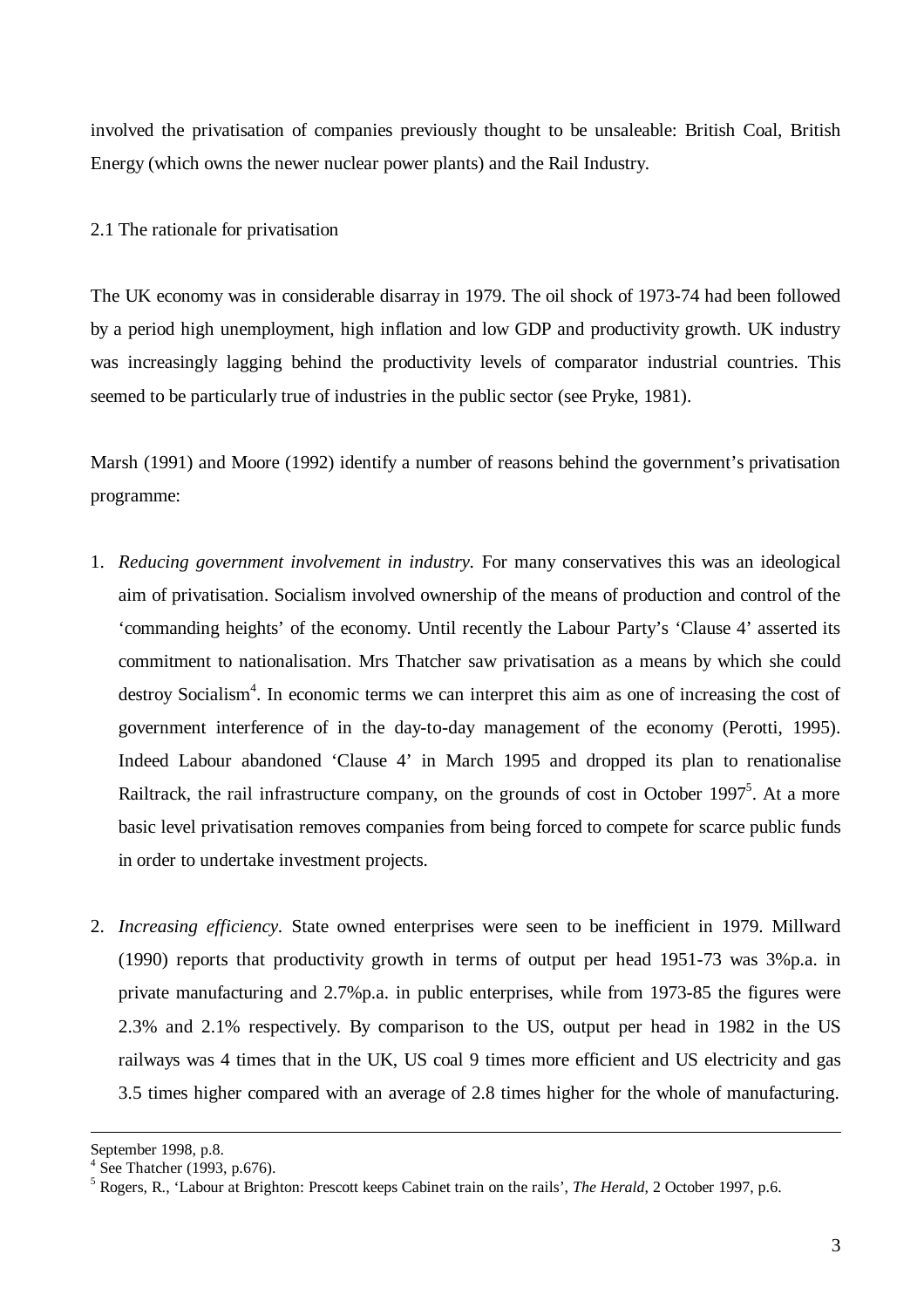While total factor productivity comparisons show public enterprise doing slightly better than the rest of manufacturing and closing the gap with the US over the post war period, it is still the case that relative and trend productivity were poor in UK public enterprise at the beginning of the 1980s. There was clearly a lot of potential for increased productivity especially if US style management techniques could be introduced. It is interesting to note that much of the electricity distribution industry and parts of the rail industry have been purchased by US companies following privatisation.

- 3. *Reducing the public sector borrowing requirement (PSBR).* A striking consequence of UK privatisation was the huge revenues raised from asset sales (see Table 1). Privatisation revenue was equal to around 1-2%p.a. of GDP from 1984 to 1994<sup>6</sup>. These revenues were particularly significant in the late 1980s as the large privatisations of Telecoms, Gas and Water were undertaken. Additionally privatisations reduced the PSBR by increasing the corporate taxes paid by privatised companies and by removing their borrowing from the public sector. NERA (1996, p.29) found that a sample of 33 privatised companies (representing 75% of total privatisation proceeds) who in 1981-2 had cost the public sector £107m contributed in 1994-5 £8.4bn to the public sector, of which £2.6bn was corporation tax, £2.1bn debt repayment and £3.3bn asset sales proceeds. The reduced claim on the public sector was very influential in the privatisation of the water industry (Foster, 1992) where compliance with European Union water and sewerage directives was anticipated to require huge investments by the water companies.
- 4. *Curbing public sector union power.* Public sector enterprise unions were extremely powerful. Rail workers, electricity and coal workers were all capable of inflicting severe political and economic damage. Coal miners were credited with bringing down the Conservative government in 1974<sup>7</sup>. While the government's main method of reducing union power was via Trade Union legislation, privatisation was a contributor to sharply reduced union power. Privatisation reduced union power via the redundancies which followed privatisation, the contracting out of services associated with privatisation and via fragmenting industries so that coordinated action has become more difficult (e.g. in the rail industry where the number of companies increased from one to over 100). The fragmentation of industries has been accompanied by a decline in national

<sup>6</sup> Source: ONS (1995) UK National Accounts 1995 Edition.

<sup>&</sup>lt;sup>7</sup> See Stewart (1978, pp.178-187).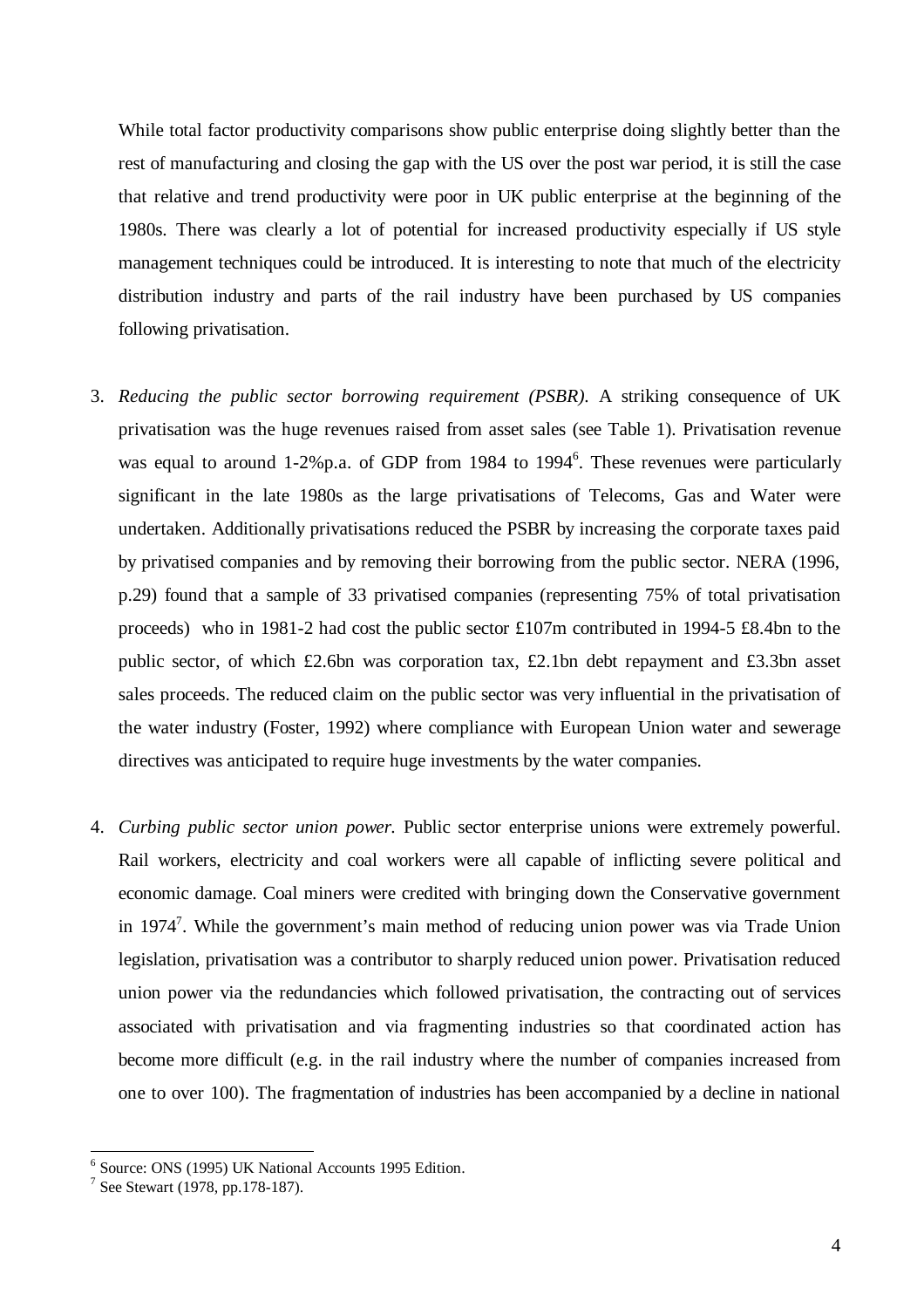wage bargaining, increased personal contracts and localisation of disputes especially given legislation outlawing secondary action (Brown et al., 1997).

- 5. *Wider share ownership and employee share ownership.* The number of individual shareholders has increased sharply since 1979 as a result of privatisation. Nigel Lawson (1992, p.210) reports that it was by accident that the government discovered the popularity of selling the shares at a discount to the public to encourage mass participation in the sale, when it substantially underpriced the public offer for Amersham International in 1982. This coupled with the need to ensure the successful sale of British Telecom (BT) in 1984 encouraged the government to mount large advertising campaigns to direct market the sale to individuals. The most famous of these was the 'Sid' campaign for British Gas which featured the catch phrase 'If you see Sid tell him' which highlighted the populist appeal of privatisation. The government combined preferential sales prices with staged payments, loyalty share bonuses for those who held on to the shares for 3 years and discounts on utility bills. The result of these financial incentives was to be huge public over-subscription and limited individual allocations for all of the post-1984 privatisations leaving institutions scrambling for shares at substantial first day premiums. Buckland (1987) however concluded that many investors subsequently sold their shares and of the continuing individual shareholders, few hold more shares in more than one privatised company. The result of this is that there has been no interruption in the long run trend towards increased institutional share ownership<sup>8</sup>. Employees benefited via free shares and larger allowed allocations of shares.
- 6. *Gaining political advantage.* The political history of privatisation can be traced through the memoirs of Margaret Thatcher (1993), Nigel Lawson (1992), Peter Walker (1991) and Cecil Parkinson (1992), who were the principal politicians involved. While no mention was made of privatisation in the 1979 Conservative Manifesto, Geoffrey Howe, the first chancellor of the exchequer did make reference to asset sales in 1979. However Margaret Thatcher reports that economic recession prevented much progress beyond selling government stakes in listed companies in her first administration. It was during the 1983-87 administration that the programme of privatisation was developed. Lawson had supervised the asset sales in the first administration as Chief Secretary to the Treasury and then as Energy Minister had been responsible for privatising Amersham International and Britoil. As then Chancellor he

<sup>&</sup>lt;sup>8</sup> See Moschandreas (1994, p.509).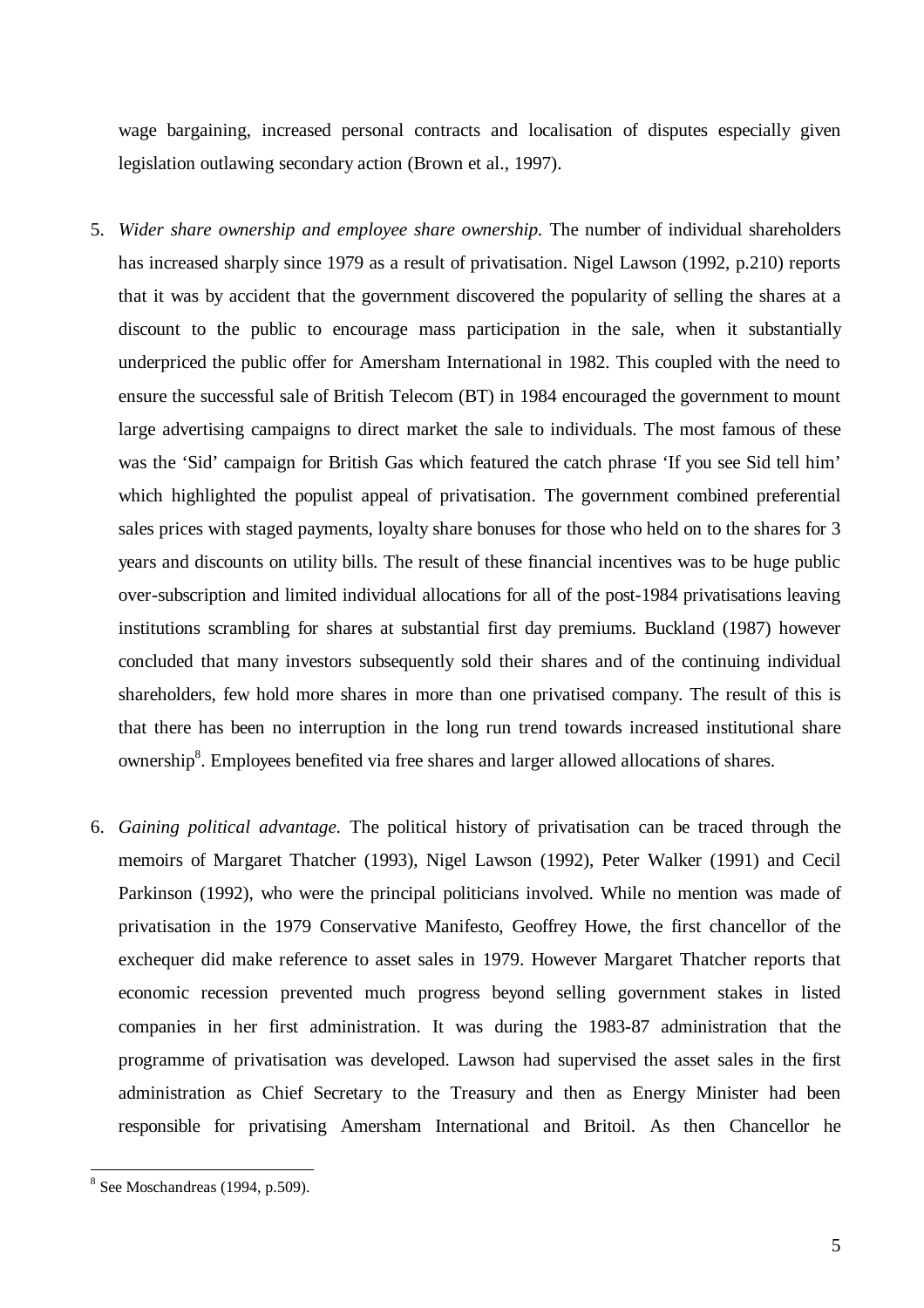enthusiastically promoted privatisation. Cecil Parkinson and Norman Tebbit handled the privatisation of British Telecom which turned out to be enormously popular. Peter Walker was responsible for the 'Sid' campaign surrounding British Gas. The popularity of the programme was widely trailed by the Conservatives in the run-up to their re-election in 1987. Indeed McAllister and Studlar (1989) found that even adjusting for class and education there was a significant impact of privatisation and council house sales on voting patterns. The 1987 election victory was then followed by water privatisation and then the complex electricity privatisation. John Wakeham impressively prepared the electricity industry for privatisation in less than a year (see Henney, 1994).

## 2.2 Criticism of government's programme

Although privatisation has been hailed as a great success in the UK it was not without its critics during the programme. Doubts were raised about the rationale behind the government's policy (see Kay and Thompson, 1986):

*1. Privatisation and managerial discretion*. Privatisation involved introducing private sector pressures on senior management in the public sector. As such it was not likely to be popular with these managers who were likely to slow down the process or interfere with it so as to improve the outcome for them at the expense of wider economic efficiency. The government was working to tight legislative programme and hence early privatisations involved compromising market structure in return for management cooperation. Button and Weyman-Jones (1994) note that this is the inevitable consequence of the structure of the game being played by the government and the management. This was particularly true in British Gas where the then chairman initially opposed the privatisation, but then enthusiastically supported it when it became clear that British Gas would be privatised as a monopoly supplier of gas in the UK. Similarly initial opposition from the chairman of the CEGB delayed the restructuring and privatisation of electricity generation and transmission in England and Wales. Yarrow (1989) argued that early privatisations of BT and British Gas simply replaced political discretion in the running of enterprises by managerial discretion for no measurable benefit in performance in the immediate post-privatisation period.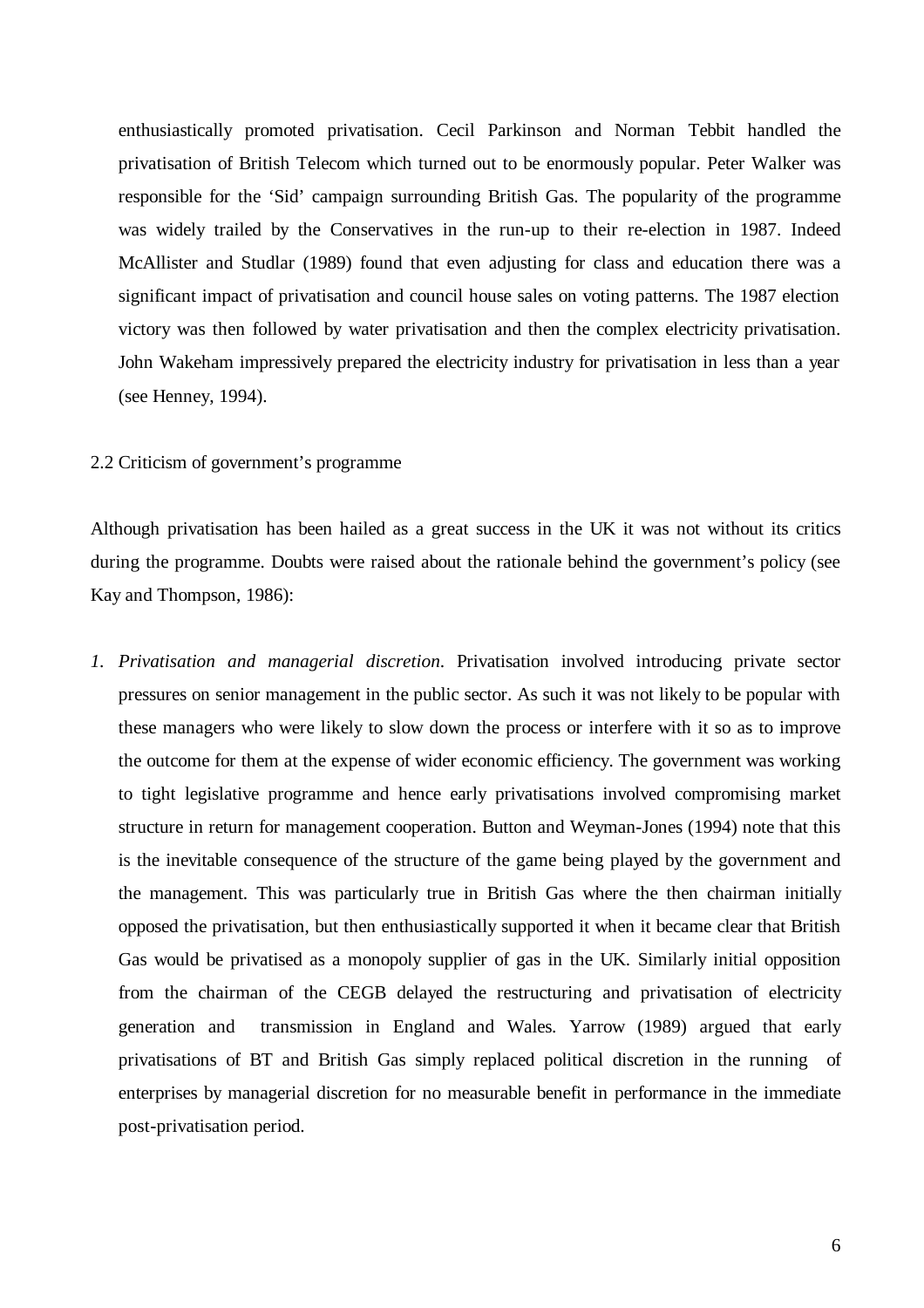- *2. Privatisation and the PSBR.* Some of the aims of privatisation cited in section 2.1 above are clearly contradictory. In particular the desire to increase efficiency and the desire to raise revenue. Clearly the government maximises asset sales by privatising a monopoly rather than a restructured industry. The privatisation of BT involved the vetoing of plans to break-up BT by the Treasury. Furthermore it seems to be the case that some privatisations actually worsened the long-run PSBR because the loss of the profit stream from the government's net revenue was not compensated by dividends and increased tax revenue<sup>9</sup>.
- *3. Privatisation and competition.* Kay and Thompson argue strongly that it is competition that drives down prices and costs in the private sector not ownership per se. This seems to be borne out by comparisons between private and publicly owned firms in regulated markets such as electricity in the US, where there is no significant difference in costs between the different forms of ownership (see Pollitt, 95). In the case of potentially competitive industries it may be argued that privatisation is the only way to introduce effective competition, in the case of natural monopolies this argument does not hold. This leads to the question of why privatise natural monopolies such as water companies, gas and electricity transmission and distribution networks? In such cases privatisation will only lead to regulatory problems, monopoly prices and wasted investment.
- *4. Privatisation, politics and shareownership.* Some have argued that privatisation was not a popular policy, Crewe (1988) cites contemporary opinion polls which consistently showed that a majority thought that particular privatisations were a bad idea (56% in the case of BT, 57% British Gas and 72% electricity and water). Worcester (1994) questions the success of the wider share-ownership policy which did not have as much impact as council house sales on voting patterns. Worcester suggests that privatisation has modified the culture of shareholding in the UK but has hardly impacted on public behaviour towards the stock market. We might therefore conclude that if discounting the share price was the price of wider share ownership it has not been a price worth paying, given the significant (inequitable) transfer of revenue from taxpayers to shareholders involved $10$ .

 $9$  Newbery and Pollitt (1997) found this in the case of the restructuring and privatisation of the CEGB, the electricity and transmission monopoly in England and Wales.

 $10$  For evidence on the losses of revenue due to underpricing see Jenkinson and Mayer (1994).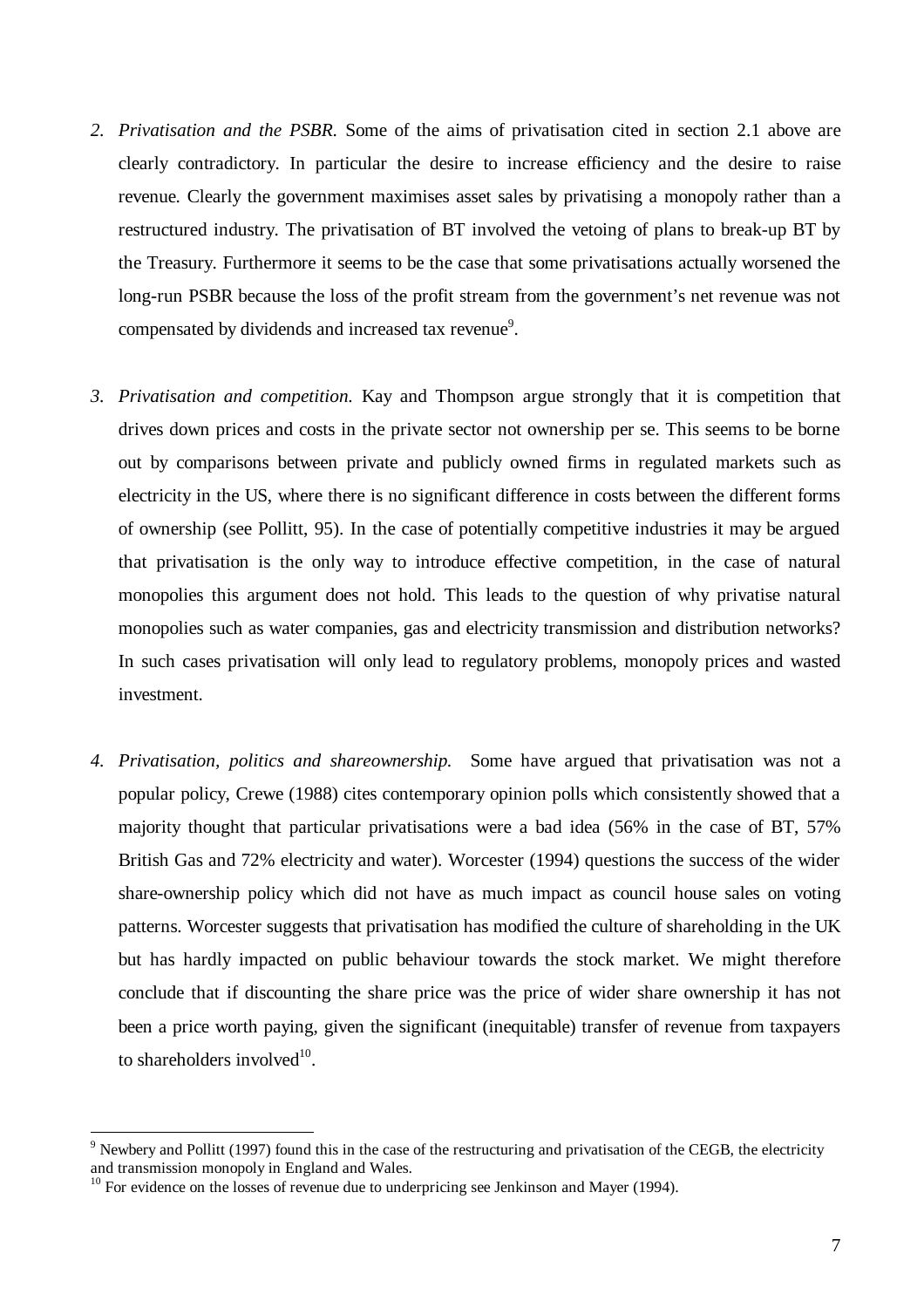#### 2.3 Privatisation in context

We conclude this section by attempting to highlight the wider context in which the government's privatisation programme was proceeding. We highlight two of these, the impact of privatisation on industrial relations in the UK and the world wide trend towards privatisation.

Oulton (1995) concludes that improved industrial relations and educational attainment levels in the UK are the supply side policy successes of the recent Conservative government. The Conservative Party of 1979 clearly identified Trade Union (TU) power as part of the UK's underlying malaise<sup>11</sup>. The contribution of privatisation to achieving this goal was undoubtedly significant (see Colling and Ferner, 1995). Before 1979 change within the public sector could not be achieved without the consent of the unions, after privatisation management have been able to adopt a much more aggressive stance towards change. In the electricity industry national wage bargaining broke up after privatisation, derecognition occurred in subsidiary companies, TUs took an advisory role, managers have been put on individual contracts and formally excluded from collective agreements and companies have communicated directly with employees, not through unions. Litwin et al. (1996) give accounts of the widespread reorganisation of working practices surrounding privatisation in British Airways and PowerGen (an electricity generation company) that has allowed large scale reductions in staff numbers. Some of these changes may have occurred anyway due to technological changes but privatisation has increased customer orientation, team working, personal targets and bonuses and contracting out of much manual work. Colling and Ferner conclude however that privatisation's impact per se on industrial relations is unclear. Arguably differing degrees of managerial skill among the companies have allowed some companies to make better use than others of the opportunities for reorganisation and the introduction of modern human resource management and training.

The World Bank (1995) surveys the worldwide trend towards privatisation which has been observed since the late 1970s. They highlight the huge scale of the transfer of assets involved and the enormous potential for such liberalisation in developing countries with high initial percentages of productive assets owned by the state. Their survey of developing countries identifies three aspects of a successful privatisation programme. First, the programme must be politically desirable in the sense that the political leadership must see benefits for itself and its own constituents. Second, the

 $11$  See Lawson (1992, pp.29-30).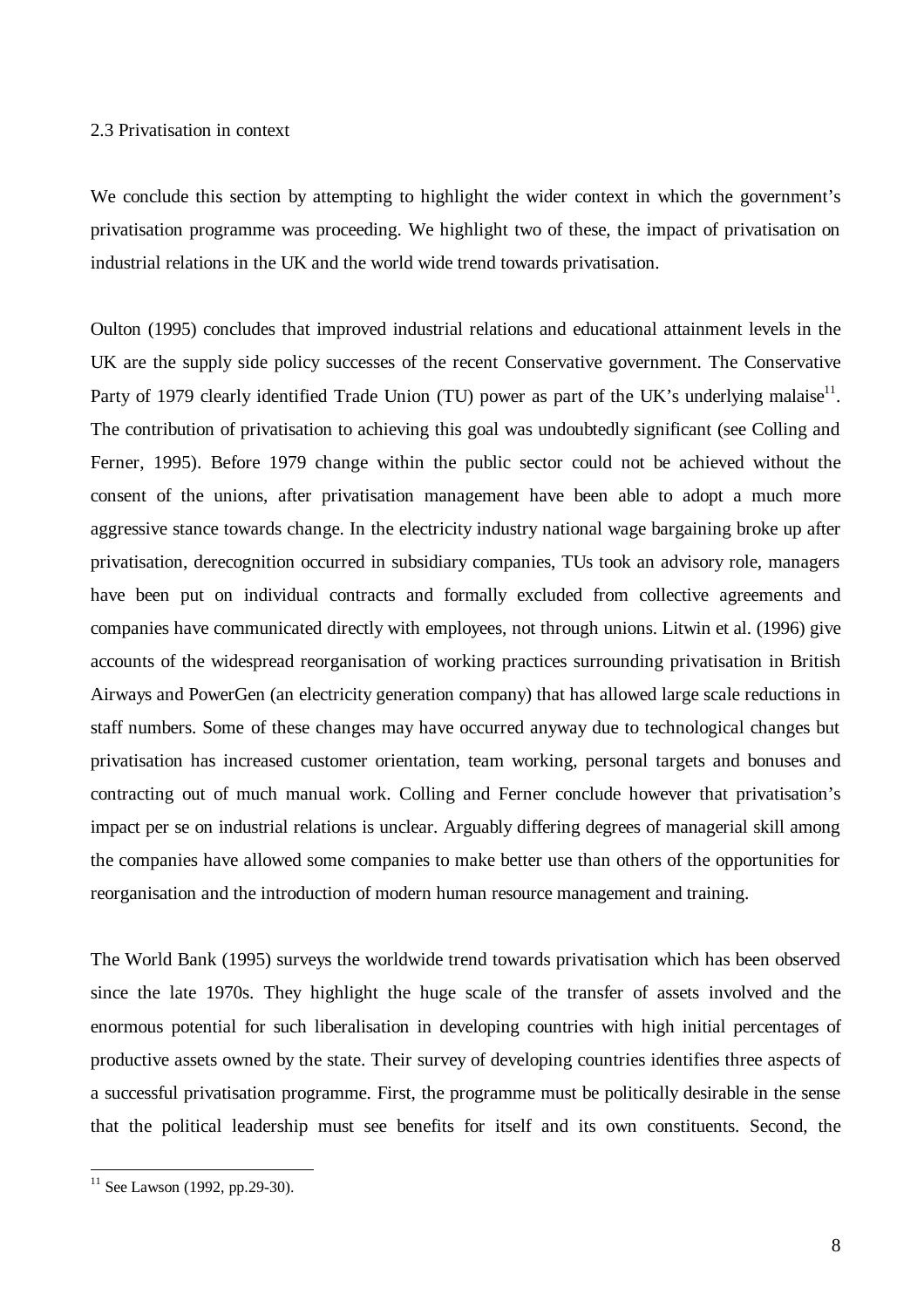programme must be politically feasible in terms of the leadership having the power to enact reform and overcome opposition. Third, there must be political credibility such that losers will be compensated and investors' property rights safeguarded. In terms of the UK all of these aspects were satisfied: Conservative voters would benefit disproportionally from privatisation and the Conservative administration had sufficient parliamentary support to push through the programme. The programme only faltered when in November 1994, with a small parliamentary majority and divided party, the government was defeated on proposals to privatise the Post Office<sup>12</sup>. Finally, it was able to compensate most of the early losers - there were very few compulsory redundancies and generous early retirement and there were voluntary severance packages for those who left privatised firms as they downsized. It took a Labour government to attempt an expropriation of shareholder returns from the privatisation with the a windfall tax on the profits of privatised utilities following their election in 1997.

Section 3: The Development of the Regulatory System

-

## 3.1 The origin of regulatory system for privatised monopolies

The early privatisations following 1979 posed few competition problems. However with the privatisation of British Telecom the government had a problem of how to regulate a firm with a significant amount of monopoly power and which provided an important service. The problem of regulating utilities is not new (as Newbery, 1998 describes). Indeed the emergence of significant public ownership in gas, electricity and water can be traced to the need to control the prices charged by incumbent firms without allowing excessive duplication of assets which were subject to large economies of scale.

Faced with the privatisation of British Telecom and other utilities the government had a number of choices suggested to it in a report by Stephen Littlechild (1983):

1. *Rate of return regulation.* This method was extensively used in the United States and involves regulating the profits of utilities on the basis of an allowed rate of return on their capital assets. The advantage of this system is that it is easy to administer and enforce and provides

<sup>12</sup> Owen, D. and Brown, K., 'Down but not out for the count', *Financial Times*, 4 November 1994, p.9.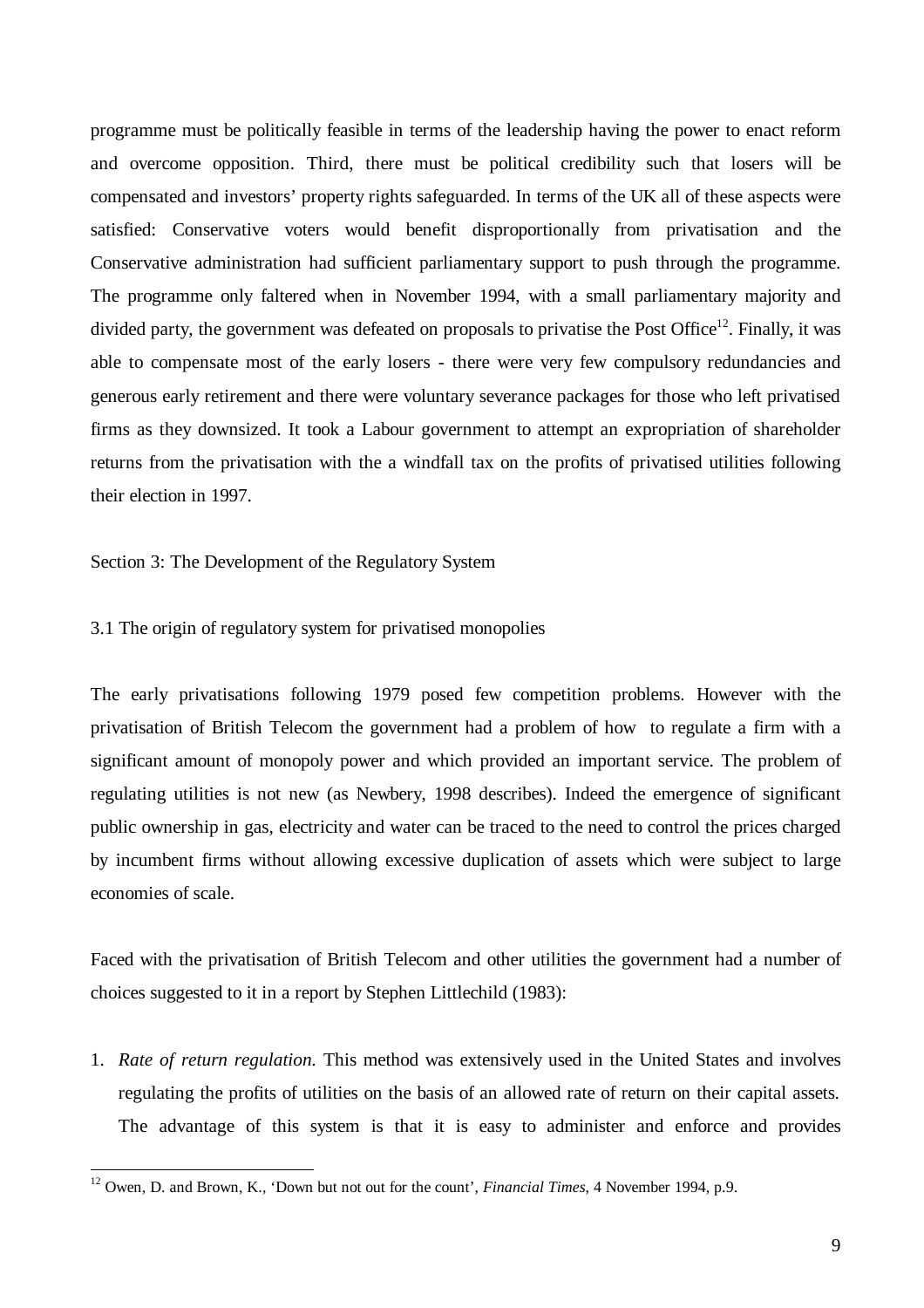transparency. It actually operates via a quasi-judicial process where regulated companies or their customers may apply for changes in prices on the grounds of a change to the rate of return on the companies assets. The major problem with this method of regulation is the perverse incentives that it gives companies, both to increase their capital assets (rate base) and not to seek cost reductions (the Averch-Johnson effect) $^{13}$ .

- 2. *The output related profits levy.* This method was suggested by Sir Alan Walters, Mrs Thatcher's chief economic adviser. It involves having a profit tax system for utilities where the tax rate declines as output rises. In theory this could encourage the regulated firm to produce more output than under a constant tax rate in order to maximise its profits.
- 3. *A local tariff reduction scheme or RPI-X.* This method was proposed by Littlechild and involved setting a maximum price for local telephone calls which would then be increased over a period by the rate of inflation (RPI) minus some X factor which might reflect expectations about the size of likely future productivity growth. The advantage over the other two methods was that it combined simplicity with incentives to minimise costs within the firm.

The government accepted the RPI-X proposal and set up a regulatory agency or independent government department (The Office of Telecommunications, OFTEL) to oversee the regulation of the prices and the service provided by British Telecom. OFTEL was headed by a Director General of Telecommunications with statutory powers and duties independent from the government. The restructuring of the industry required each telecommunications provider to have a license to operate in the telecommunications market. RPI-X price control is part of the license conditions for British Telecom. This pattern of RPI-X, licensing and a regulatory agency headed by a Director General with statutory powers was followed in gas, airports, water, electricity and rail. The system has been evolving, but has provided transparency in regulation and the freedom for each regulator to focus on the regulatory issues particular to his or her industry.

Initially it was envisaged that RPI-X regulation in telecoms could be 'regulation with a light hand', which would simply prevent excessive exploitation of monopoly power until competition caused regulation to be unnecessary. At the same time as licensing BT, the government licensed a

<sup>&</sup>lt;sup>13</sup> See Vickers and Yarrow (1988).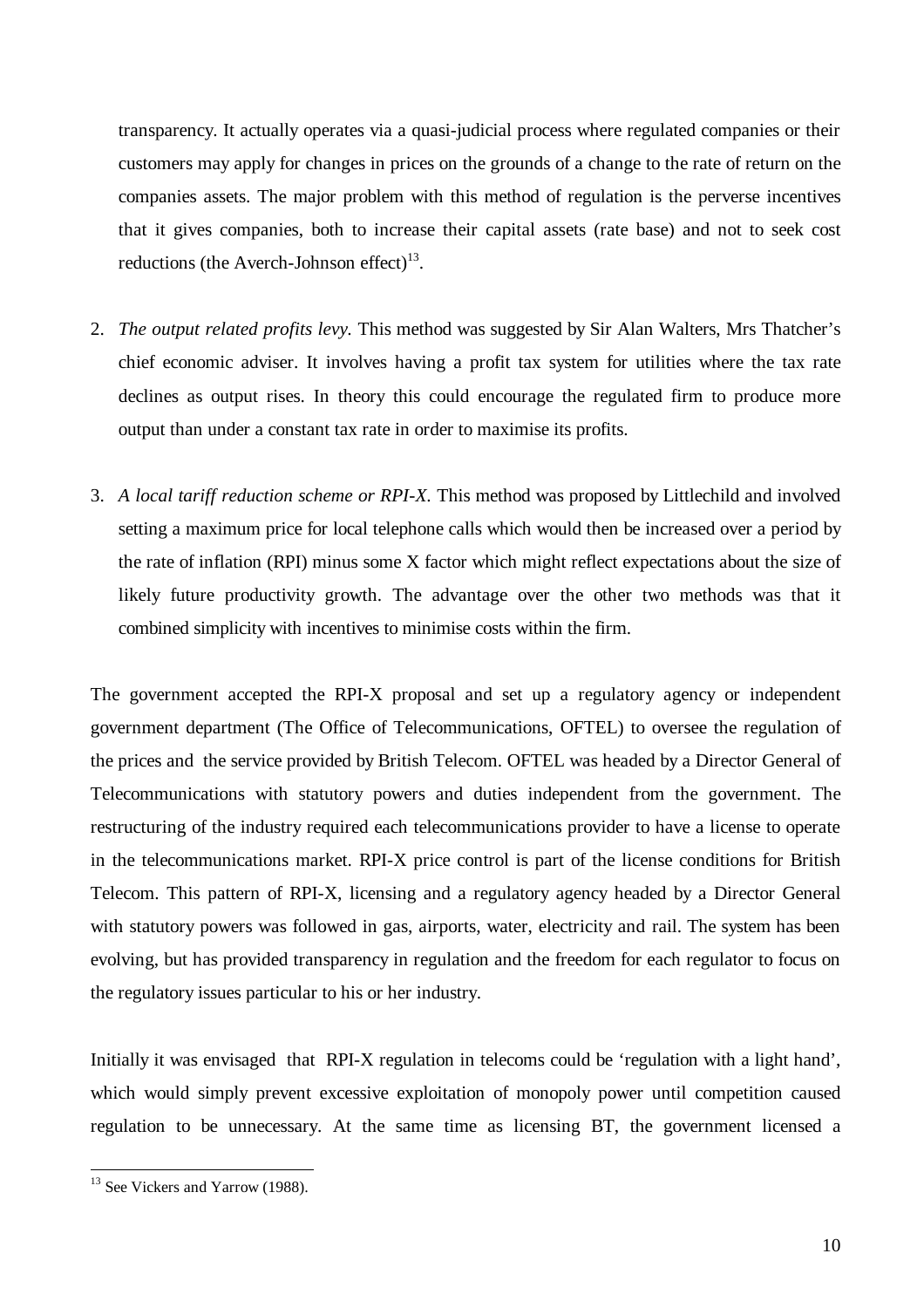competitor, Mercury, which would also be able to connect customers, develop its own trunk network and have access to BT's local networks. The idea was that as competition developed between these two and between alternative technologies for voice telephony the need for OFTEL would disappear. Indeed one of the statutory duties of the telecoms regulator is to promote competition. Subsequent privatisations however recognised from the beginning that competition is likely to be limited for the foreseeable future, so that the statutory duty of the water regulator is only to 'facilitate' competition in the limited instances where it might be possible.

#### 3.2 The evolution of RPI-X regulation

Table 2 gives some of the details of how RPI-X regulation has evolved in the UK. Each industry has a separate price control formula which is set for a number of years (4-5 years). The price control is then revised for a further regulatory control period. The price control applies to prices of monopolised services and not to services where sufficient competition has emerged (i.e. to inland telephone calls, not to telephony equipment). The price control may apply to both the fixed charge and the unit charge for a service (e.g. line rental for telephones have a different price cap to telephone call charges). In industries where some components of costs are volatile and largely outside the control of the regulated company there is provision for pass through of costs (e.g. security costs at Airports, costs of purchased power in electricity distribution). RPI-X regulates prices but has been augmented with quality regulation which involves fixed penalties for failure to meet service standards which are also part of the license conditions of regulated companies (e.g. fixed payment to customers if faulty telephone lines are not repaired within two working days).

The evolution of RPI-X since 1984 has led to the emergence of a number of key issues to be decided in the regulatory process:

1. *The extent of the activities which need to be regulated.* Price control in telecoms initially covered all calls. However in the latest price control period, international calls are effectively no longer regulated since it is deemed that there is sufficient competition in this market. By contrast in electricity regulation, initially it was assumed that the power pool within which bulk generated power is traded would not require regulation. However in 1994/5 and 1995/6 the electricity regulator did impose a price cap on the bids that the incumbent generators could offer in the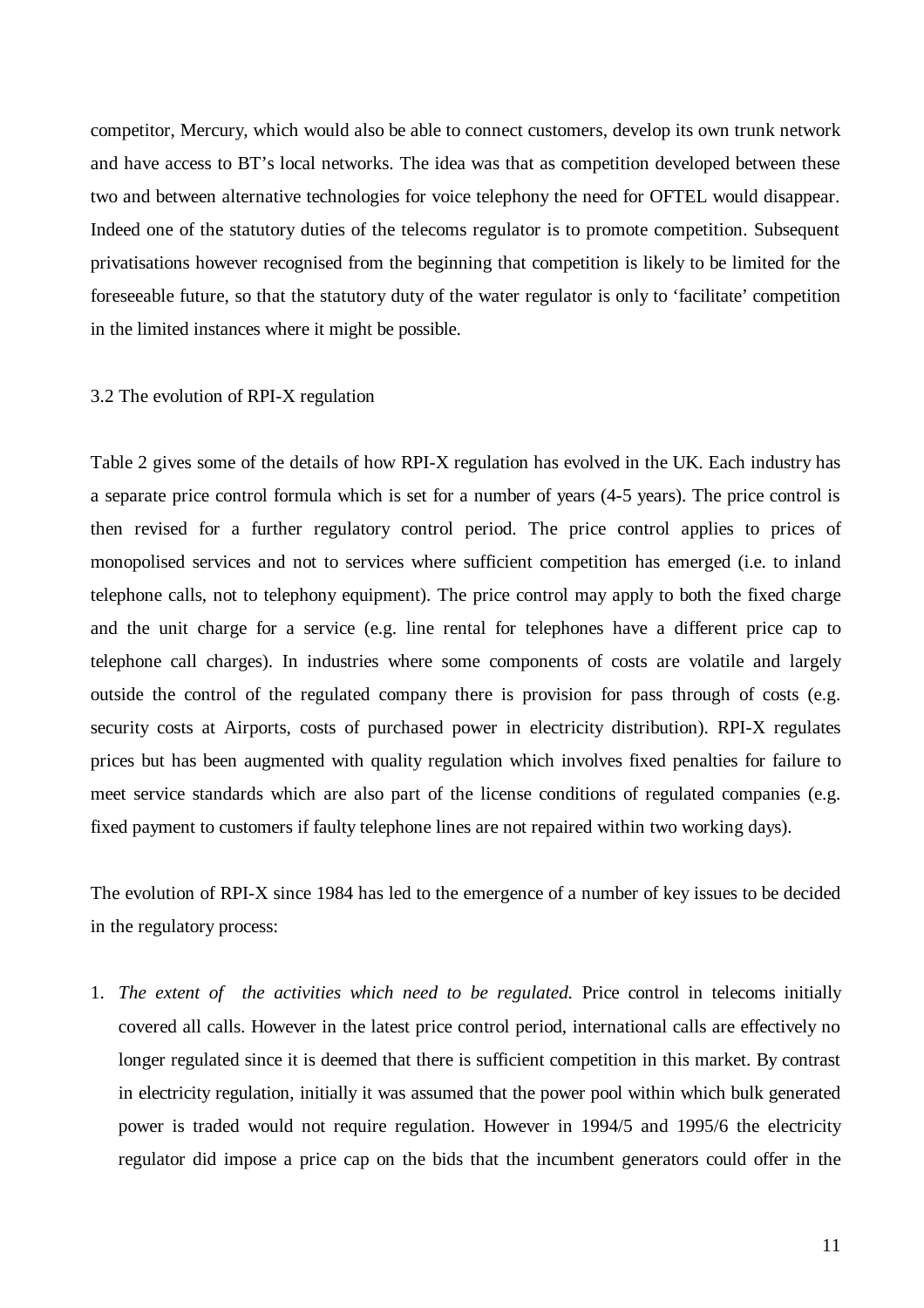power pool following accusations that they were colluding to raise prices (see Green, 1996, p.13).

- 2. *Setting the value of X in the price cap.* Four elements have emerged in setting the price cap. The amount of operating expenditure needed by companies to cover ongoing costs of supply (OPEX), the amount of capital expenditure which needs to be financed from profits (CAPEX), the allowed rate of return on assets and the size of the initial asset base.<sup>14</sup> The setting of OPEX requires estimation of the likely future cost savings which are possible. The setting of CAPEX requires estimation of the investment profile of the companies. The calculation of the allowed rate of return requires the assessment of a fair return to the shareholders funds. The size of the initial asset base involves an assessment of the opening value of the asset base at the beginning of the previous review period plus allowed new investment less depreciation since then. Each of these is the subject of detailed analysis by the various regulators. Currently, the water regulator is proposing new X (K in water) factors (see OFWAT, 1998). He estimates OPEX by reference to past trends in costs and CAPEX by detailed auditing of investment plans and requirements for environmental clean up expenditure to be carried out by water companies. The regulator calculates the allowed rate of return by adding an equity premium appropriate to companies in the risk class of water companies to an estimate of the risk free rate. The initial capital base calculated from the initial market value (including debt) of the water companies at privatisation plus net capital expenditure since then. Other regulators have used similar analysis in calculating allowed prices.
- 3. *Price rebalancing.* An early issue which emerged in British Telecom was the regulation of twopart tariffs and the extent to which more of the cost the system should be recovered from fixed charges rather than call charges. Rebalancing in BT towards loading more of the cost of calls onto fixed charges can easily be seen to be economically efficient, given the low marginal costs especially of off peak calls, however high line rentals and connection charges raise distributional issues such that poor consumers end up paying proportionately more of the cost of the system. A related issue is the question of the extent to which BT should have been free to set prices within its price basket subject to an average price cap. An average price cap tended to encourage it to make predatory price cuts in markets where some competition existed and increase prices in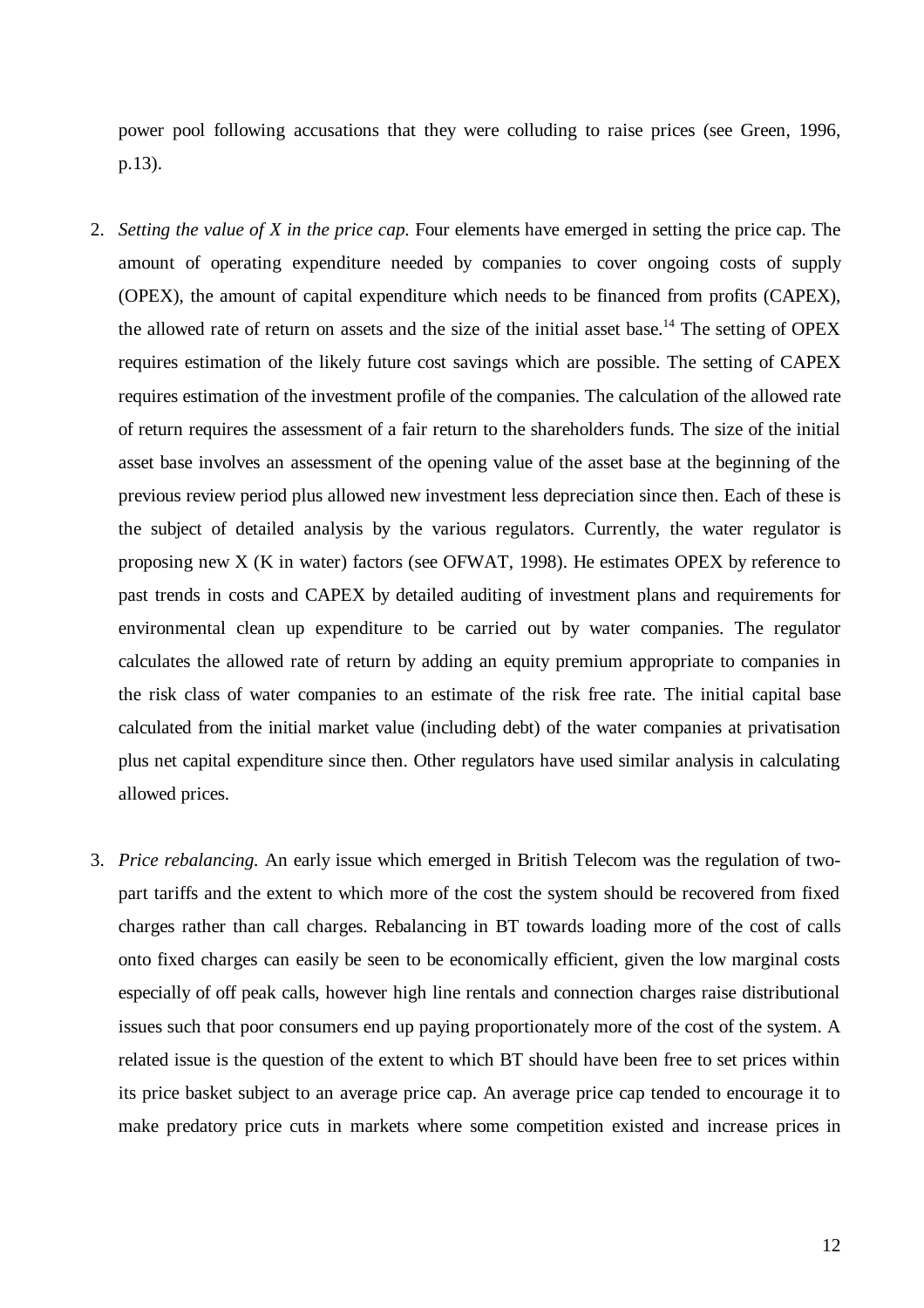monopoly markets<sup>15</sup>. Thus domestic call charges rose in the early years relative to international calls. International calls have now been removed from the tariff basket.

- 4. *Access pricing issues.* Access prices are the prices which users of a network must pay to the network owner. If the network owner competes directly with other users requiring access, such as is the case between Mercury and BT over the local telephone network, then the price of access needs to be regulated in order to prevent BT charging such high access prices that Mercury is effectively denied fair access over BT lines. Baumol and Willig's efficient component pricing rule suggests a solution to the problem of what the allowed price should be<sup>16</sup>. The key point is that it must reflect both the marginal cost of access and the loss of any contribution to fixed cost which the loss of a call from BT to Mercury will entail, at lower access charges there may be inefficient transfers of calls from the incumbent provider to new entrant when marginal costs are higher for the new entrant. Low access charges further result in network owners not being able to earn a fair return to the capital invested in their network, if they lose final sales to rivals.
- 5. *The regulation of quality.* The essential issue here is that price cap regulation does not allow companies to increase both price and quality, and hence optimal incentives to maintain or improve quality do not exist. The issue of the regulation of quality first emerged in 1987 when it was reported that 23% of the payphones in the UK were not working at one time. BT had a statutory requirement to operate a payphone system even though it made a large loss. However there was no requirement to make payphones actually work<sup>17</sup>. Now all the regulated industries have quality regulation, however this is subject to the problem that companies may focus only on those measures of quality which the regulator focuses on and not others which customers may value.<sup>18</sup>
- 6. *The length of the regulatory lag.* It is generally accepted that RPI-X and US style rate of return regulation mainly differ in the length of the regulatory review period. During the period between

<sup>&</sup>lt;sup>14</sup> See for instance MMC (1995, pp.100-102) where the calculation of the initial value of the assets (as of the beginning of a new regulatory review period) of a regulated electricity distribution business is discussed.

 $15$  See Armstrong et al. (1994, p.224).

<sup>&</sup>lt;sup>16</sup> See Armstrong et al. (1994, p.234-39).

<sup>17</sup> See Randall, C., 'Telecom carpeted over out-of-order phone boxes', *Daily Telegraph*, 24 September 1987. On quality issues in the regulation of British Telecom see Armstrong et al. (1994, p.221-2).

 $18$  See, for example, OFFER (1997) for standards in the electricity industry. Fixed penalties are in place for failure to meet agreed standards.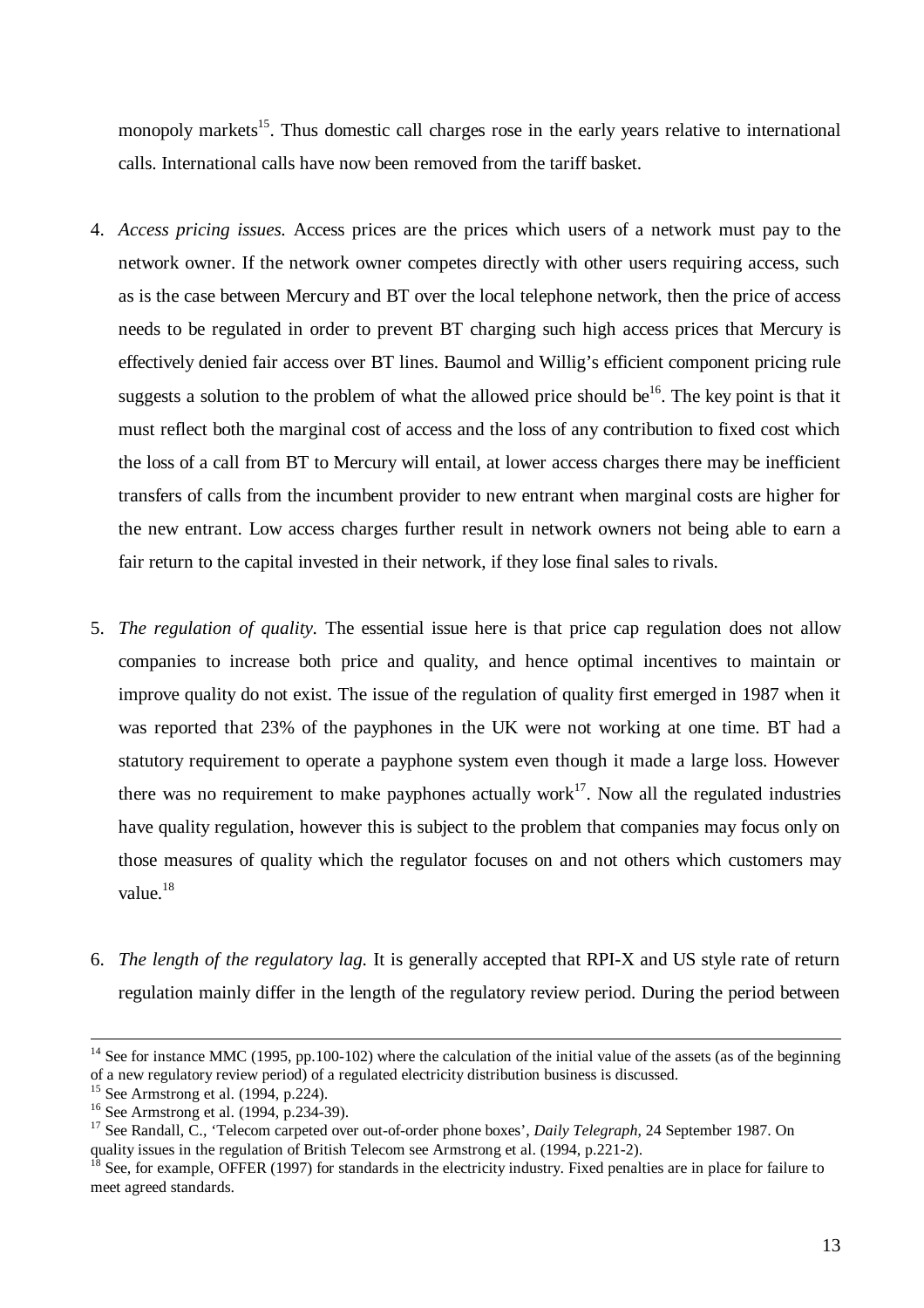price reviews firms can keep any cost savings they can make, or extra profit coming from higher than predicted demand for their services. Thus there are strong incentives to reduce short run costs and to stimulate demand growth. However capital investments are long lived in all of the regulated industries and this means that companies may have returns to investments appropriated at the end of the review period. This creates a hold-up problem and this may lead to underinvestment by the firms. However the regulator will want to reduce prices in order to pass benefits of cost reductions through to customers. There is clearly a trade-off between these two. In the UK the regulatory lag has mostly been set at 4-5 years, though the rail train operating companies have effectively been given a 7 year lag period. However these lags have been associated with battles between regulated companies and their regulators. British Airports Authority (BAA) and its regulator, the Civil Aviation Authority (CAA), disagreed over whether BAA has been given enough incentive to go ahead with investment in a  $5<sup>th</sup>$  passenger terminal at Heathrow Airport<sup>19</sup>. The Train Operating Company, Connex, and the Rail Franchising Director disputed over whether to extend the Connex franchise from 7 to 15 years to give the firm the incentive to invest in new trains $^{20}$ .

7. *Information disclosure.* Theories of optimal regulation (see Baron and Myerson, 1982) stress that it is the information asymmetry between the regulator and the regulated firm which makes the regulator unable to incentivise the regulated firm in such a way as to maximise social welfare. Initially the government was unwilling to burden the companies with onerous information disclosure requirements and so the companies were simply encouraged to voluntarily reveal information to the regulator. This led to battles between the Gas regulator and British Gas over access to documents. Later legislation (e.g. in electricity) has required companies to give all information requested to the regulator. However it is still the case that companies can present figures on future costs and capital expenditure which exaggerate their revenue requirements in future years. The current OFWAT proposal (1998, p.42) on operating cost expenditure is much less than the companies project. On the announcement of the proposal, water company share prices went up, indicating that market expectations were that these cost projections could be easily met by the companies.

<sup>19</sup> See Betts, P. and Rice, R., 'Industry regulator lands BAA with a problem', *Financial Times*, 10 July 1991, p.22.

 $20$  See OPRAF (1998a, p.26).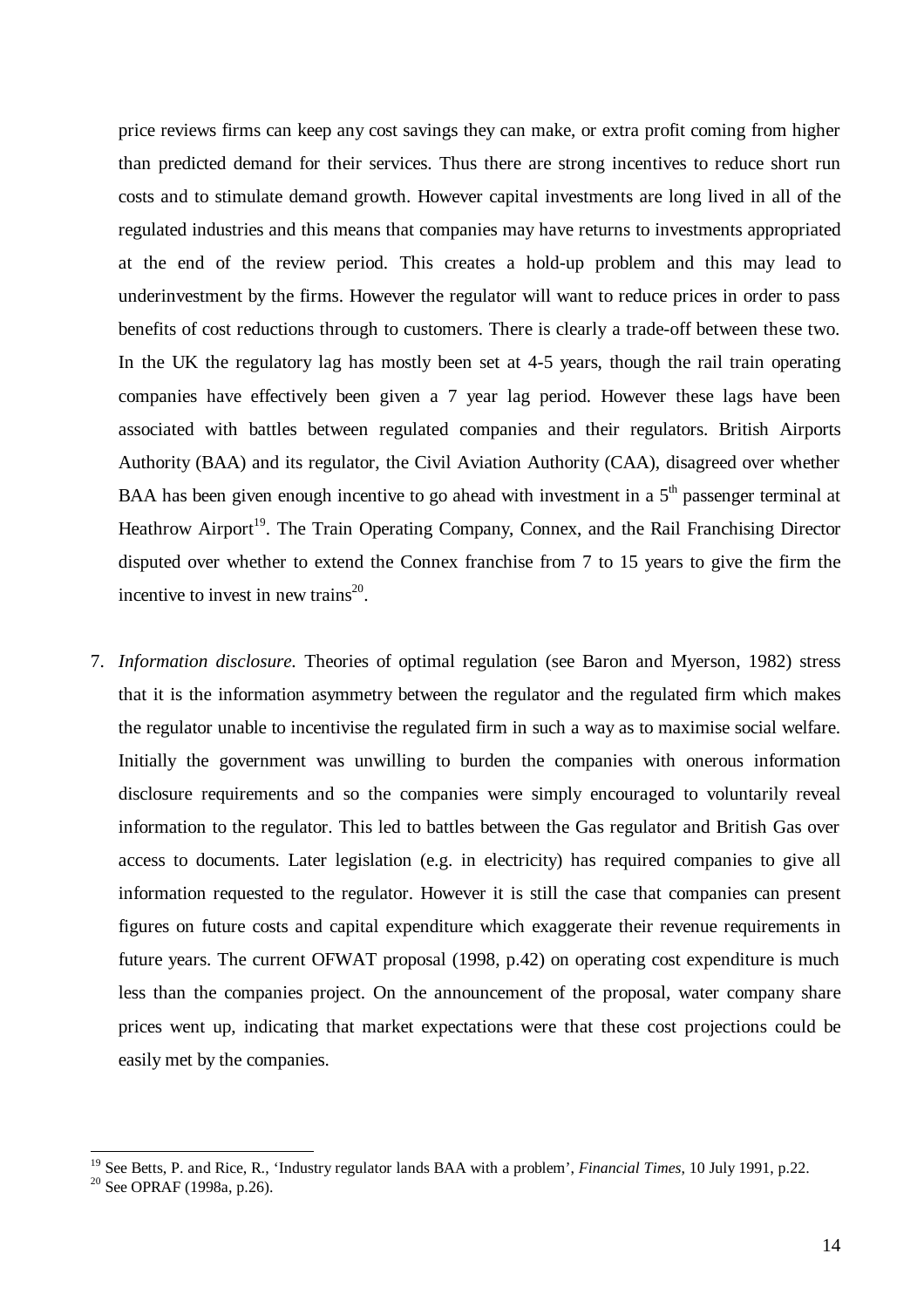- 8. *Regulatory discretion.* One of the key dangers of regulation is regulatory capture (Stigler, 1971), where regulators end up acting on behalf of the companies in order to increase their own welfare either through having a quieter life or through a monetary payoff from the company. This does not seem to have happened in the UK where prices have been cut very aggressively by regulators since privatisation. The regulators have followed different combinations of rules, analysis and judgement and some have been judged more successful than others. This emphasises the role of discretion in the UK regulatory system, where the Director General is statutorily responsible for the regulation.
- 9. *The role of comparators.* The setting of X for an industry depends on estimates of what operating and investment costs might be required for a particular monopoly firm. Estimates of these can be obtained from analysis of the costs incurred by similar firms. This facilitates yardstick regulation (Shleifer, 1985) whereby X can be set with regard to the average efficiency of firms within the industry hence giving individual firms better incentives to cut their own costs. Comparisons of efficiency are particularly important in setting initial prices at the start of the regulatory review period, thus OFWAT (1998) use such analysis to inform how much initial prices should fall - less efficient firms being required to reduce prices (and hence costs) by more than more efficient firms. Comparators are thus important in econometric and non-parametric estimates of cost efficiency and loss of a comparator impacts on the accuracy of the estimated cost efficiency. MMC (1994) reported that the value of the loss of one water company by merger with another would have a present value of £50-250m.
- 10. *Regulation and investment.* We have noted how RPI-X setting involves the regulator taking a view about the required investment in the industry. One of the problems in UK regulation is that the regulator is increasingly required to take a view on what the best sort of investment in a regulated industry is. Companies present business plans suggesting what investments they would like to make and it is essentially up to the regulator to decide which plans should be financed. This involves the regulator hiring consultants to double-check the companies plans. In railways, the rail regulator has had to check that Railtrack is spending its capital budget which it is required to do efficiently (ORR, 1998).
- 3.3 Other Regulatory Issues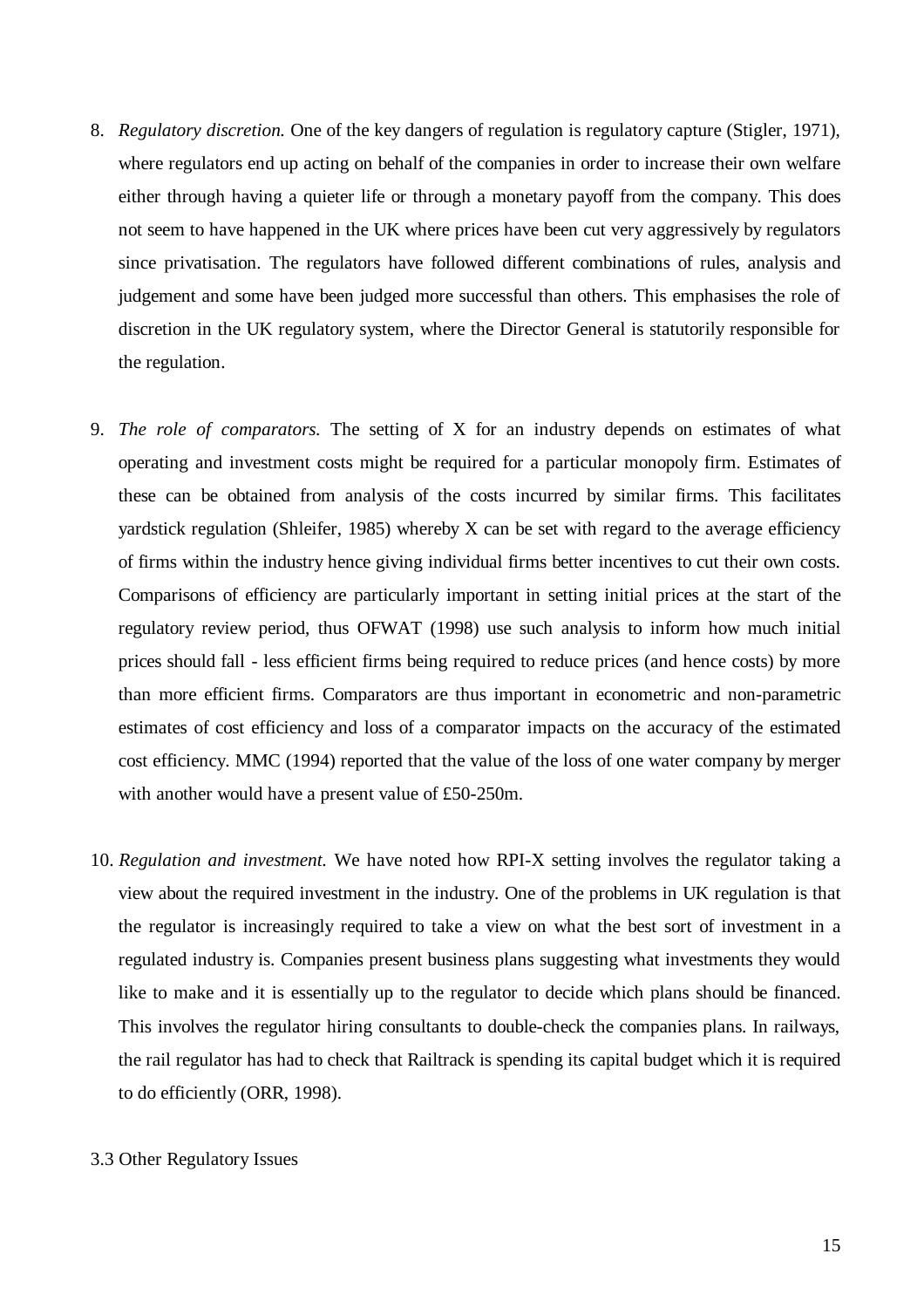All of the issues that we discussed in the previous section relate to issues that have arisen with RPI-X type regulation. A number of other regulatory issues have arisen since privatisation which the industry regulator and the main competition authorities have had to face. These issues are well documented in the Monopolies and Mergers Commission (MMC) reports that have been published since 1984. The MMC adjudicates on disputes between the regulator and the companies. Table 3 contains the details of these reports for the telecoms, electricity, gas, water and airports industries.

#### 3.3.1 *Industry Structure Issues*

It was widely recognised at the time of privatisation that British Gas, British Airways and the electricity generators were privatised with an unnecessarily large amount of monopoly power. There were some suggestions that British Gas should be broken up before privatisation<sup>21</sup>. It might have been possible to do this by the creation of regional distribution companies and a separate supply company. Such restructuring might have prevented subsequent allegations that it was using its ownership of the gas distribution network to slow the penetration of the gas supply market by competitors (MMC, 1993). In 1996 British Gas decided to split in to BG plc, which retained ownership of pipes and gas production facilities, and Centrica plc, the gas supply business. British Airways operated as the main carrier from its hub at Heathrow Airport operating as a duopolist on many international route with control over landing slots. The government has gradually pressured British Airways (BA) into giving up slots at Heathrow to facilitate competition with third carriers, such as Virgin Atlantic, in return for more favourable treatment of BA's mergers with other UK carriers and its entry into alliances with other overseas airlines. National Power and PowerGen, the electricity generators, were privatised with a near duopoly over the price-setting plant in the power pool, in spite of studies which have shown the substantial welfare gain to having 5 price setting firms (see Green and Newbery, 1992). The electricity regulator has fought a long running battle to force these companies to divest large quantities of plant to other firms (see McDaniel, 1998). Each of these situations illustrates the importance of getting the structure of the industry right at the time of privatisation.

 $21$  See Kay and Thompson (1986, p.30).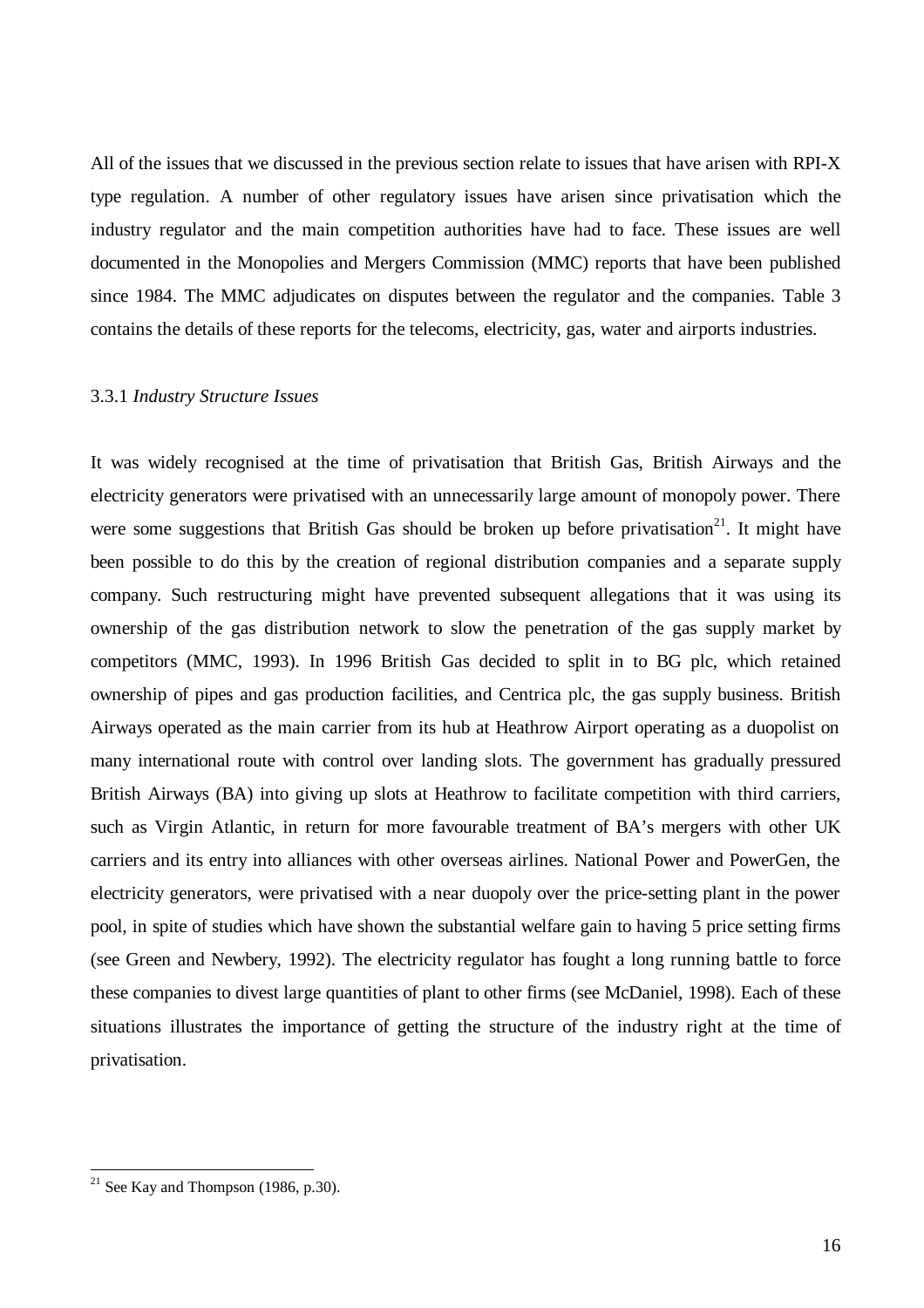#### 3.3.2 *Takeovers and Mergers*

The government did privatise several firms within most of the industries we have been examining. Initially most of these firms were protected from takeover for a period of 5 years. However once this initial period was over and in some cases before, mergers were proposed of horizontal, vertical and diversifying types.

Table 3 includes several MMC investigations of horizontal merger proposals in airlines, electricity distribution, water supply and airports. In water supply and electricity distribution some horizontal mergers have been allowed because the mergers do not involve an increase in monopoly power within the individual franchise area and it was felt that the benefits in terms of efficiency savings would outweigh the inefficiency from less information on comparative efficiency within the industry. In the airports case the MMC felt that there was a sufficient increase in market power in the relevant market - air-travel from Northern Ireland - to outweigh any efficiency benefits of integration.

Most of the regulated industries involve firms in vertical relations along a supply chain. Table 3 reports proposed mergers in telecoms (calls and telephony equipment), electricity (generation and distribution and supply). The proposed BT merger with Mitel was approved because BT's supposed inability to exploit the benefits of integration. So it proved, as BT sold Mitel in 1992. In electricity the government initially referred the mergers of PowerGen/Midlands Electricity and National Power/Southern Electric to the MMC, the Director General having approved them. The MMC recommended that mergers be allowed to go ahead subject to conditions but the government decided to prevent them (e.g. MMC, 1996a). However recently the government has approved the merger of PowerGen with a different regional electricity distribution company, East Midlands Electricity, in return for further divestiture of generating plant by PowerGen.

Several of the privatised water and electricity companies have merged to form multi-utilities: Scottish Power (Scottish Power-Manweb-Southern Water), Hyder (South Wales Water-SWALEC), and United Utilities (North West Water-NORWEB). These mergers have been justified on the grounds that they do reduce costs as much of the overhead is shared between the two businesses especially if they operate in the same franchise area. Scottish Power is the most aggressive multi-utility offering gas, telecoms and electricity within its electricity franchise area in southern Scotland. It has been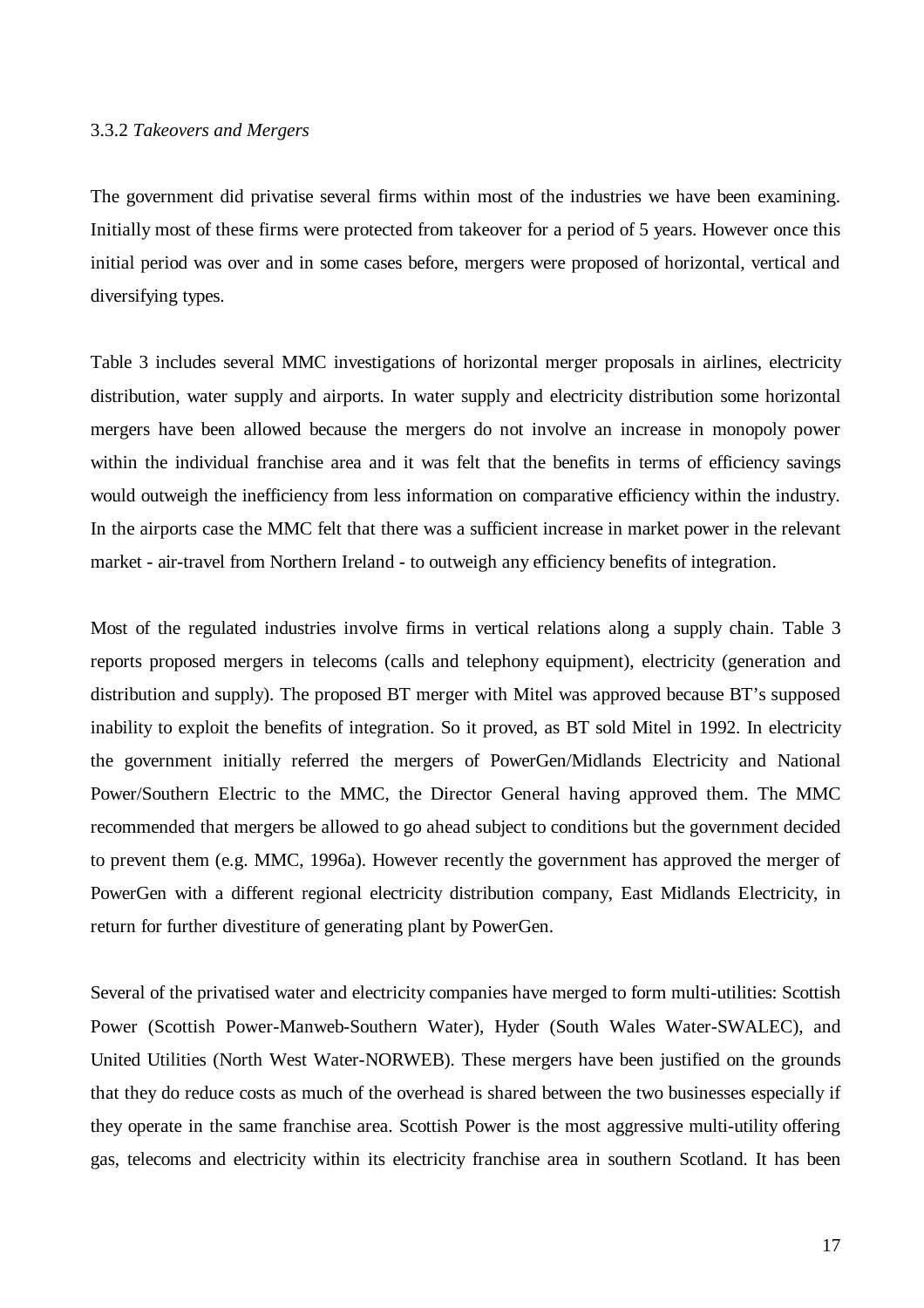using its customer base in different parts of the country to offer gas and electricity supply in the competitive consumer markets opening up in these industries. The problem with multi-utilities is that the costs within a given business of the multi-utility are no longer useable for comparison with nonmulti-utility businesses. Multi-utilities also have distinct market power advantages relative to new entrants who cannot offer the range of services that a multi-utility might offer.

In addition to the above issues might be added the issue of foreign ownership of utility assets. Many of the regional electricity distribution companies are now owned by US power companies. Some of the water companies are owned by French companies. While there may be little economic issue in this, this may raise fears about national security if such assets are controlled by foreign companies.

## 3.3.3 *Abuse of market power*

In addition to standard regulatory issues in the limitation of the exercise of monopoly power by regulated incumbent firms, accusations have been made with respect to price discrimination, predation and collusion, each of which have involved references to the MMC.

British Gas was accused in 1986 of practicing price discrimination between industrial gas customers who had access to alternative energy supplies (e.g. electricity for equipment) and those who did not. The MMC (1988) found that British Gas had been practicing such price discrimination in violation of the Competition Act. Predatory pricing to drive out rivals has been prevalent in the deregulated bus industry. Between 1985 and 1994 there were 250 allegations of predatory pricing in the bus industry following deregulation and the privatisation of local bus companies (Myers, 1994, p.13). The MMC has investigated several cases: a typical case involved the large bus company, Stagecoach in predatory pricing in Bognor Regis on certain routes where it was challenged by a new entrant in 1991-92 (MMC, 1993). Stagecoach introduced new services which targeted the entrant, incurred large losses and eventually drove the entrant out of the market. The MMC found Stagecoach had engaged in a deliberate anti-competitive practice and ordered it to put up prices on the route. Collusion was alleged in the electricity pool (see McDaniel, 1998) and in the airline industry where privatised BA sought to enter into alliances with other major carriers. The MMC found that its alliance with Sabena was not against the public interest (MMC, 1990), however its latest tie-up with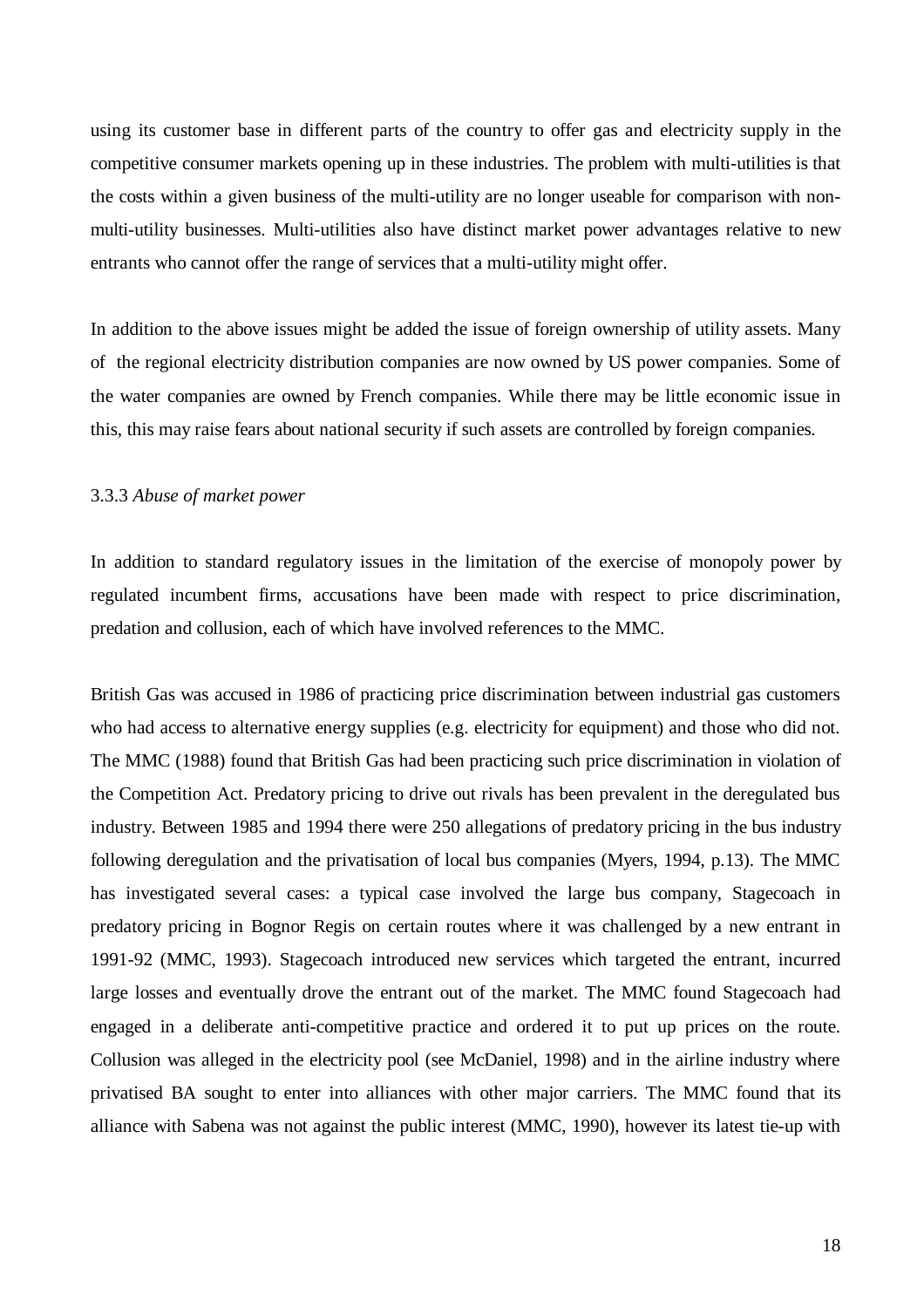American Airlines has forced British Airways to relinquish further transatlantic landing slots at Heathrow.

The recent Competition Act (1998) has strengthened the law on anti-competitive agreements and abuse of market power and comes into force on 1 March 2000. The deregulated bus industry is likely to particularly feel the effect of stronger powers of investigation, larger penalties, third party rights and interim halts to alleged anti-competitive behaviour (see DTI, 1997).

3.4 Conclusion on the regulatory framework

l

The overall picture that emerges from the above review of regulation of privatised industries is one of the high regulatory cost of privatisation. The six major regulatory offices – OFFER, OFTEL, OFGAS, OFWAT, OPRAF and ORR - involve direct costs of around £60m per annum in addition to the compliance costs within the companies.<sup>22</sup> This is a substantial deadweight loss to the economy<sup>23</sup>. In addition there are the indirect costs of the distortions caused by regulatory games between the regulator and the companies, regulatory uncertainty and regulatory mistakes.

RPI-X regulation is an evolving form of government control of companies with substantial market power, it requires sophisticated implementation, continual adjustment to new market problems and is a cumbersome alternative to market competition. However prices have fallen substantially in telecoms, gas and electricity, large amounts of capital expenditure have been financed in water and airports and there is the prospect of sharp declines in the level government subsidy to the rail industry in the medium term as well as large infrastructure improvements. Thus it is difficult to argue that RPI-X has not been a flexible and effective form of price control in the UK.

Currently the nature of utilities regulation in the UK is being reviewed (see DTI, 1998). The gas and electricity regulatory offices are due to merge (from 1 January 1999 they have the same Director General) reflecting the close relationship between the two industries as consumption substitutes and

<sup>&</sup>lt;sup>22</sup> OFFER=The Office of Electricity Regulation, OFTEL=Office of Telecommunications, OFGAS=Office of Gas Supply, OFWAT=Office of Water Services, OPRAF=Office of Passenger Rail Franchising, ORR=Office of the Rail Regulator. In addition the CAA's (Civil Aviation Authority) Economic Regulation Group has responsibility (among other responsibilities) for airports regulation, the cost of this Group is around £9m p.a.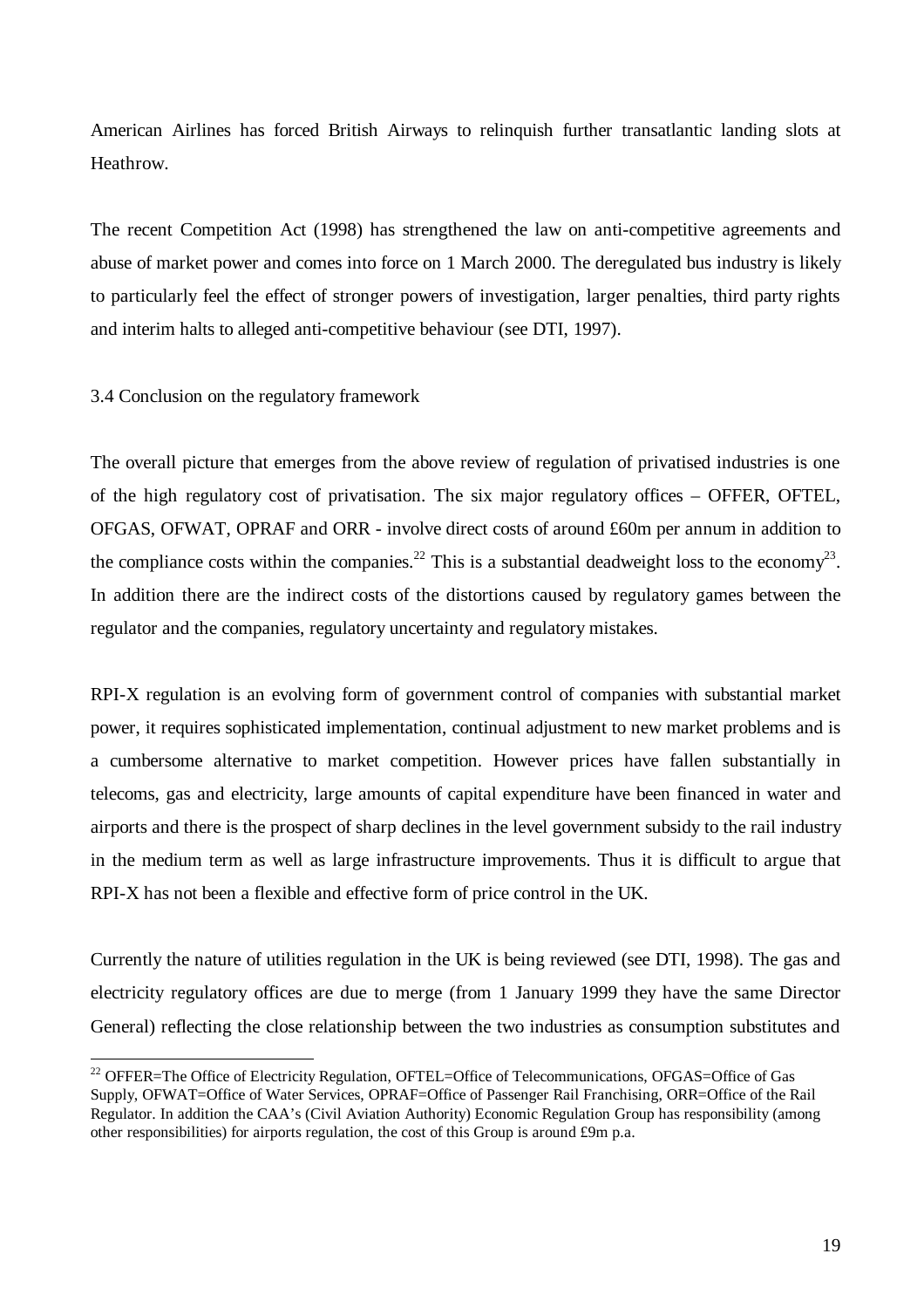at a time when a growing percentage of electricity is generated by gas. Multi-utilities pose further questions about the optimal number of regulatory offices. Meanwhile the government seems to keen to reverse the trend towards arms length regulation of utilities by threatening tougher regulation unless utilities improve customer service, cut prices and top executive pay.

Section 4: Analysis of the effects of privatisation and deregulation

# 4.1 Multi-firm studies

-

The key question raised by the discussion so far is whether privatisation and deregulation has actually led to efficiency improvements and if so by how much? In this section we first review a number of the major multi-firm studies which have attempted to gauge the overall impact of the programme, before going on to focus on the effects of privatisation in 5 specific cases.

The multi-firm studies are summarised in Table 4. It can be seen that a number of different types of data have been examined to address the issue of whether privatisation raises economic efficiency. Labour productivity and total factor productivity measures are the most popular. Both of these suffer from serious shortcomings as measures of economic efficiency. Labour productivity simply focuses on the productivity of a single factor while total factor productivity requires assumptions about the relative weights of the different factor inputs to be made. In both cases no account is taken of the changing nature of output or technology over the period of measurement, so that it is not clear what the null hypothesis for the effect of privatisation should be. Neither provide measures of overall economic efficiency because they do not provide any information on the price effect of privatisation and hence facilitate the comparison of privatisation's effect on allocative and not just productive efficiency.

Hutchinson (1991) tries to test both for the ownership effect on privatisation and the change in government effect. It may be that it is not privatisation that causes increased efficiency in those companies that were in state ownership in 1979 but the arrival of Mrs Thatcher as Prime Minister. He looks at the performance of British Aerospace, Rolls-Royce, Ferranti, Rover, National Freight

 $23$  The cost is small in relation to the value added in the industries concerned - electricity, telecoms, gas, water and railways - but it should be compared against the deadweight losses of the higher prices which might arise from a cheaper form of regulation.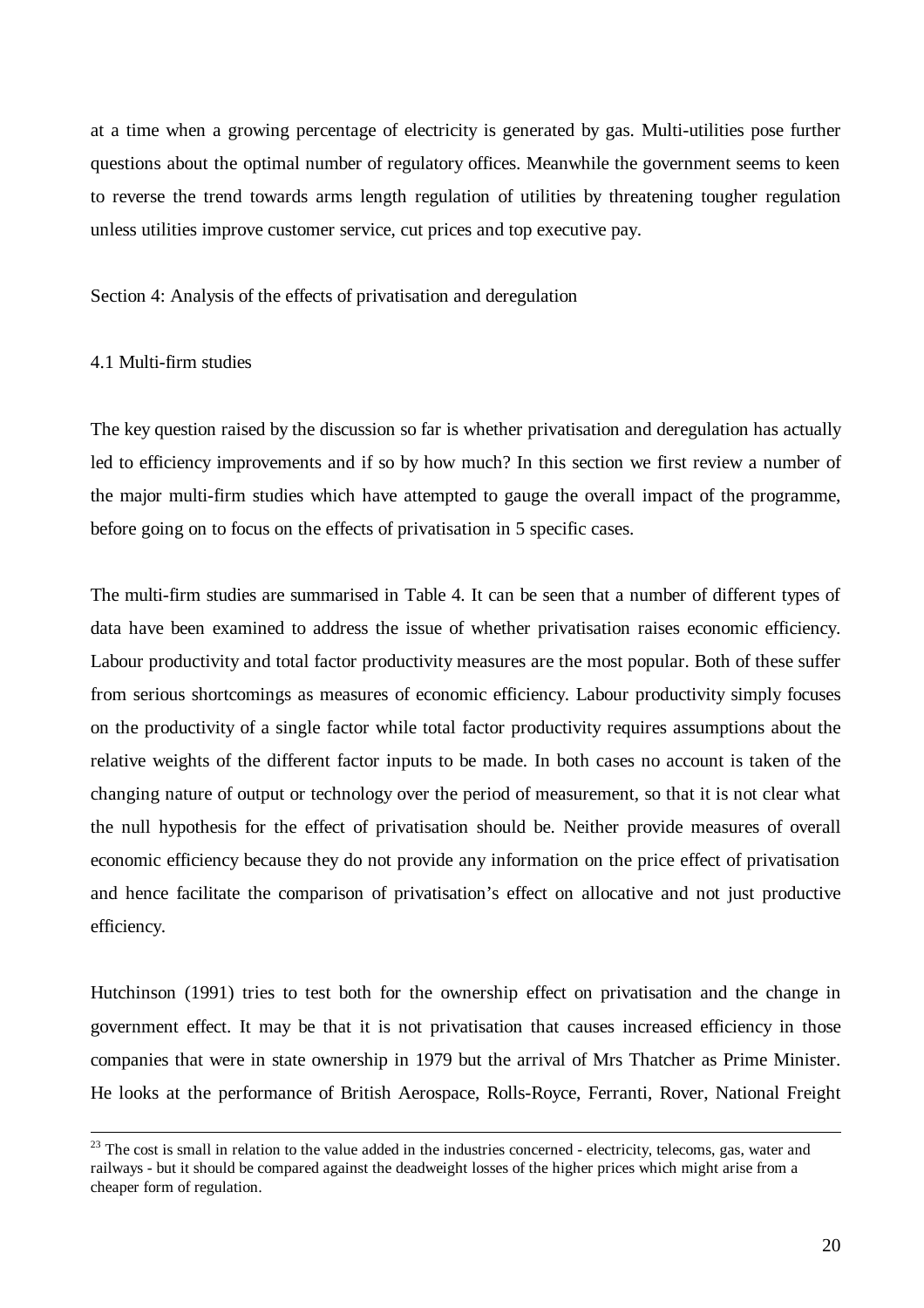Corporation and British Airways. While these firms do seem to underperform before 1979 relative to their reference firms their post-1979 performance gives limited evidence for both hypotheses. British Airways and NFC outperform their private rivals after 1979 but before privatisation. British Aerospace shows no change in its relatively good performance 1970-86 in spite of changes in government and ownership (nationalised 1976 and privatised 1981). Rover however shows a relative erosion of labour productivity performance throughout the sample period. Overall the results provide no evidence for the ownership hypothesis and statistically insignificant support for the 'Thatcher effect'.

Bishop and Thompson (1992) simply compare the labour and total factor productivity growth rates over two ten year periods 1970-80 and 1980-90 for a sample of large enterprises that were state owned in 1980. The most spectacular improvements come in British Steel and British Coal. Labour productivity growth in British Steel rises from -1.7%p.a. to 13.7%p.a. and -2.4%p.a. to 8.1% in British Coal. Total factor productivity growth also improves in these firms. The Post Office and British Rail also show significant improvements. Interestingly British Telecom, BAA and British Airways show falls in total factor productivity growth, though these firms experience slower output growth as their industries mature between the periods.

Haskel and Szymanski (1992) attempt to test for the impact on labour productivity growth rates of state owned enterprises in their sample by incorporating dummy variables for the introduction of competition, and managerial change and ownership change. Competition is modeled via the market share of the firm, the coefficient on this variable is negative and strongly significant indicating that competition improves labour productivity. A series of management dummy variables for the introduction of private sector style management in different firms has mixed results, British Coal and British Steel exhibit significant positive coefficients, however none of the other 7 companies experiencing managerial change exhibit significant effects. Ownership change dummies are only significant for BAA and BA but not British Gas or BT.

Bishop and Green (1995) start from the premise that it was much easier for privatised firms to perform well during the growth period of the 1980s and hence set out to examine how well privatised companies did during the recessionary period 1990-94. They looked at a number of firms, some in competitive markets, others in regulated markets. Of the firms in competitive markets,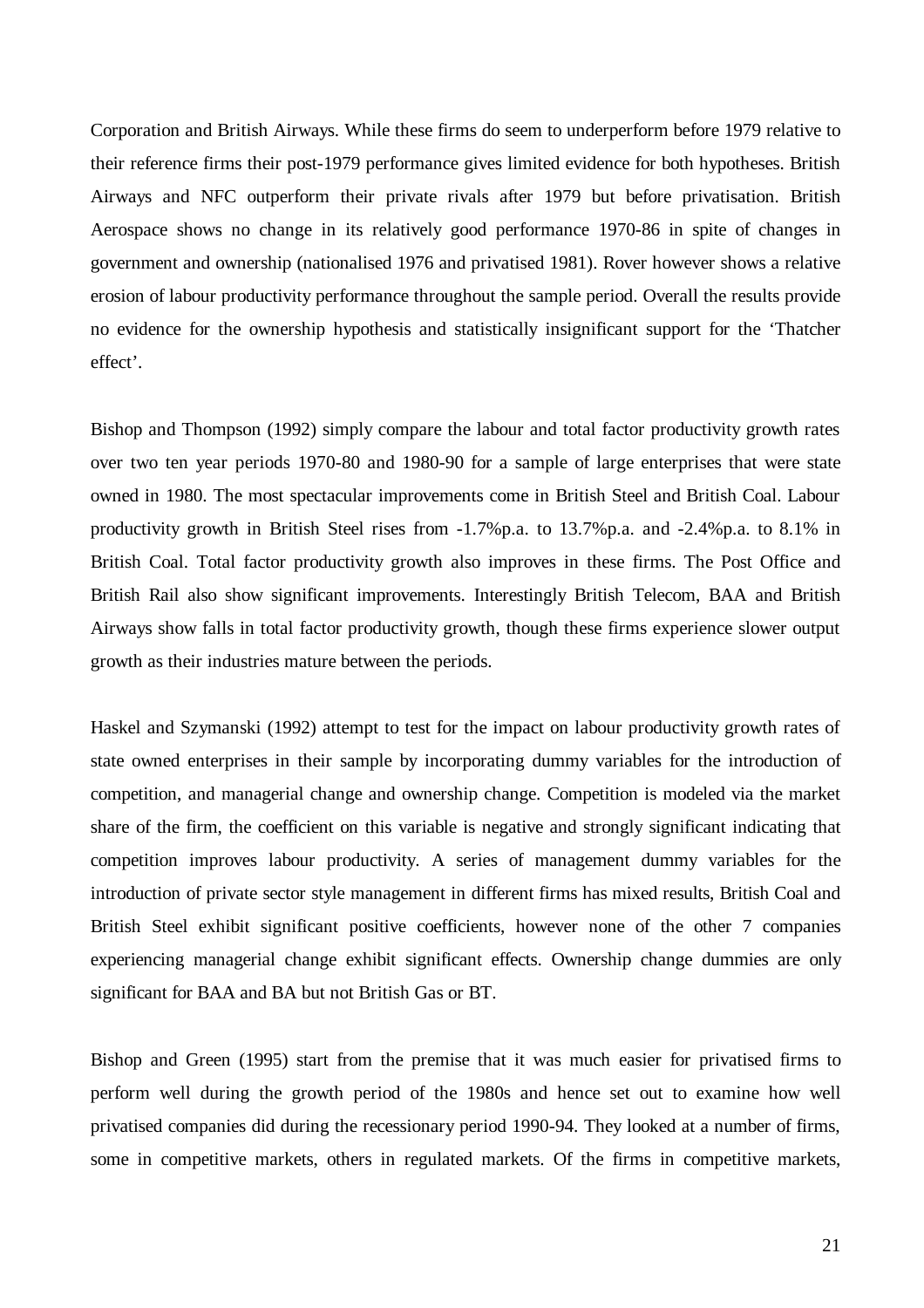Amersham, British Airways, Cable and Wireless, Associated British Ports all exhibited outperformance of the relevant market index in their share prices over the period 1990-94. Of the other competitive firms, British Steel and Rolls Royce were operating in exceptionally difficult global market conditions and were generally considered to have performed well in the conditions. The remaining competitive firm, Enterprise Oil, was engaged in a failed takeover bid which affected its share price performance. Bishop and Green are critical of the performance of the three regulated firms they look at - BT, BAA, and British Gas. Profitability declines sharply over the period and total factor productivity grows slowly in BAA and British Gas compared with the Post Office and comparably to growth in British Rail and British Coal - generally thought to be poorly performing public enterprises. Only British Telecom, under a tighter price-cap and increasing competitive pressure, shows significant productivity growth over the period.

Koedijk and Kremers (1996) attempt to explain differential productivity growth in 11 EU countries, including the UK, with reference to product market regulation and labour market regulation variables. Essentially their technique is to regress average labour productivity growth rates in the whole economy over the period 1981-93 on either or both of these variables. The variables are simple averages of the rank orders of degree of regulation (1=least, 11=greatest) and hence a negative coefficient indicates that less regulation increases productivity growth. The product market regulation variable is an unweighted average of similar rankings of ease of business establishment, strength of competition policy, degree of public ownership, industry specific support, shop hours and progress in the implementation of European single market directives. Koedijk and Kremers estimate a coefficient in their product market deregulation only regression of -0.16%. Thus a move from 7 to 1 on degree of public ownership via mass privatisation in the UK would reduce the average product market regulation variable by 1 (given that public ownership is only one of its six determinants) and raise productivity growth by 0.16%. This is an extremely crude piece of analysis in that the use of rankings and their weightings of the variables are arbitrary. It is also the case that the UK's performance is being compared to that of other countries with similar degrees of deregulation not to what it would have done in the absence of deregulation. Also there is no modeling of demand factors or other important explanatory factors in productivity growth, such as education.

Parker and Martin (1997, chapter 12) compare the performance of 11 privatised firms. For each firm they compare the performance of the firm during the period of nationalisation (as far back as 1973)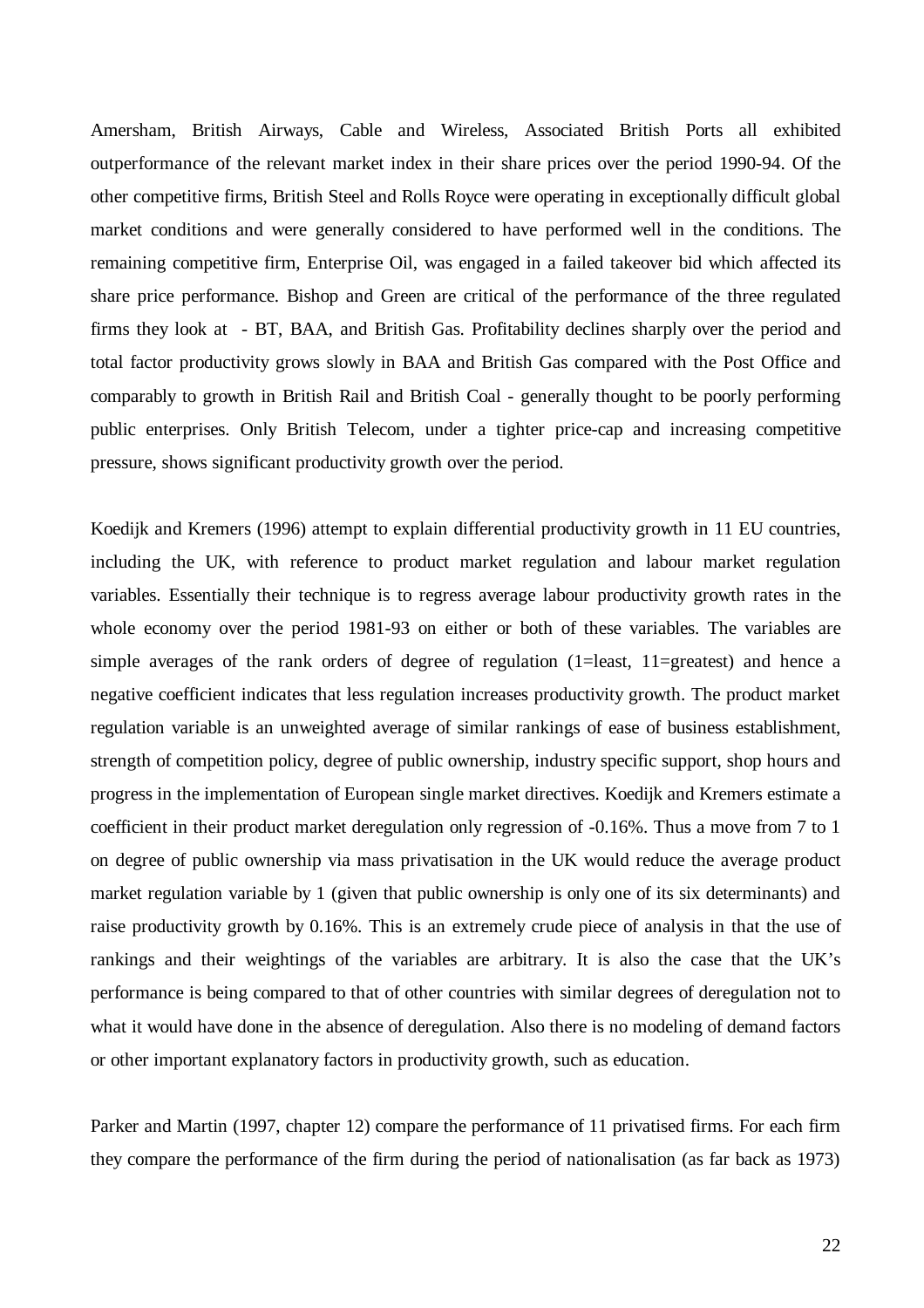with four periods: pre-privatisation (between announcement and actual privatisation), immediate post privatisation, recession (1990-92) and the latest period (1993-94/95). They compare four sets of variables: labour productivity, total factor productivity, value added growth, rate of profit. This gives 172 potential comparisons. The overall picture is extremely mixed, 82 measures show a rise, 77 a fall. Privatisation has positive impact on profits (28 against 12), privatised firms have done better recently and in the pre-privatisation period. Jaguar, British Steel, BAA and Rolls Royce show a majority of falls. It is not clear what inference can easily be drawn from this as clearly the counterfactual - variables should be greater in private than public sector - does not adjust for underlying rates of technical progress or demand conditions.

There are two sets of conclusions that can be drawn from the above studies. One set based on the overall impact of privatisation, the other on the relative performance of individual firms.

*The overall impact.* Privatisation itself does not seem to be associated with an acceleration of productivity growth or profitability. It seems that management changes within the public sector prior to privatisation did however lead to improvements in performance prior to privatisation. Privatisation does have a positive impact on financial performance rather than productivity. There is evidence that firms in regulated industries exhibit improvements in performance only when regulation is tightened or competition increased.

*The performance of individual firms.* Some privatisations were a clear success: British Airways, Cable and Wireless, Amersham International. Some reorganisations prior to privatisation were a clear success: British Steel and British Coal. In the regulated industries BT and British Gas perform well in absolute terms but not relative to prior to 1980. The privatisations of Jaguar and BAA seem to have yielded little benefit. We focus on a number of individual firms and industries more carefully in the following sub-section.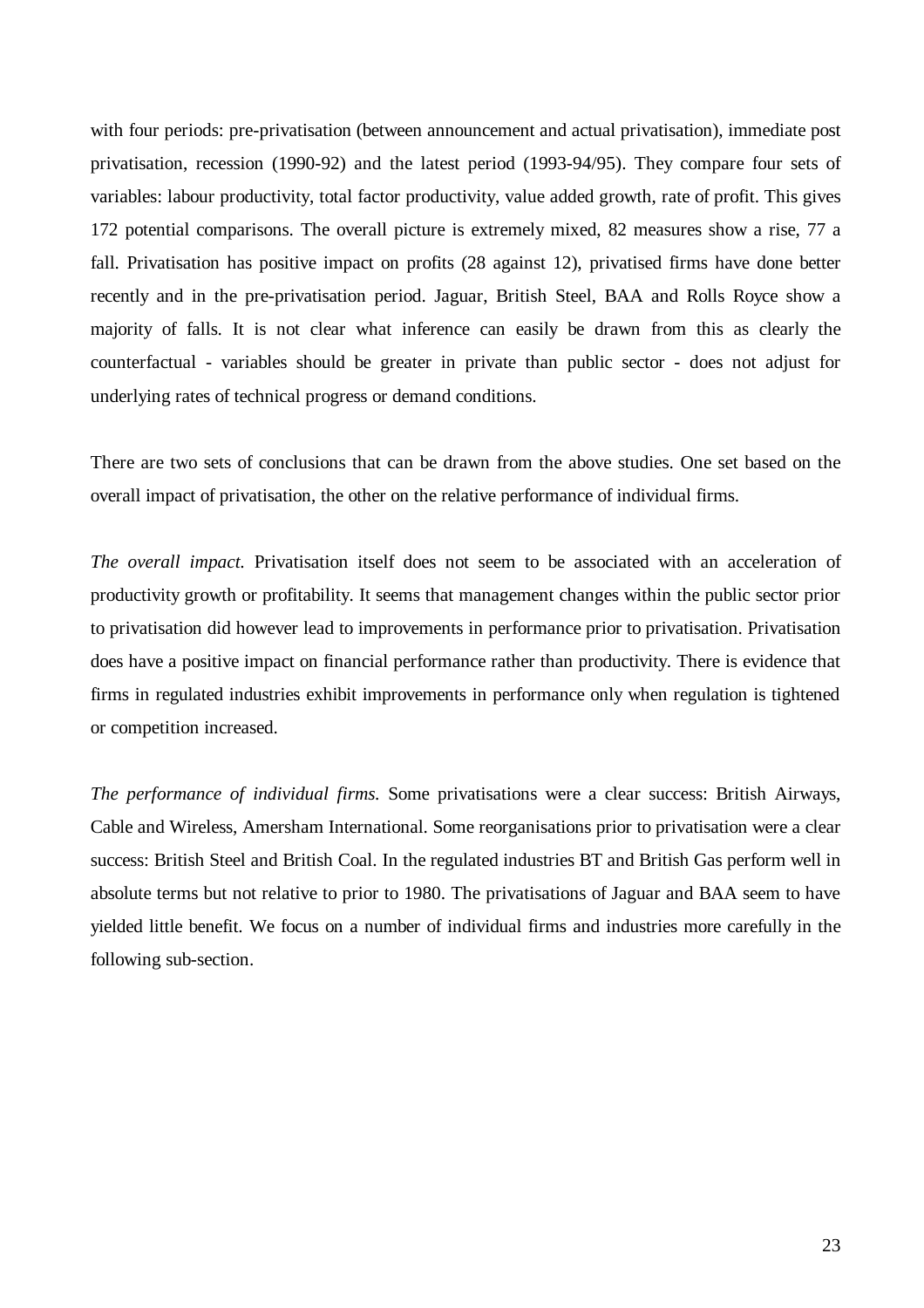## 4.2 Specific case studies

In addition to multi-firm studies a number of papers just focus on one company or industry. We examine 5 such cases. Each highlights different aspects of the liberalisation process.

#### 4.2.1 British Airways

British Airways was privatised in 1986 and since been a very successful international airline with a hub based around London's Heathrow airport. The transformation of BA began in 1979 with the announcement of the government's intention to privatise the company. John, later Lord, King became chairman in 1981 and Colin Marshall became chief executive in 1983. These two are credited with a radical transformation in BA's productivity and performance prior to privatisation, with staff numbers falling by 30% between 1979-86 (see Litwin et al., 1996). Martin and Parker (1997, p.205- 6) note that performance since 1986 has been mixed. Vogelsang and Green (1994), using social cost benefit analysis, calculated net gains to society of the privatisation of £680m of which £770m goes to shareholders, £315m to the government while customers lose by £325m and competitors lose by £85m (1987 prices).

BA's privatisation has raised competition issues. The government's Civil Aviation Authority (see Baldwin, 1990) noted that BA had a dominant position in UK civil aviation prior to privatisation. It was recognised that there was a tradeoff between BA's strength as an international airline and competitiveness in the internal market. The government was largely sympathetic to BA and did not propose any radical restructuring prior to privatisation. Quite the reverse was apparent when BA was allowed to take over its major domestic rival British Caledonian in 1987. As part of the conditions of that merger BA had to relinquish 5000 landing slots at Heathrow but its domestic market power was increased. Since then BA has been under pressure to reduce its slots at Heathrow to facilitate further competition notably from Virgin Atlantic (see Jones and Pollitt, 1995). Baldwin (1990) considered the regulatory regime to have been too lax with respect to BA. The BA privatisation suggests the potential for privatising a firm in a competitive industry but also the regulatory problems arising from the privatisation of firms with significant market power.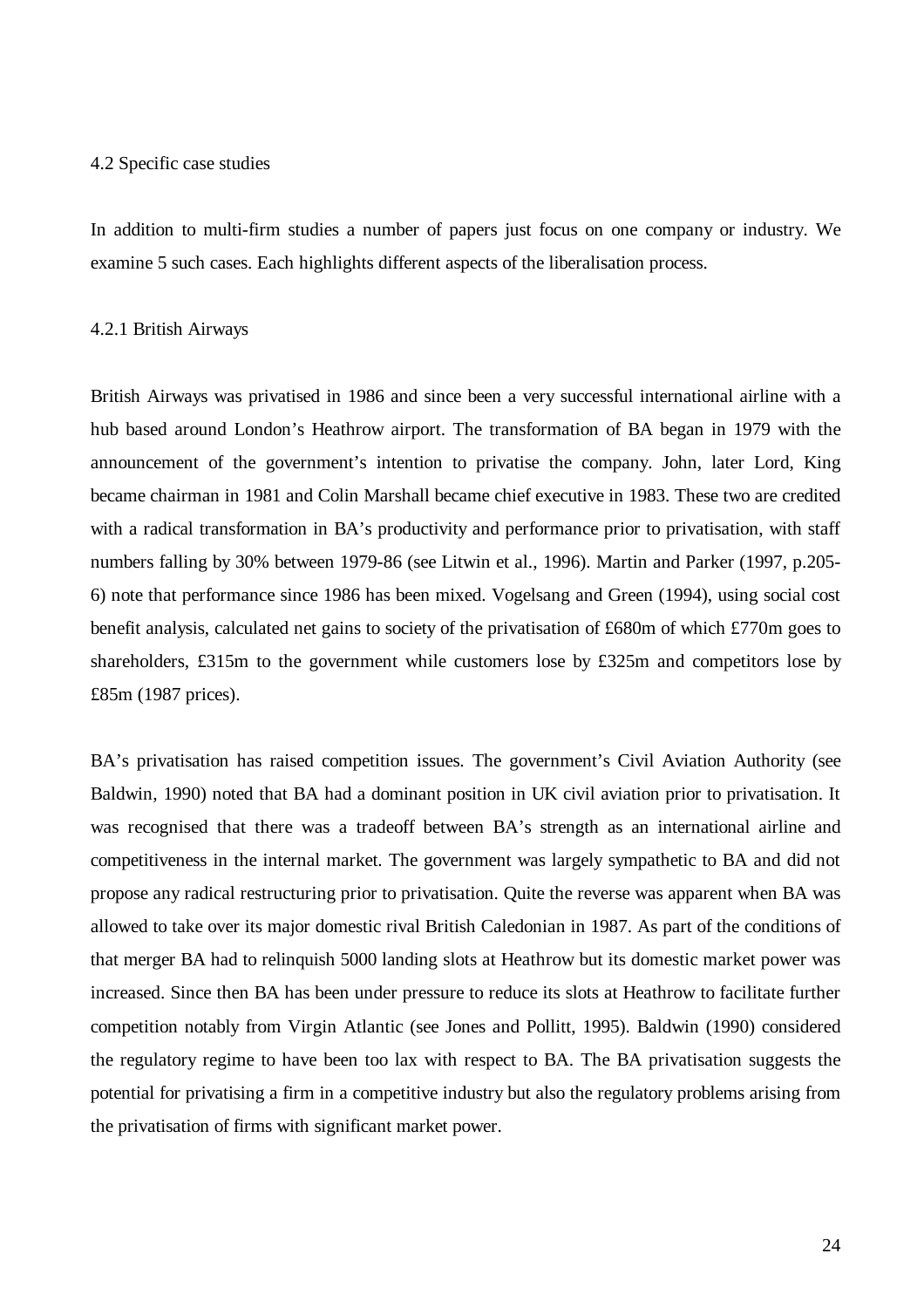## 4.2.2 British Telecom

The privatisation of British Telecom appears to have been a success on many measures, prices have fallen significantly, while productivity and profits have risen. Pitt (1990) suggests that privatisation transformed BT's corporate culture, internal organisation, strategy, and industrial relations in ways that facilitated more rapid growth and productivity improvement. Indeed Vogelsang et al. (1994) conduct a social cost benefit analysis of the privatisation of British Telecom which quantifies these positive effects. Society gains £10bn (of which £1bn accrues to foreign shareholders). Of this total £3.7bn goes to shareholders, £2.25bn to the government and consumers gain £4.15bn.

Vogelsang et al. note that the productivity improvement results from technological improvement and not privatisation per se, though privatisation does lift the investment constraint imposed by the Treasury and hence facilitates a large increase in fixed capital formation. The price effects are enforced by regulation. The privatisation thus reveals the importance of privatisation in encouraging investment and the role of regulation in passing efficiency gains in natural monopolies on to customers. Privatisation does not appear to have improved operating efficiency sharply until 1991 when downsizing of labour force began to accelerate, under pressure of competition. Before then rapid productivity growth is largely a function of output growth, which is partly related to falling prices.

Prior to privatisation the government licensed another network competitor, Mercury, and began a 'duopoly policy' in telecoms with the aim of developing an alternative national network (see Beesley and Laidlaw, 1995). This was to provide the competition that would eventually render the regulation of BT unnecessary. Initially competition from Mercury was ineffective as the interconnection agreement between BT and Mercury was unfavourable to Mercury. After 1987 Mercury did begin to emerge as a serious competitor to BT in some areas but BT's market share was eroded only slowly. 1990-91 saw a review of the duopoly policy and the end of the policy with alternative licenses being offered. Cable and mobile phone companies can now offer fixed link telecommunications services in direct competition to BT. This has resulted in much more competition since then, such that effectively only BT's inland phone charges are now regulated. Competition is now seen as the primary means of improving services and prices in telecommunications.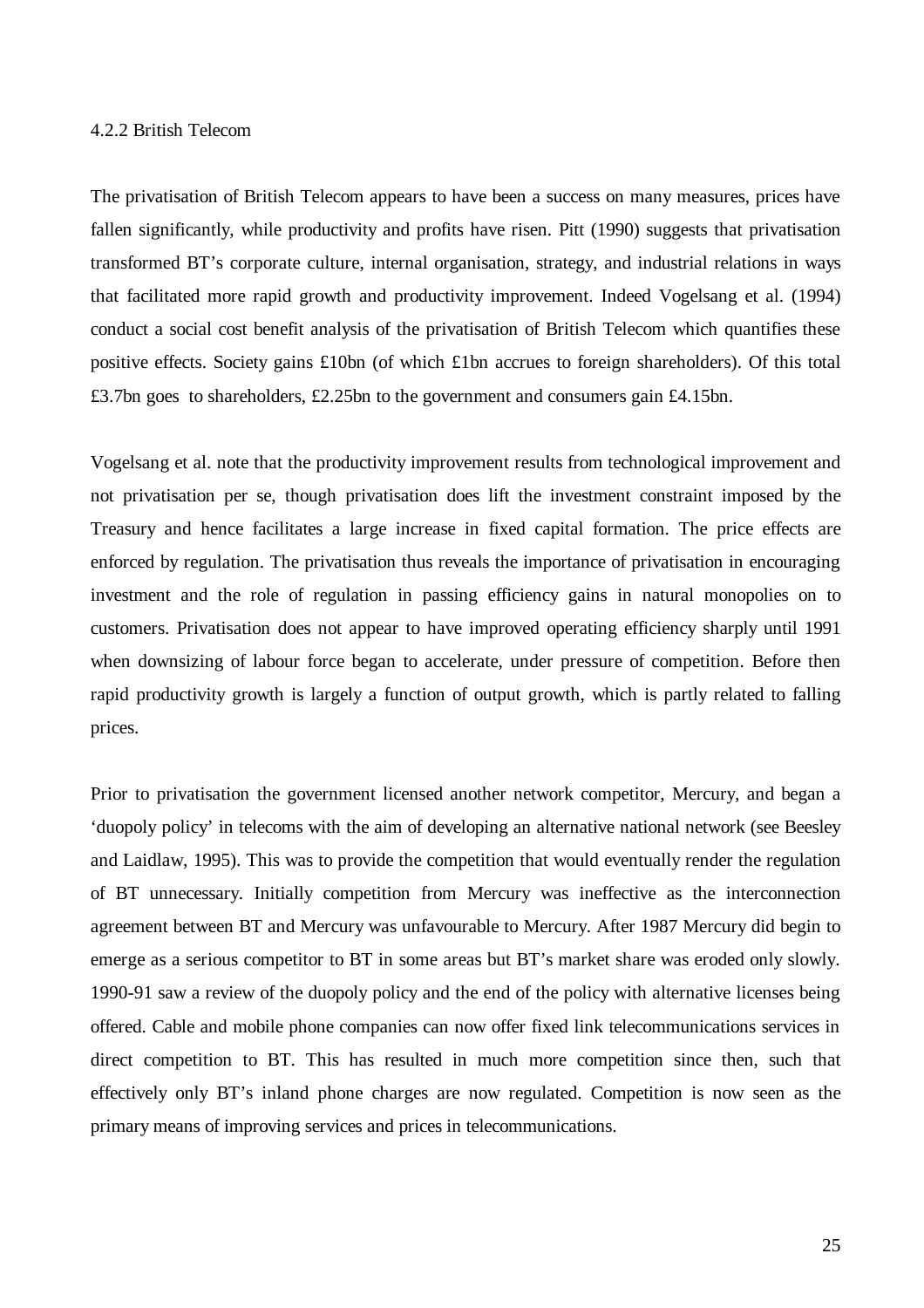#### 4.2.3 British Gas

-

Price and Weyman-Jones (1996) find that productivity growth accelerates around the time of privatisation, comparing 1977-8 through to 1990-1. This acceleration in productivity seems to begin around 1983 at the time when the government tightened its financial control of British Gas. British Gas however has only begun to rapidly reduce its headcount in recent years during which time it has faced sustained criticism of the pay rises of its chief executive<sup>24</sup> and its quality of service record<sup>25</sup>.

The decision to privatise British Gas as a natural monopoly and the requirement on the regulator to promote competition has lead to difficult relations between the company and its regulator, OFGAS. As Table 3 shows there have been a number of references to the Monopolies and Mergers Commission. In 1988 the company was held to be abusing its monopoly power in the unregulated industrial gas market by charging higher prices to customers with alternative sources of supply. This practice had been occurring before privatisation but privatisation made it possible to intervene to prevent it (Price, 1994). In 1991 price regulation was tightened and some requirement to achieve efficiency gains in gas purchase was introduced. British Gas was then required to lose 60% of the contract gas market by 1995 but negotiations on this became deadlocked and the company was again referred to the MMC which reported in 1993. The MMC (1993b) recommended the separation of the company into a supply business and a transportation and storage business. The government rejected these proposals but did announced the rapid introduction of full supply competition by 1998. In February 1997 the company voluntarily demerged into Centrica (the supply business) and BG Transco (the transportation business). Waddams-Price (1998) sees the development of competition as a triumph of regulatory determination against the odds: in spite of the uncompetitive market structure set at the time of privatisation the regulators have managed to introduce substantial amounts of competition into the market.

Competition has resulted in a rapid loss of market share for British Gas from 91% to 29% of the industrial market (1991-1996). Full supply competition has resulted in significant price reductions for residential customers who do switch but relatively little switching of suppliers (Hancock and Waddams-Price, 1998). While prices have fallen for most consumers, a small group of high cost, low

<sup>24</sup> See Lewis, W., 'Gesture to the boardroom', *Financial Times*, 26 May 1995, p.17.

<sup>25</sup> See Corzine, R., 'British Gas complaints up 94%', *Financial Times*, 17 February 1995, p.11.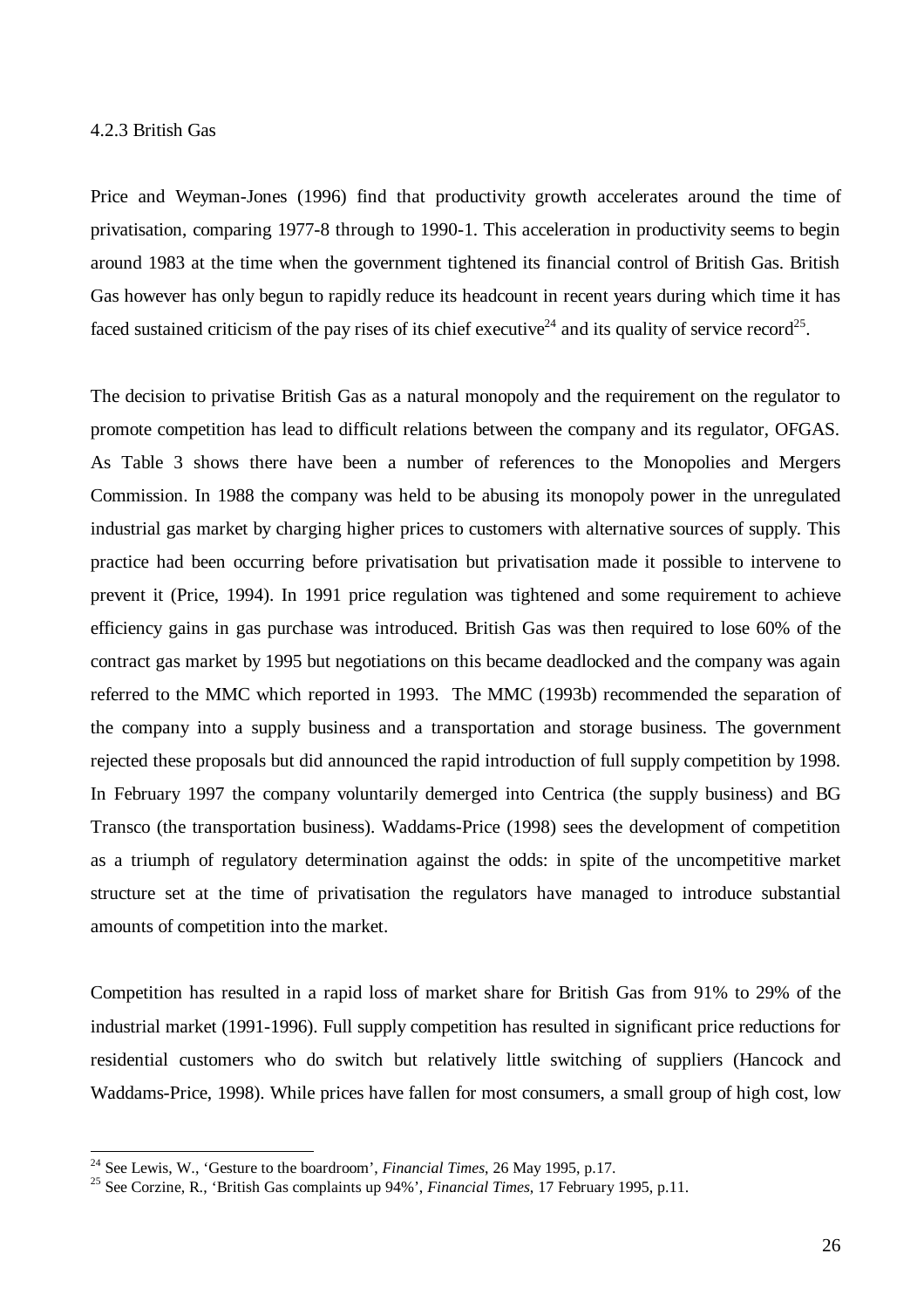usage residential consumers will face higher relative prices as a result of competition leading to increased price discrimination.

### 4.2.4 The Water Industry

Lynk (1993) examined the efficiency of 28 statutory private water supply companies and the 10 regional water and sewerage companies (WASCs) over the period 1979-80 to 1987-88. He used stochastic frontier analysis to calculate the relative inefficiency of the public and private water companies. He found that the publicly owned companies were less inefficient on average than the private water companies. This provided evidence against the argument that privatisation in water supply will improve cost efficiency.

The 10 WASCs were privatised in 1989 as natural monopolies. It was envisaged that product market competition might develop via contracting for bulk supply from existing companies, common carriage via a national water grid, cross border competition at the boundaries of water companies franchise areas. Cowan (1994) concludes that none of these routes to competition is likely to be significant factor in the development of the industry. The regulator has therefore concentrated on introducing yardstick regulation of water companies in the absence of competitive pressure. There seems to be accumulating evidence that the cost efficiency of water companies has improved significantly since privatisation under the pressure of yardstick regulation and the capital market pressure operating through the introduction of more efficient management techniques combined with takeover pressure.

A major problem with water regulation is that residential pricing has traditionally been based on the rateable value of the house of the customer not on the usage (see Cowan, 1998). This makes the introduction of economically efficient prices for water difficult while reducing the distributional problems which would be caused by moving to use based charges. Metering is expensive for small customers and is not widespread. The water industry has also been loaded with environmental responsibilities for investments in water and beach quality. These financial requirements are onerous and represent a tax on water customers to pay for public goods. The regulator has clearly separated the contribution to prices associated with economic regulation from those associated with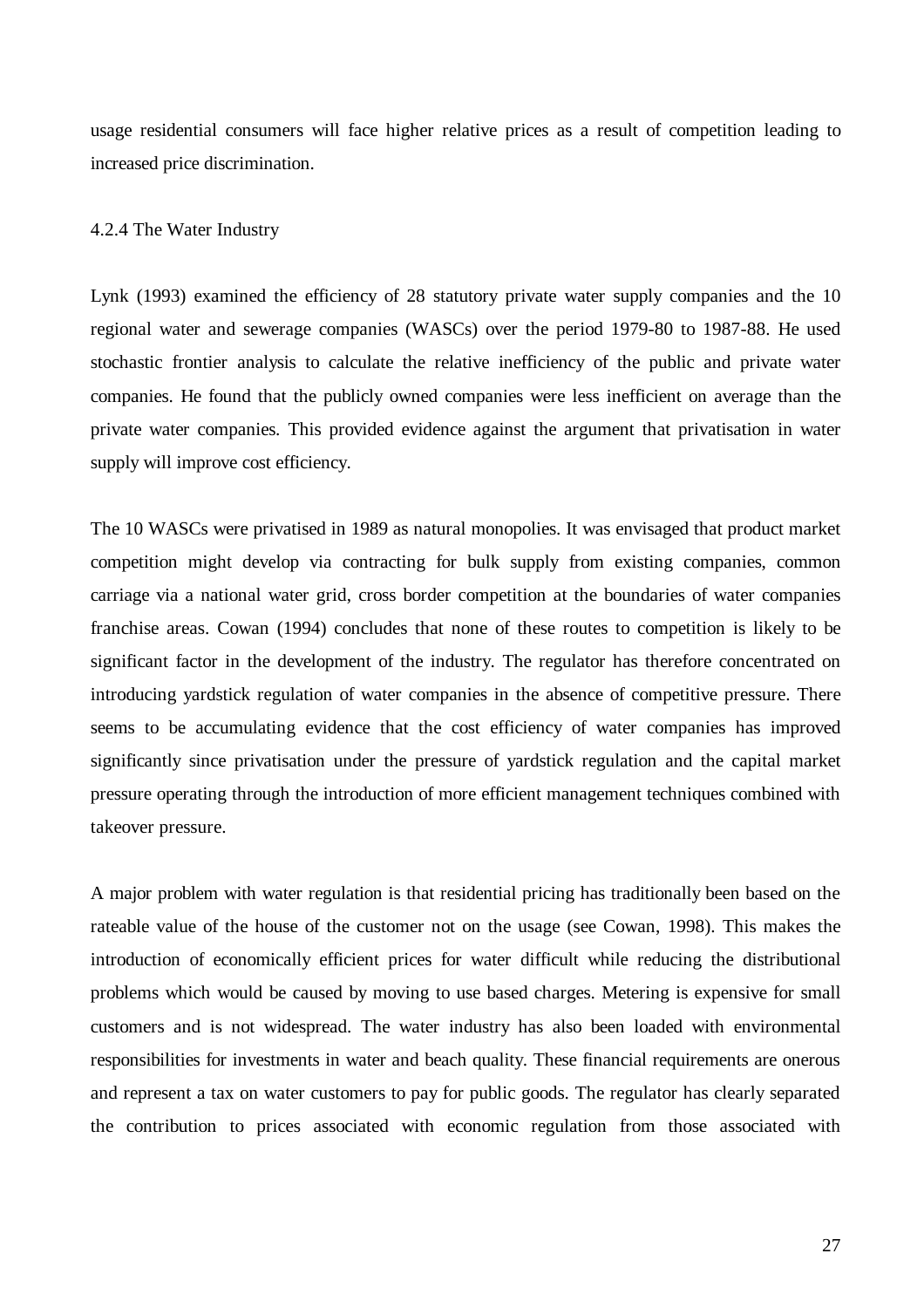environmental regulation in his latest price review proposals, leaving it to the government to decide what level of environmental taxes to levy from the water industry.

#### 4.2.5 The Rail Industry

The privatisation of the rail industry was arguably the most complex privatisation (see Bradshaw, 1998, Kain, 1998 and Joy, 1998). It occurred in response to a 1991 EC Directive which called on member states to introduce open access rights to enable third-party operators to access the EC rail system. In response to this the government separated British Rail, the state owned rail company, into more than 100 other companies which were transferred to private ownership. Railtrack, the railway infrastructure company, was floated on the stock market in 1996. BR's infrastructure support departments and other central services were sold off by tender. BR's rolling stock was sold by tender as three rolling stock leasing companies (ROSCOs). BR's freight train operations were sold by tender as 6 companies. Finally passenger train operations were franchised to 25 Train Operating Companies (TOCs).

The regulation of these companies is via the Office of the Rail Regulator who regulates Railtrack's access charges for use of the network, ensures coordination between the companies on timetables, information and ticketing, and regulates Railtrack's investment plans. The 25 TOCs are overseen by the Rail Franchising Director which draws up franchise agreements, including the degree of subsidy each TOC gets. Franchises are for period of 7 to 15 years and incorporate declining annual subsidies over their lifetime such that subsidies fall from £2037m in 1996/7 to £729m in 2003/4 (Kain, 98. p.257).

Kain (1998) identifies a number of emerging features of the industry. First, pressure to consolidate ownership. In 1998 9 companies and 4 consortia own TOC franchises while one company owning a TOC has acquired a ROSCO. There is likely to be further pressure to reintegrate the industry. Second, private ownership has created incentives for new investment in new trains, new routes and in rail freight. Third, open access is to be introduced and is likely to emerge on some routes. Fourth, performance monitoring is extremely important. Recent regulatory pressure, including fines, encouraged the TOCs to improve performance in the operation of national rail telephone enquires centre. Fifth, network integration does have significant benefits and is necessary if safety standards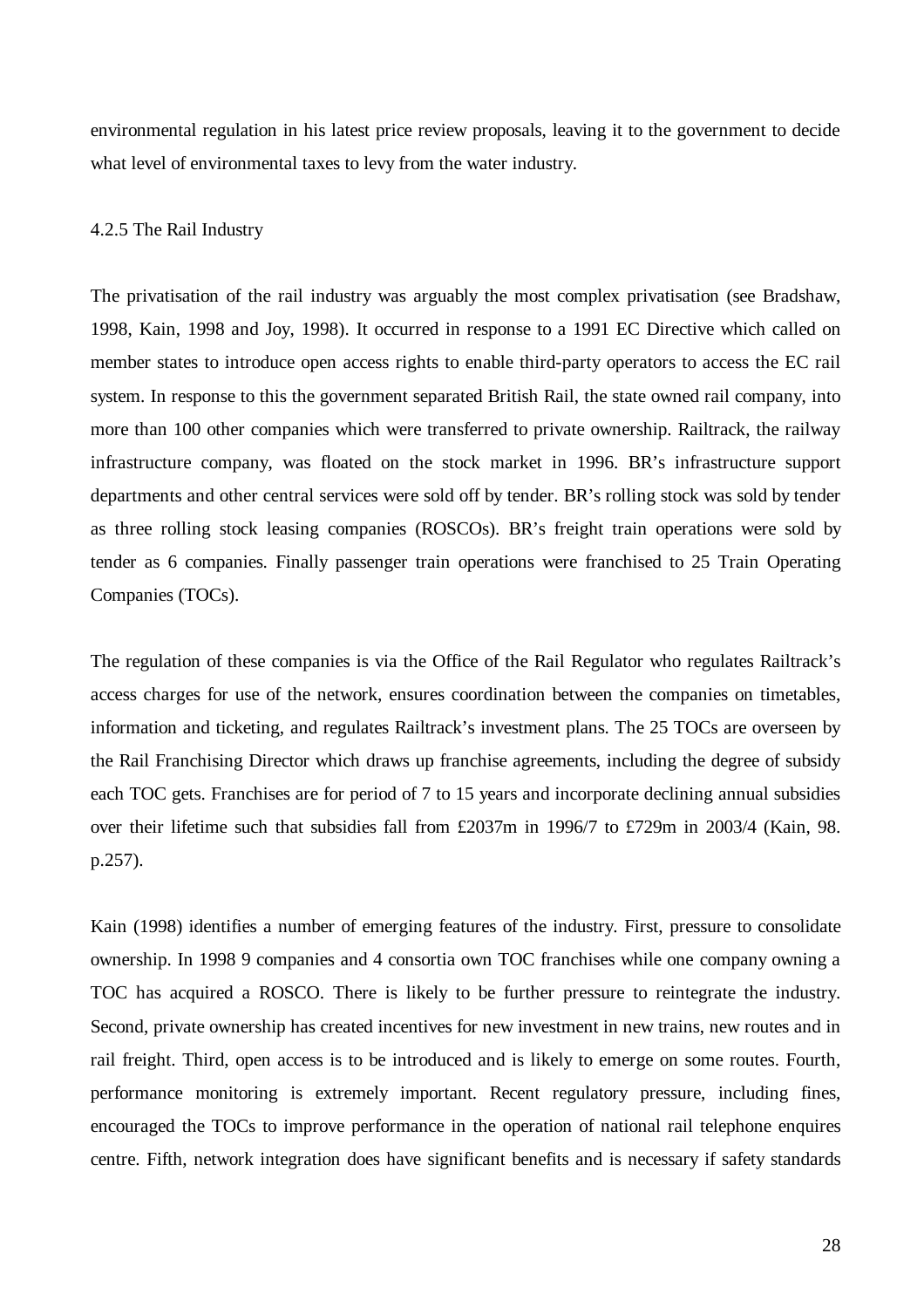are to be maintained. Sixth, regulators are extremely powerful in an industry where much monopoly power remains. Standards of service have declined recently<sup>26</sup> and the regulator is likely to be significant in any attempt to improve service which is hampered by coordination problems between TOCs (one company's engine failure reduces the efficiency of another using the same track). Regulation needs to ensure sufficient investment in infrastructure and rolling stock. Short franchise periods do not ensure adequate incentives to invest and some TOCs have been engaged in franchise renegotiation in order to encourage new investment. The government has recently proposed the creation of a Strategic Rail Authority to promote and oversee the activities of the rail industry.<sup>27</sup>

## Section 5: Conclusions

Both Oulton (1995, p.59) and Crafts (1998, p.29) cite privatisation as an important component of the improvement of the supply side of the UK economy which they observe since 1979. In that narrow sense privatisation has contributed to the improved macroeconomic performance of the UK economy noted over the period.

An economic assessment of the effects of the deregulation and privatisation of public enterprises in the UK would focus on five groups within society and how privatisation has affected them: consumers, shareholders, workers, the government and competitor firms. We conclude that privatisation has generally improved consumer welfare via a combination of higher quality and quantity of output and lower prices. The improving technology of regulation has undoubtedly facilitated this. Shareholders have benefited via windfall gains. Workers do not seem to have got lower salaries as a result of privatisation if they remained with the company while those who left were re-employed elsewhere in the economy (unemployment fell from 1986) or went to early retirement. The government gained large asset sales and increased profits taxes. Competitor firms gained almost by definition in all but a few industries as entry barriers were removed.

The lessons from UK privatisation are contained in the detail of the previous sections. They have resulted in a long list of current debates in the regulation and market structure of privatised industries and a substantial list of improvements that could have made in the process of privatisation in order to deliver even bigger benefits from privatisation.

l

<sup>26</sup> See OPRAF (1998b).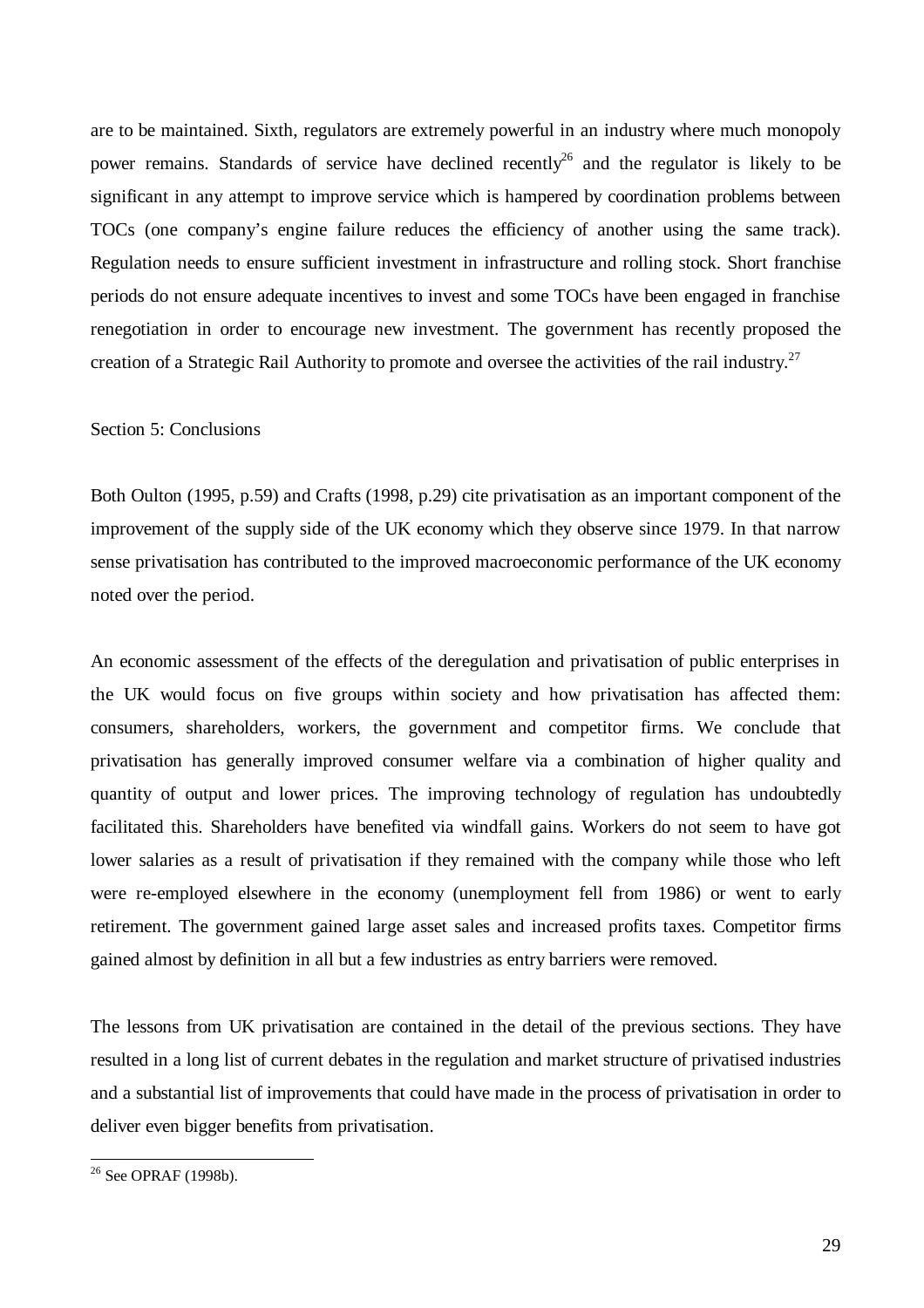Finally, it is interesting to return to the benefits of privatisation suggested by Marsh (1991) and Moore (1992) in order to evaluate the success of the programme in its own terms and raise caveats about the extent of that success.

- 1. *Reduced government involvement in industry.* While privatisation has seen reduced government ownership of industry, the need for regulation via regulatory bodies such as OFTEL (Office of Telecommunications) ensures continuing government involvement in industry.
- 2. *Increased efficiency.* Privatisation and regulation have secured efficiency gains via a combination of market incentives and tough regulation. However if RPI-X regulation evolves into rate of return regulation over time there may be inefficiencies which result from privatisation.
- 3. *Reduced public sector borrowing requirement.* This has undoubtedly happened in the short run via asset sales, higher corporation tax and debt repayment. If these efficiency improvements could have been secured in the public sector even larger revenue streams (measured in net present value) might still be available to the government. There is also little doubt that the government did not get as high a price for its assets as was subsequently justified.
- 4. *Curbing public sector union power.* It is not clear the extent to which privatisation, apart from the government's other policies to reduce trade union power, contributed to the 'improvement' in industrial relations noted by Oulton (1995).
- 5. *Wider share ownership and employee share ownership.* Privatisation has increased the number of small shareholders but the economic significance of this is surely negligible.
- 6. *Gaining political advantage.* Perhaps this is the most significant aspect of the UK privatisation programme - the fact that privatisation was the most sustained and consistent policy of the 1979- 97 Conservative administration. It undoubtedly gained advantage for those in favour of a free market approach to competition but was ultimately so intellectually successful that all political parties have at least acquiesced to it.

<sup>-</sup><sup>27</sup> See DETR (1998).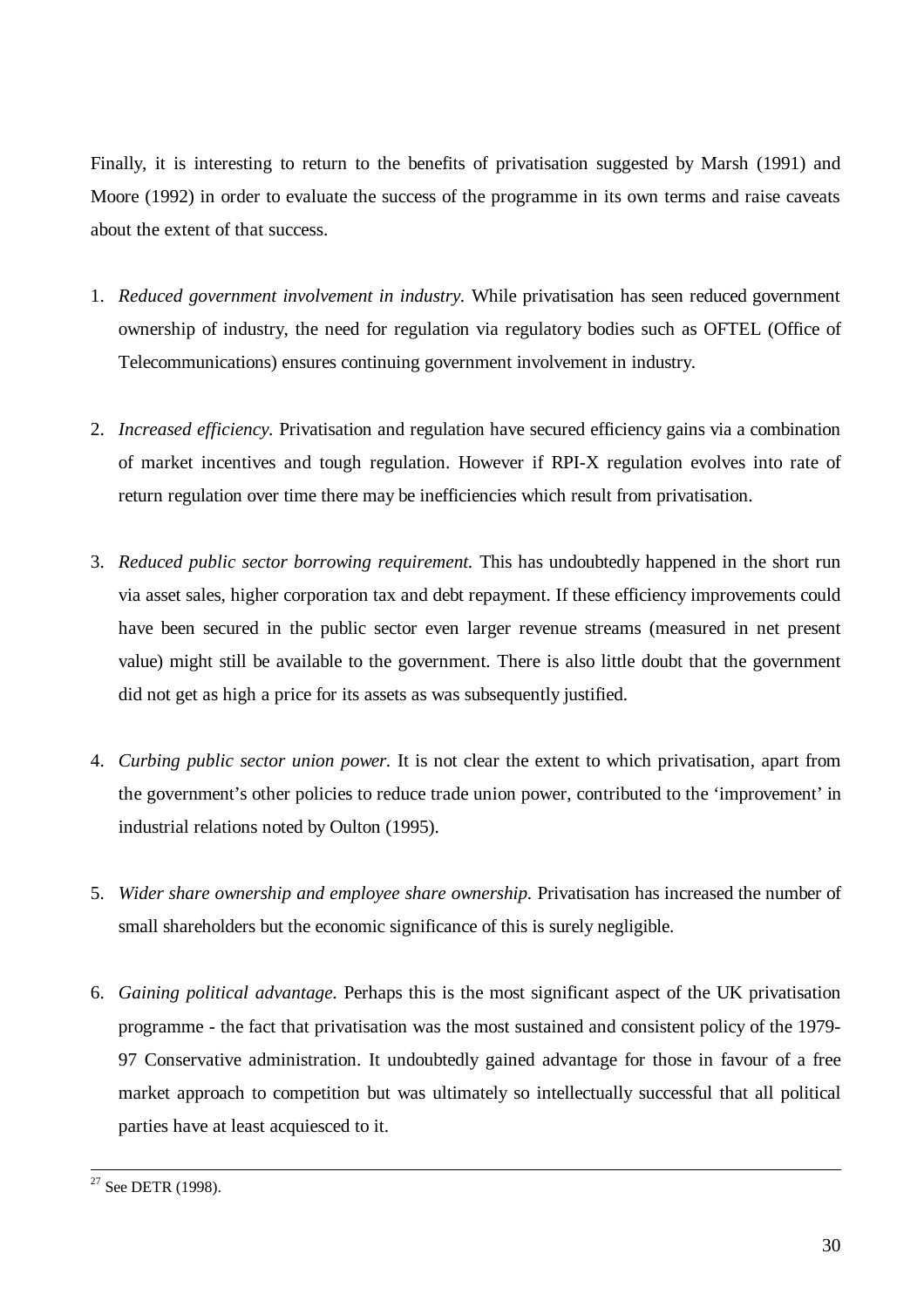## **Bibliography**

- Armstrong, M., Cowan, S. and Vickers, J. (1994) *Regulatory Reform: Economic Analysis and British Experience*, Cambridge, Mass.: MIT Press.
- Baldwin, R. (1990) 'Privatisation and Regulation: The Case of British Airways', in J. J. Richardson (ed.) *Privatisation and Deregulation in Canada and Britain*, Halifax, Nova Scotia: Institute for Research on Public Policy.
- Baron, D.P. and R.B.Myerson (1982) 'Regulating a Monopolist with Unknown Costs', *Econometrica*, Vol.50, pp.911-930.
- Beesley, M. and Laidlaw, B. (1995) 'The Development of Telecommunications Policy in the UK, 1981-1991', in M. Bishop, J. Kay and C. Mayer (eds.) *The Regulatory Challenge*, Oxford: Oxford University Press.
- Bishop, M. and Green, M. (1995) *Privatisation and Recession the Miracle Tested*, Centre for the Study of Regulated Industries, London: Chartered Institute of Public Finance and Accountancy.
- Bishop, M. and Thompson, D. (1992), 'Regulatory Reform And Productivity Growth In The UK's Public Utilities', *Applied Economics*, Vol.24, No.11, pp.1181-1190.
- Bradshaw, W. P. (1998) 'The Rail Industry', in D. Helm and T. Jenkinson (eds.) *Competition in Regulated Industries*, Oxford: Oxford University Press.
- Brown, W., Deakin, S. and Ryan, P. (1997) 'The Effects of British Industrial Relations Legislation 1979-97', *National Institute Economic Review*, Vol.161, July, pp.69-83.
- Buckland, R. (1987) 'The costs and returns of privatisation of nationalised industries', *Public Administration,* Vol.65, No.3, pp.241-257.
- Button, K. and Weyman-Jones, T. (1994) 'Impacts of Privatization Policy in Europe', *Contemporary Economic Policy* Vol. 141, No. 4: pp. 23-33.
- Colling, T. and Ferner, A. (1995) 'Privatization and Marketization', in P. Edwards (ed.) *Industrial Relations: Theory and Practice in Britain*, Oxford: Blackwell.
- Cowan, S. (1994) 'Privatization and Regulation of the Water Industry in England and Wales', in M. Bishop, J. Kay and C. Mayer (eds.) *Privatization and Economic Performance*, Oxford: Oxford University Press.
- Cowan, S. (1998) 'The Water Industry', in D. Helm and T. Jenkinson (eds.) *Competition in Regulated Industries*, Oxford: Oxford University Press.
- Crafts, N.F.R. (1998) *The conservative government's economic record: an end of term report*, London: IEA.
- CRI, Centre for Regulated Industries (1996) *The UK Regulated Industries Financial Facts 1994/95*, London: CIPFA.
- Crewe, I. (1988) 'Has the electorate become more Thatcherite?' in R.Skidelsky (ed.) *Thatcherism*, London: Chatto and Windus.
- Curwen, P. and Hartley, K. (1997) 'Privatisation', in P. Curwen (ed.) *Understanding the UK Economy* 4<sup>th</sup> edition, Basingstoke: Macmillan.
- DETR, Department for the Environment, Transport and the Regions (1998) *A New Deal for Railways*, London: DETR.
- DTI, Department of Trade and Industry (1997) *Tackling Cartels and the Abuse of Market Power: A draft bill*, London: DTI.
- DTI (1998) *A Fair Deal for Consumers Modernising the Framework for Utility Regulation*, London: DTI.
- Ferner, A. and Colling, T. (1993) 'Privatization of the British Utilities: Regulation, Decentralization and Industrial Relations', in T. Clarke and C. Pitelis (eds.) *The Political Economy of Privatization*, London: Routledge.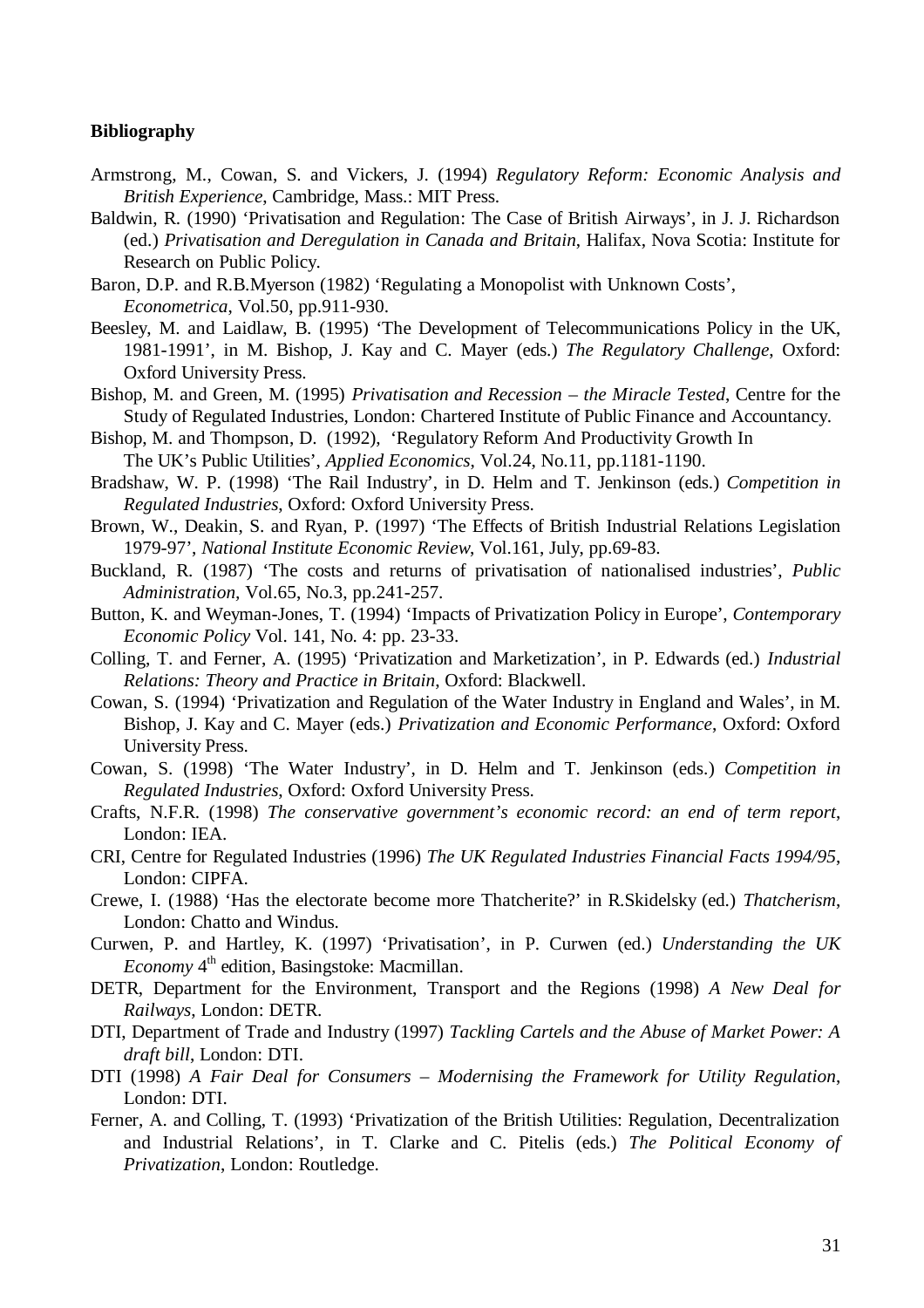Green, R. (1996), 'Reform of the Electricity Supply Industry in the UK', *Journal of Energy Literature*,

Vol.2, No.1, pp.3-24.

- Green, R.J. and Newbery, D.M. (1991) 'Competition in the British Electricity Spot Market', *Journal of Political Economy*, Vol.100, No.5, pp.929-953.
- Green, R. and Newbery, D. M. (1998) 'The Electricity Industry in England in Wales', in D. Helm and T. Jenkinson (eds.) *Competition in Regulated Industries*, Oxford: Oxford University Press.
- Green, R. and Vogelsang, I. (1994) 'British Airways: a Turn-Around Anticipating Privatization', in M. Bishop, J. Kay and C. Mayer (eds.) *Privatization and Economic Performance*, Oxford: Oxford University Press.
- Hancock, R. and Waddams-Price, C. (1998) Distributional effects of liberalising UK residential utility markets, *Fiscal Studies*, Vol.19, No.3, pp.295-320.
- Haskel, J. (1994) 'The Winners and Losers from UK Privatisation', Department of Economics Working Paper No. 308, London: Queen Mary and Westfield College.
- Haskel, J. and Szymanski, S. (1992), *The Effects of Privatisation, Restructuring and Competition on Productivity Growth in the UK Public Corporations*, Queen Mary and Westfield Department of Economics Working Paper No.286.
- Henney, A. (1994) *A study of the privatisation of electricity supply industry in England and Wales*, London: EEE Ltd.
- Hutchinson, G. (1991) 'Efficiency Gains through Privatization of UK Industries', in K. Hartley and A. F. Ott (eds.) *Privatization and Economic Efficiency: a Comparative Analysis of Developed and Developing Countries*, Aldershot: Edward Elgar.
- Jenkinson, T. and Mayer, C. (1994) 'The Costs of Privatisation in the UK and France', in M.Bishop, Kay, J. and Mayer, C. (eds), *Privatisation and Economic Performance*, Oxford: OUP.
- Jones, I.W. and Pollitt, M.G. (1995) *Economics, Ethics and Unfair Competition,* Centre for Business Research Working Paper No.22.
- Joy, S. (1998) 'Public and Private Railways', *Journal of Transport Economics and Policy* Vol. 32, No. 1: pp. 27-49.
- Kain, P. (1998) 'The Reform of Rail Transport in Britain', *Journal of Transport Economics and Policy* Vol. 32, No. 2: pp. 247-266.
- Kay, J. and Thompson, D. (1986) 'Privatisation: A Policy in Search of a Rationale', *Economic Journal* Vol. 96, March: pp. 18-32.
- Koediyk, K. and Kremers, J. (1996) 'Deregulation A political economy analysis', *Economic Policy,* Vol.23, October, pp.444-467.
- Lawson, N. (1992) *The View from No. 11: Memoirs of a Tory Radical*, London: Corgi.
- Littlechild, S. (1983) *Regulation of British Telecommunications Profitability*, London: HMSO.
- Litwin, G., Bray, J. and Brook, K.L. (1996) *Mobilising the Organisation: Bringing Strategy to Life*, Hemel Hempstead: Prentice Hall.
- Lynk, E. L. (1993) 'Privatisation, Joint Production and the Comparative Efficiencies of Private and Public Ownership: the UK Water Industry Case', *Fiscal Studies* Vol. 14, No. 2: pp. 98-116.
- Marsh, D. (1991) 'Privatisation under Mrs Thatcher: Review of the Literature', *Public Administration,* Vol. 69, Winter, pp. 459-480.
- Martin, S. and Parker, S. (1997) *The Impact of Privatisation: Ownership and Corporate Performance in the UK*, London: Routledge.
- McAllister, I. and Studlar, D. (1989) 'Popular verses elite views of privatisation: the case of Britain', *Journal of Public Policy,* Vol.9, pp.157-78.
- McDaniel, T.M. (1998) The Deregulation of the Electricity Supply Industry in the UK, *This volume*.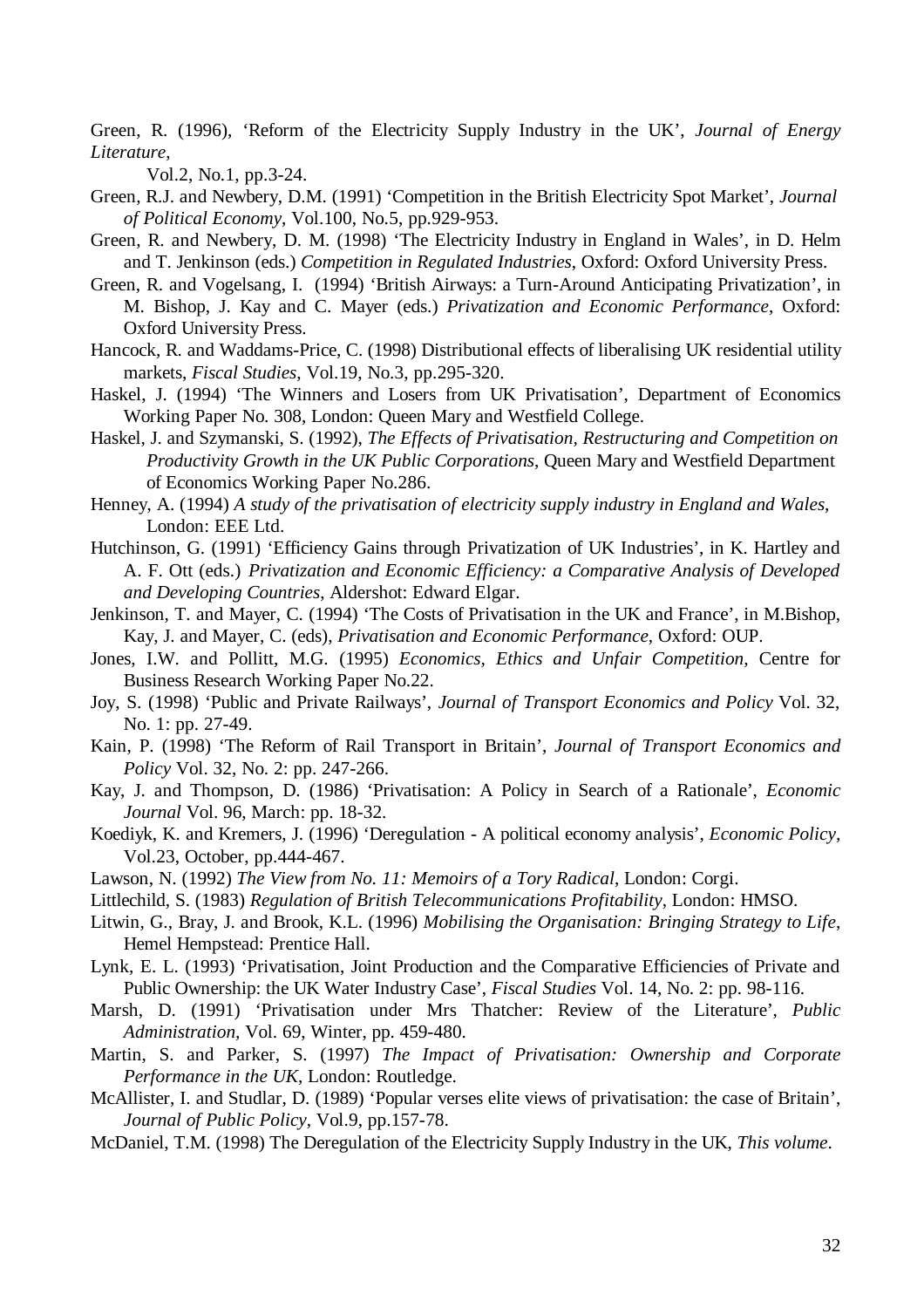- Millward, R. (1990) 'Productivity in the UK Services Sector: Historical Trends 1956-1985 and Comparisons with the USA 1950-85', *Oxford Bulletin of Economics and Statistics* Vol. 52, No. 4: pp. 423-435.
- Millward, R. (1991) 'The Nationalized Industries', in M. Artis and D. Cobham (eds.) *Labour's Economic Policies 1974-79*, Manchester: Manchester University Press.
- MMC, Monopolies and Mergers Commission (1988) *Gas*, London: MMC.
- MMC (1990) *British Airways plc and Sabena SA: a report on the merger situation*, London: MMC.
- MMC (1993a) *Southdown Motor Services Limited*, London: MMC.
- MMC (1993b) *British Gas plc Volumes 1, 2 and 3*, London: MMC.
- MMC (1994) *Lyonnaise des Eaux SA and Northumbrian Water Group plc: a report on the merger situation,* London: MMC.
- MMC (1995) *Scottish Hydro-Electric plc*, London: MMC.
- MMC (1996a) *National Power plc and Southern Electric plc: a report on a proposed merger*, London: MMC.
- MMC (1996b) *BAA plc*, London: MMC.
- Moore, J. (1992) *Privatisation Everywhere: The World's Adoption of the British Experience*, London: Centre for Policy Studies.
- Moschandreas, M. (1994) *Business Economics*, London: Routledge.
- Myers, G. (1994) *Predatory Pricing in the UK*, London: Office of Fair Trading.
- NERA (1996) *The Performance of Privatised Industries Volume 2: Finance*, London: NERA.
- Newbery, D.M.G. and Pollitt, M.G. (1997) 'Restructuring and Privatisation of the CEGB was it worth it?', *Journal of Industrial Economics*, Vol.45, No.3, pp.269-304.
- Newbery, D.M.G. (1998) 'rate of return regulation versus price regulation for public utilities' in P.Newman (ed.) *The new Palgrave dictionary of economics and the law Vol.3: P-Z London:* Macmillan.
- OFFER, Office of Electricity Regulation (1997) *Report on Customer Services 1996/97*, Birmingham: OFFER.
- OFTEL, Office of Telecommunications (1996) *Pricing of Telecommunications Services from 1997 (6/96)*, Birmingham: OFTEL.
- ORR, Office of the Rail Regulator (1997) *The Periodic Review of Railtrack's Access Charges A Proposed Framework and Key Issues - A Consultation Document*, London: ORR.
- ORR (1998) *Railtrack's investment programme: Implementation of new licence condition Rail Regulator's response to consultation on proposed modification to Railtrack's Network License*, 26 September 1997, London: ORR.
- OFWAT, Office of Water Services (1998) *The Prospects for Prices*, London: OFWAT.
- OPRAF, Office of Passenger Rail Franchising (1998a) *Annual Report 1997-98*, London: OPRAF.
- OPRAF (1998b) *Performance of the passenger rail network 28 June 1998 to 19 September 1998*, London: OPRAF.
- Oulton, N. (1995) 'Supply Side Reform and UK Economic Growth: What Happened to the Miracle?', *National Institute Economic Review*, No.154, pp.53-70.
- Parkinson, C. (1992) *Right at the Centre: An Autobiography*, London: Weidenfeld & Nicolson.
- Pendleton, A. and Winterton J. (eds.) (1993) *Public Enterprise in Transition: Industrial Relations in State and Privatized Companies*, London: Routledge.
- Perotti, E.C. (1995) 'Credible Privatisation', *American Economic Review*, Vol.85, pp.847-859.
- Pitt, D. (1990) 'An Essentially Contestable Organisation: British Telecom and the Privatisation Debate', in J. J. Richardson (ed.) *Privatisation and Deregulation in Canada and Britain*, Halifax, Nova Scotia: Institute for Research on Public Policy.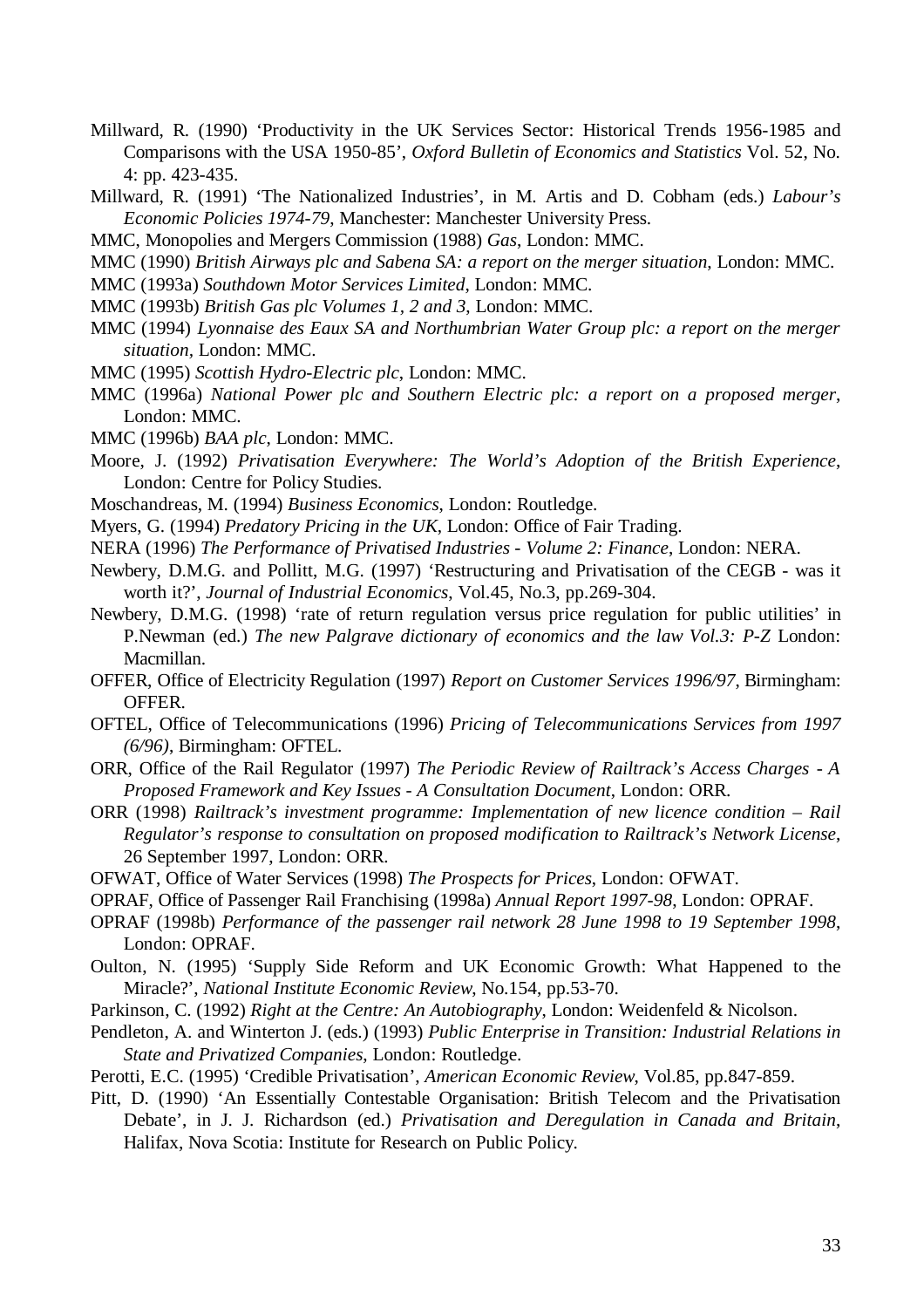- Pollitt, M.G. (1995) *Ownership and Performance in Electric Utilities*, Oxford: Oxford University Press.
- Price, C. (1994) 'Gas Regulation and Competition: Substitutes or Complements?', in M. Bishop, J. Kay and C. Mayer (eds.) *Privatization and Economic Performance*, Oxford: Oxford University Press.
- Price, C. and Weyman-Jones, T.G. (1996) 'Malmquist Indices of Productivity Change in the UK Gas Industry before and after privatisation', *Applied Economics*, Vol.28, No.1, pp.29-39.
- Price Waterhouse (1990) *Privatisation: The Facts*, Price Waterhouse: London.
- Pryke, R. (1982), *The Nationalised Industries: Policies and Performance Since 1968,* Oxford: Oxford University Press.
- Shleifer, A. (1985), 'A Theory of Yardstick Competition' *Rand Journal of Economics,* Vol.16, pp.319-327.
- Stewart, M. (1978) *Politics and Economic Policy in the UK Economy since 1964,* Oxford: Pergamon.
- Stigler, G. (1971) 'The Theory of Economic Regulation', *Bell Journal of Economics*, Vol.2, pp.3- 21.
- Tebbit, N. (1988) *Upwardly Mobile*, London: Weidenfeld & Nicolson.
- Thatcher, M. (1993) *The Downing Street Years*, London: HarperCollins.
- Vickers, J. and Yarrow, G. (1988) *Privatization: An Economic Analysis*, Cambridge, Mass.: MIT Press.
- Vogelsang, I. and Green, R. (1994) 'The Divestiture of British Airways', in A. Galal, L. P. Jones, P. Tandon and I. Vogelsang (eds.) *Welfare Consequences of Selling Public Enterprises*, Washington DC.: World Bank.
- Vogelsang, I., Jones, L. P. and Tandon, P. (1994) 'The Divestiture of British Telecom', in A. Galal, L. P. Jones, P. Tandon and I. Vogelsang (eds.) *Welfare Consequences of Selling Public Enterprises*, Washington DC.: World Bank.
- Waddams Price, C. (1998) 'The UK Gas Industry', in D. Helm and T. Jenkinson (eds.) *Competition in Regulated Industries*, Oxford: Oxford University Press.
- Walker, P. (1991) *Staying Power: An Autobiography*, London: Bloomsbury.
- Worcester, R. (1994) 'Public Opinion and Privatisation: Lessons from the British Experience', *European Business Journal* Vol. 6, No. 1: pp. 39-
- World Bank (1995) *Bureaucrats in Business*, Oxford: Oxford University Press.
- Yarrow, G.K. (1989) 'Privatisation and Economic Performance in Britain', *Carnegie-Rochester Conference Series on Public Policy,* Vol.31, pp.309-344.
- Young, S. (1986) 'The nature of privatisation in Britain 1979-85', *West European Politics*, Vol.9, pp.235-52.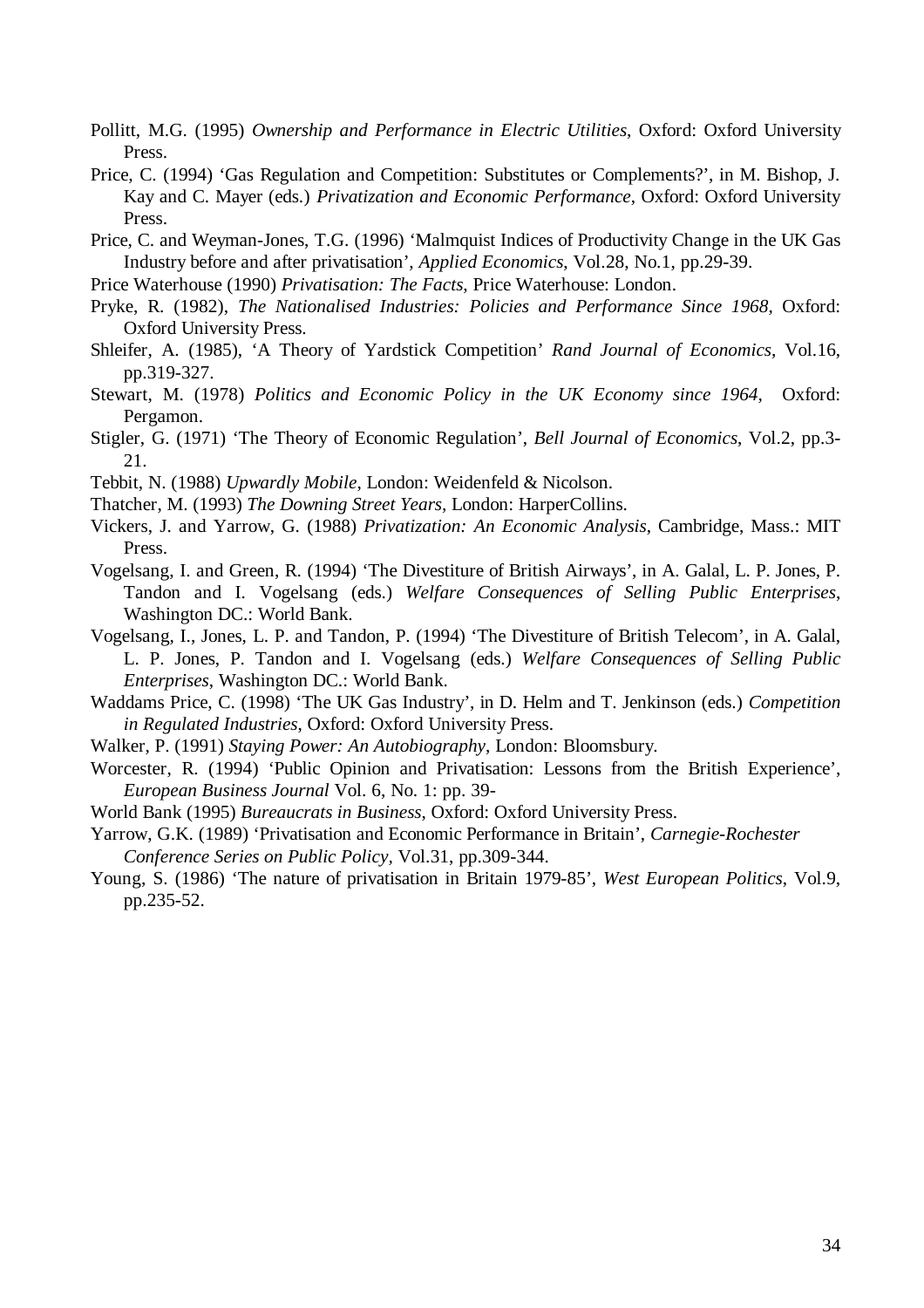|                                         | Date of Offer    | $%$ sold | Govt        |
|-----------------------------------------|------------------|----------|-------------|
|                                         |                  |          | $\pounds m$ |
| <b>British Petroleum</b>                | October 1979     | 5.2      | 290         |
|                                         | September 1983   | 7.2      | 566         |
|                                         | November 1987    | 36.8     | 5370        |
| <b>British Aerospace</b>                | February 1981    | 51.6     | 50          |
|                                         | May 1985         | 59.0     | 363         |
| Cable & Wireless                        | October 1981     | 49.4     | 189         |
|                                         | December 1983    | 22.3     | 275         |
|                                         | December 1985    | 31.1     | 602         |
| <b>Britoil</b>                          | November 1982    | 51.0     | 641         |
|                                         | August 1985      | 49.0     | 449         |
| Amersham International                  | February 1982    | 100.0    | 65          |
| <b>Associated British Port Holdings</b> | February 1983    | 51.5     | $-34$       |
|                                         | April 1984       | 48.5     | 52          |
| Enterprise Oil                          | <b>July 1984</b> | 100.0    | 392         |
| Jaguar                                  | August 1984      | 100.0    | $\theta$    |
| <b>British Telecommunications</b>       | December 1984    | 50.2     | 2626        |
|                                         | December 1991    | 25.9     | 5240        |
|                                         | <b>July 1993</b> | 20.7     | 5335        |
| <b>British Gas</b>                      | December 1986    | 96.6     | 7720        |
| <b>British Airways</b>                  | February 1987    | 97.5     | 900         |
| Rolls-Royce                             | May 1987         | 96.7     | 1080        |
| <b>BAA</b>                              | <b>July 1987</b> | 95.6     | 1281        |
| <b>British Steel</b>                    | December 1988    | 100.0    | 2425        |
| Anglian Water                           | December 1989    | 98.4     | 768         |
| Northumbrian Water                      | December 1989    | 98.4     | 34          |
| North West Water                        | December 1989    | 98.4     | 524         |
| <b>Severn Trent</b>                     | December 1989    | 98.4     | 488         |
| Southern Water                          | December 1989    | 98.4     | 347         |
| South West Water                        | December 1989    | 97.4     | 27          |
| <b>Thames Water</b>                     | December 1989    | 97.4     | 934         |
| Welsh Water                             | December 1989    | 98.4     | 70          |
| Wessex Water                            | December 1989    | 98.4     | 165         |
| Yorkshire Water                         | December 1989    | 97.8     | 383         |
| <b>Eastern Electricity</b>              | December 1990    | 97.6     | 647         |
| <b>East Midlands Electricity</b>        | December 1990    | 97.5     | 523         |
| London Electricity                      | December 1990    | 97.5     | 523         |
| Manweb                                  | December 1990    | 97.5     | 285         |
| Midlands Electricity                    | December 1990    | 97.7     | 502         |
| Northern Electric                       | December 1990    | 97.5     | 295         |
| <b>NORWEB</b>                           | December 1990    | 98.4     | 414         |
| <b>SEEBOARD</b>                         | December 1990    | 97.5     | 305         |
| Southern Electric                       | December 1990    | 97.5     | 647         |

Table 1 Privatisations via Public Offer of Shares, 1979-96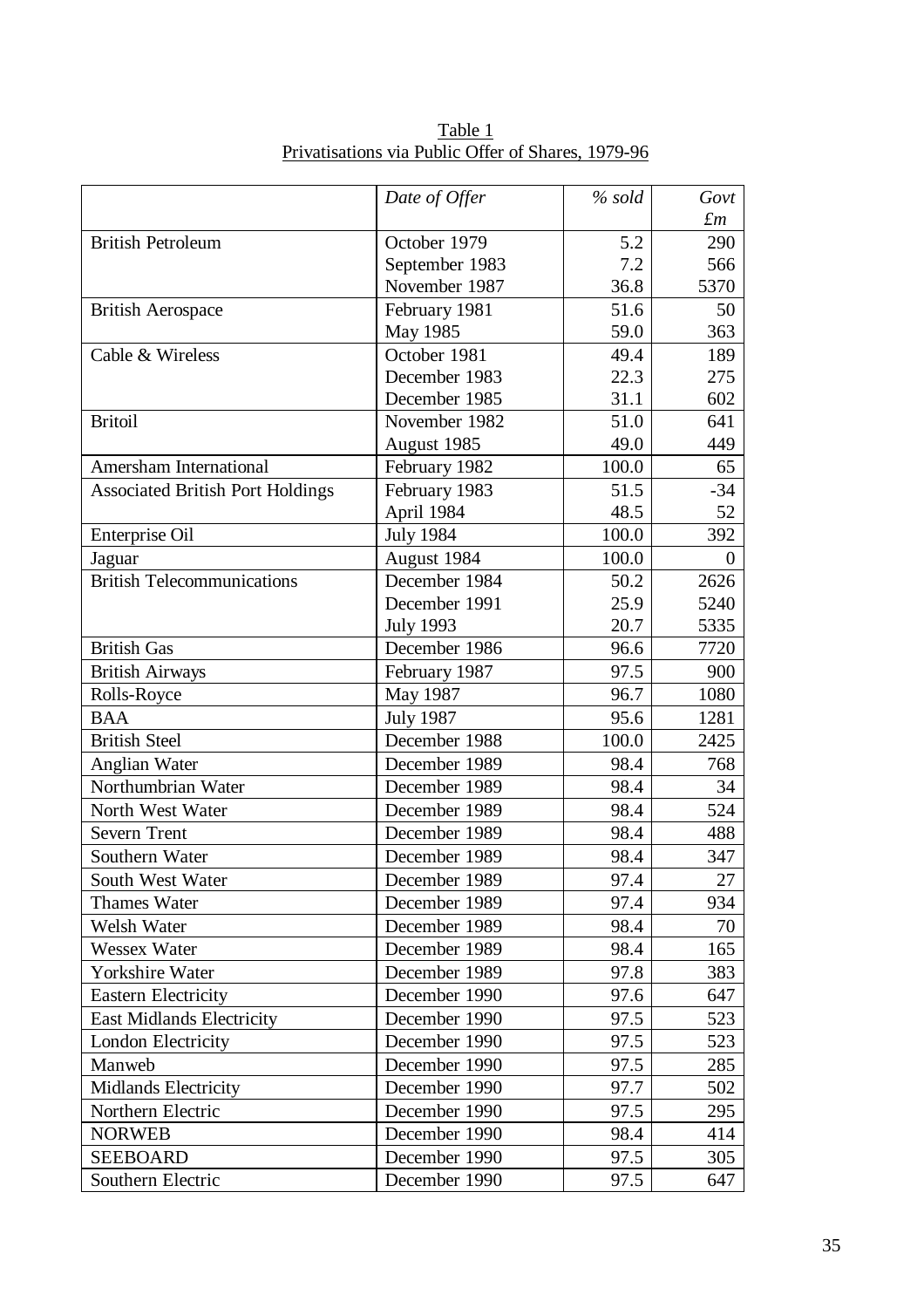| South Wales Electricity        | December 1990    | 97.5 | 243    |
|--------------------------------|------------------|------|--------|
| South Western Electricity      | December 1990    | 97.0 | 295    |
| <b>Yorkshire Electricity</b>   | December 1990    | 97.5 | 497    |
| <b>Regional Electricity</b>    | December 1990    |      | 7907   |
| <b>National Power</b>          | March 1991       | 60.9 | a      |
|                                | March 1995       | 38.3 | a      |
| PowerGen                       | March 1991       | 59.5 | a      |
|                                | March 1995       | 36.6 | a      |
| <b>National Power/PowerGen</b> | March 1991       |      | 2954   |
| National Power/PowerGen        | March 1995       |      | 3594   |
| Scottish Hydro-Electric        | June 1991        | 96.6 | a      |
| <b>Scottish Power</b>          | June 1991        | 96.4 | a      |
| Scottish Hydro-Electric/Power  | June 1991        |      | 3481   |
| Northern Ireland Electricity   | June 1993        | 96.5 | 362    |
| Railtrack                      | May 1996         | 98.0 | 1950   |
| <b>British Energy</b>          | <b>July 1996</b> | 87.8 | 2108   |
|                                |                  |      |        |
|                                |                  |      |        |
| <b>TOTAL</b>                   |                  |      | 61 973 |

Adapted from: Curwen, P. and Hartley, K. (1997) and Price Waterhouse (1990).

Includes debt repayment in case of Britoil (1982).

Net of extinguishing debt prior to sale in case of Associated British Ports (1983) and BT (1984).

Includes debt issue in case of British Gas, Anglian Water, Thames Water, Regional Electricity, National Power/PowerGen (1991), Scottish Hydro-Electric/Power and British Energy.

a=Breakdowns not provided.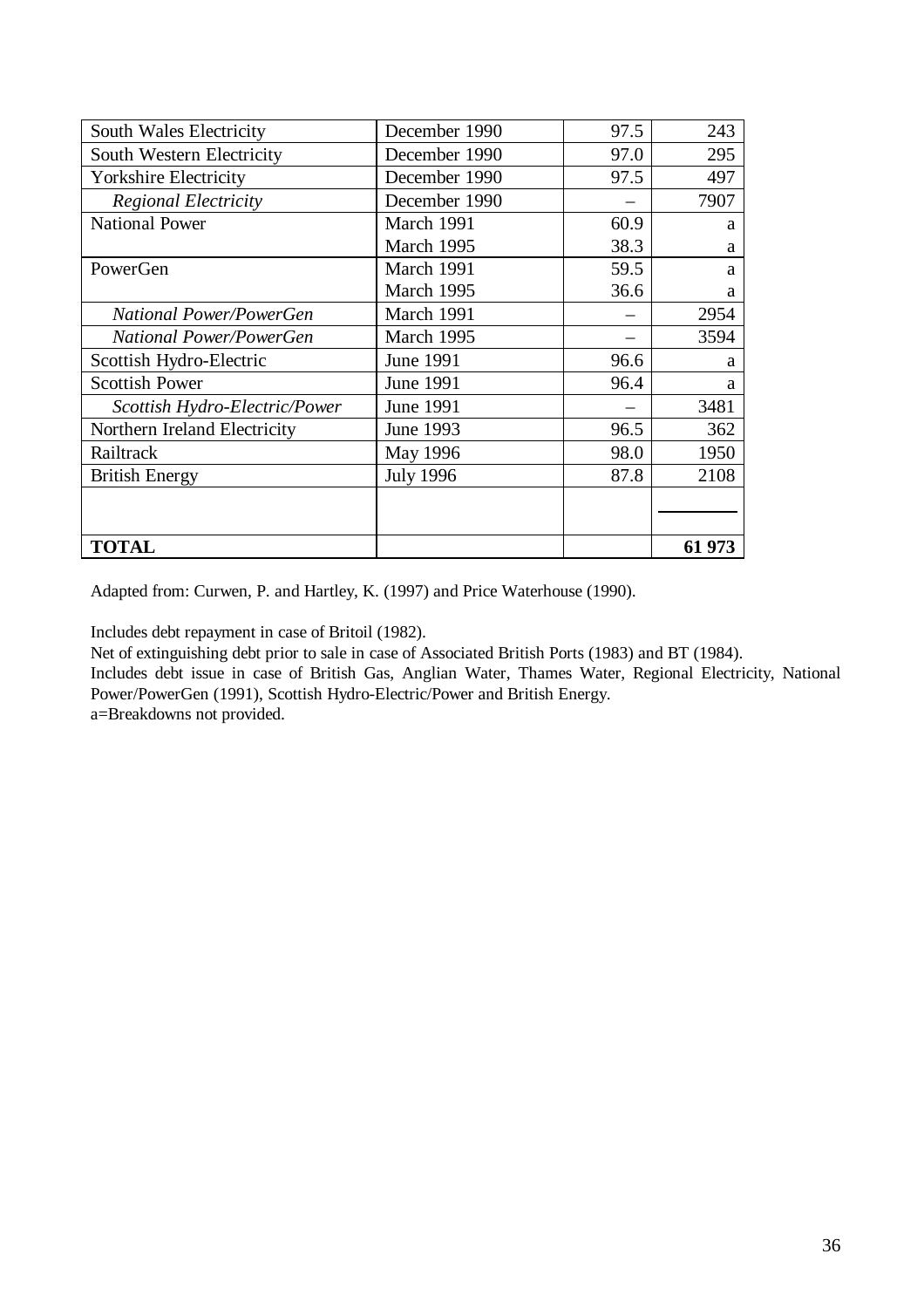# Table 2 RPI – X Regulation

|                 | <b>British</b><br>Telecom <sup>1</sup>                                                       | <b>British Gas</b>                                                                     | <b>British Airports</b><br>$\mu$ Authority <sup>2</sup> | <b>Water Supply</b><br>Companies                                               | Electricity<br>Transmission<br>(NGC) | Electricity<br><b>Distribution</b><br>$(REG)^3$       | Railtrack <sup>4</sup>                                                 | Train<br><i><b>Operating</b></i><br>Companies <sup>5</sup>                                                                                 |
|-----------------|----------------------------------------------------------------------------------------------|----------------------------------------------------------------------------------------|---------------------------------------------------------|--------------------------------------------------------------------------------|--------------------------------------|-------------------------------------------------------|------------------------------------------------------------------------|--------------------------------------------------------------------------------------------------------------------------------------------|
| Regulated       | Inland calls<br>International<br>calls (From<br>1991)<br>Line rentals<br><b>Leased Lines</b> | Supply to small<br>users<br>Transportation<br>and storage of<br>gas (from<br>$1994)^6$ | Airport charges<br>at south-east<br>airports            | Water and<br>sewerage<br>charges<br>Trade effluent<br>Infrastructure<br>charge | All<br>transmission                  | All<br>distribution                                   | All access to<br>track, stations<br>and light<br>maintenance<br>depots | 'Saver' <sup>7</sup> ,<br>'Weekly<br>Season' and<br>most<br>commuter<br>fares around<br>London,<br>Edinburgh,<br>Manchester<br>and Cardiff |
| Unregulat<br>ed | Apparatus<br>supply<br>Mobile services<br><b>VANS</b>                                        | Supply to larger<br>users                                                              | All other<br>services (retail,<br>parking etc.)         | All other<br>activities (but<br>Ofwat monitors<br>diversification)             |                                      | Extra high<br>voltage<br>distribution,<br>contracting | Non-rail<br>property<br>income                                         | Apex and<br>discount fares                                                                                                                 |
| Price<br>index  | Tariff basket<br>based on that of<br>smallest 80% of                                         | Average<br>revenue per<br>therm                                                        | Average<br>revenue per<br>passenger                     | Tariff basket<br>(modified)                                                    | Average<br>revenue per<br><b>KWh</b> | Average<br>revenue per<br><b>KWh</b>                  | Fixed track<br>access charge<br>for service,<br>station long           | Individual<br>fare                                                                                                                         |

<sup>&</sup>lt;sup>1</sup> See OFTEL (1996).<br><sup>2</sup> See MMC (1996b).<br><sup>3</sup> Electricity supply business regulation is being phased out with the coming of full competition in electricity supply (see McDaniel, this

volume).<br><sup>4</sup> See ORR (1997).<br><sup>5</sup> See Bradshaw (1998).<br><sup>6</sup> Updated from CRI (1996) *The UK Regulated Industries: Financial Facts 1994/95*; Appendix B.2.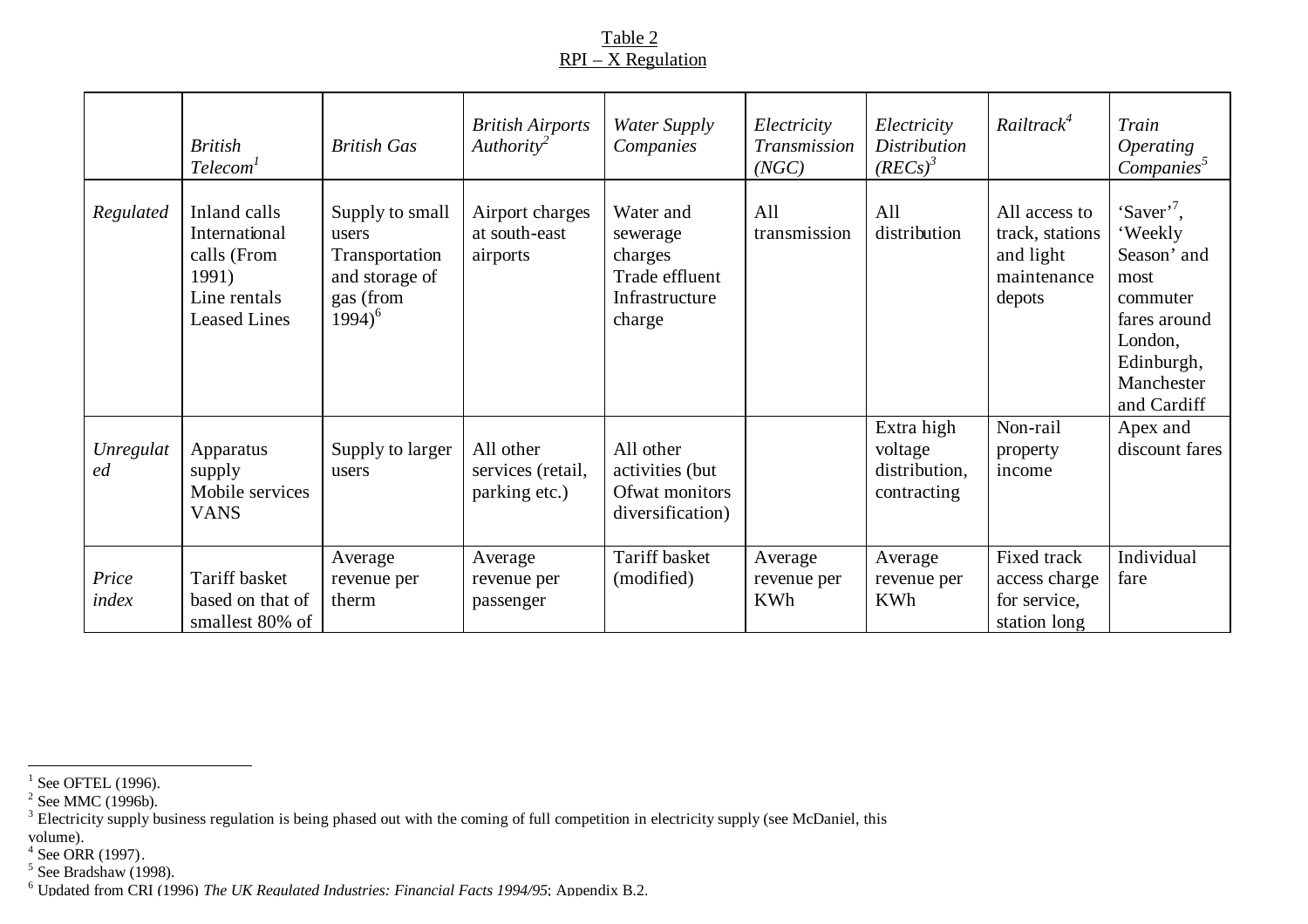|                                          | residential users                                                                                                                   |                                                                                                                                           |                                                                                                                                                 |                                                                                     |                                                                                  |                                                                               | term charge                                                                         |                                                                                                                                       |
|------------------------------------------|-------------------------------------------------------------------------------------------------------------------------------------|-------------------------------------------------------------------------------------------------------------------------------------------|-------------------------------------------------------------------------------------------------------------------------------------------------|-------------------------------------------------------------------------------------|----------------------------------------------------------------------------------|-------------------------------------------------------------------------------|-------------------------------------------------------------------------------------|---------------------------------------------------------------------------------------------------------------------------------------|
| $X$ (or $K$ )<br>values                  | $X = 3(1984-89)$<br>$X = 4.5$ (1989-<br>91)<br>$X = 6.25$ (1991-<br>93)<br>$X = 7.5$ (1993-<br>97)<br>$X = 4.5$ (1997-<br>$2001)^8$ | $X = 2(1987-92)$<br>$X = 5(1992-94)$<br>$X = 4(1994-97)$<br>$X = 5(1994-97)$<br>for<br>transportation <sup>9</sup><br>$X = 2(1997-)^{10}$ | $X = 1(1987-92)$<br>$X = 8, 8, 4, 1, 1$<br>$(1992-97)$<br>$X=3$ (Heathrow<br>and Gatwick)<br>$(1997-2002)$<br>$X = -1$ (Stansted,<br>1997-2002) | K varies by firm<br>over 1995-2000<br>the range is $+4$<br>to $-2^{11}$             | $X = 0(1990 -$<br>93)<br>$X = 3(1993 -$<br>97)<br>$X = 4(1997 -$<br>$2001)^{12}$ | Each REC<br>has its $X$ :<br>range is from<br>$RPI + 0$ to<br>$RPI + 2.5$     | $X = 8$<br>(1995/6)<br>$X = 2$<br>1996/7-<br>$2000/1$ )                             | $X=0$ (1996-<br>98)<br>$X=1$ (1999-<br>2002)<br>In commuter<br>markets:<br>$X=-2$ to 2<br>depending on<br>quality<br>improvement<br>S |
| Price<br>structure                       | Initially sub-<br>price caps on<br>line rental and<br>median user bill                                                              | $X = 0$ cap on<br>fixed charge for<br>$5K$ therms                                                                                         |                                                                                                                                                 |                                                                                     |                                                                                  |                                                                               | $91\% = fixed$<br>charge<br>$9\%$ =variable<br>charge                               |                                                                                                                                       |
| Cost pass-<br>through                    |                                                                                                                                     | All gas supply<br>costs (1987-92)<br>$GPI-1$<br>$(1992 - )$<br>energy<br>efficiency factor                                                | 75% of extra<br>security costs<br>$(1987-92)$<br>95% of extra<br>security costs<br>$(1992-)$                                                    | Cost of new<br>environmental<br>and quality<br>regulations                          |                                                                                  |                                                                               | Traction<br>electricity<br>charge                                                   |                                                                                                                                       |
| Quality<br>Regulatio<br>$\boldsymbol{n}$ | Fixed<br>compensation<br>for delays in<br>repairs and<br>connections.<br>Contractual                                                | Compensation<br>scheme                                                                                                                    |                                                                                                                                                 | EC and UK<br>standards for<br>drinking water<br>and bathing<br>beaches<br>Levels of |                                                                                  | Fixed<br>penalties for<br>performance<br>failures<br>(capacity)<br>element in | Fines for<br>failure to<br>meet targets<br>on delays and<br>cancellations<br>and on | Fines for<br>failure to<br>meet<br>performance<br>targets plus<br>rewards for                                                         |

<sup>&</sup>lt;sup>8</sup> Updated from Martin & Parker (1997).<br><sup>9</sup> CRI, op. cit. Appendix B.2.

<sup>&</sup>lt;sup>10</sup> From the MMC report published in June, 1997.

 $11$  CRI (1996), Appendix B.4 contains data on K factors in water companies.

 $12$  Updated from the web-site of Offer: www.open.gov.uk/offer/offerhm.htm.

<sup>&</sup>lt;sup>13</sup> There are three main incentive schemes: the Punctuality Incentive Payment (PIP) which sets fines for delays and cancellations but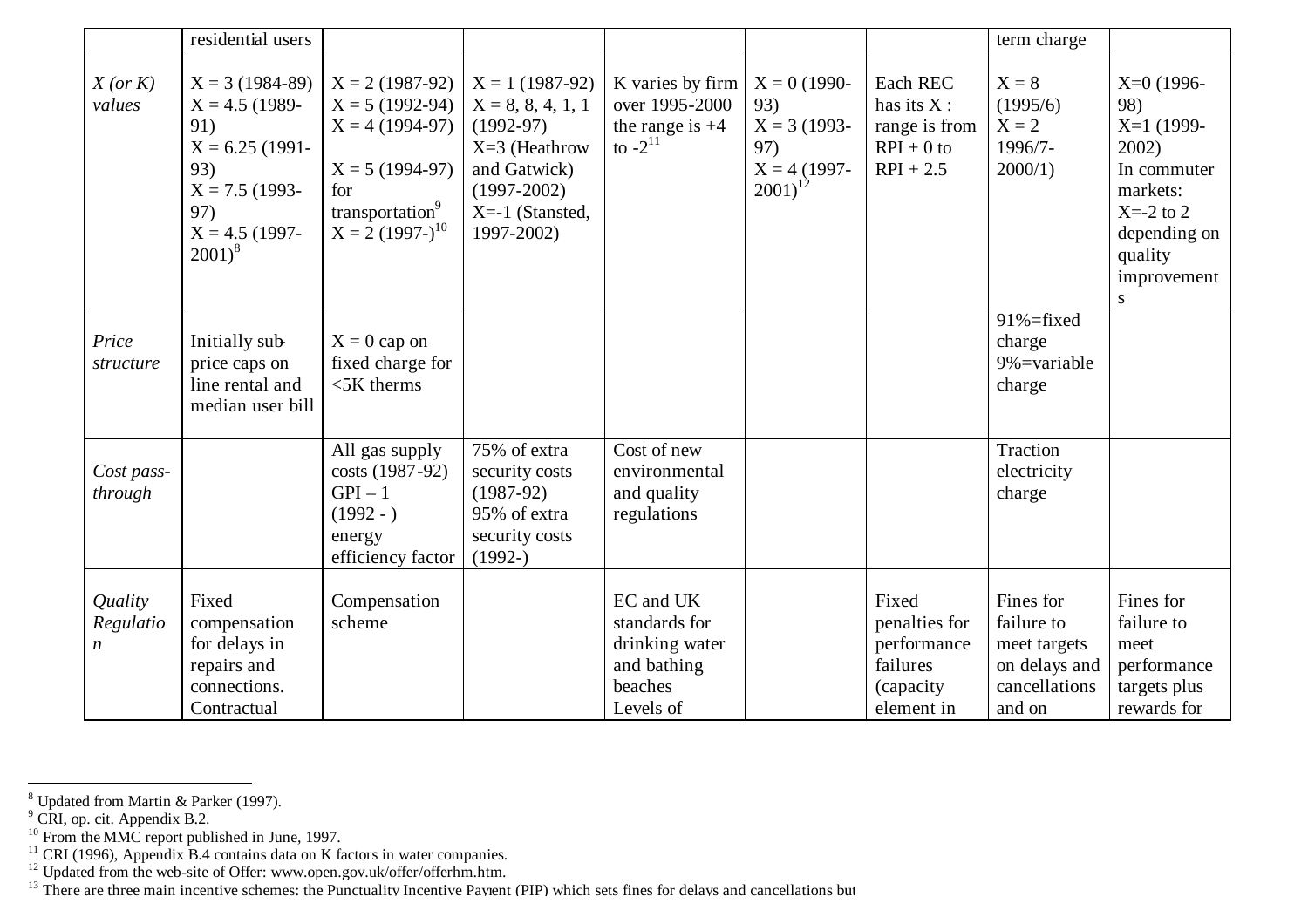|                      | liability                                               |         |                                                | service<br>monitored<br>Compensation<br>scheme                                       |                                                            | pool price<br>promotes<br>supply<br>security) | improvement<br>of network<br>(stewardship)<br>objectives)   | achievements<br>13                        |
|----------------------|---------------------------------------------------------|---------|------------------------------------------------|--------------------------------------------------------------------------------------|------------------------------------------------------------|-----------------------------------------------|-------------------------------------------------------------|-------------------------------------------|
| Regulator<br>$y$ Lag | Initially 5 years<br>Now 4 years<br>Next review<br>2001 | 5 years | 5 years<br>Next review<br>2002<br>MMC involved | 10 years (2000)<br>5 years at<br>Ofwat's or<br>firm's request<br>Next review<br>2000 | Initially 3<br>years<br>Now 4 years<br>Next review<br>2001 | 5 years<br>Next review<br>$2000^{14}$         | Initially 6<br>years, Next<br>review will<br>be for 5 years | Initially 7<br>years, Next<br>review 2003 |

Adapted from Armstrong, Cowan and Vickers (1994), pp.176-177.

l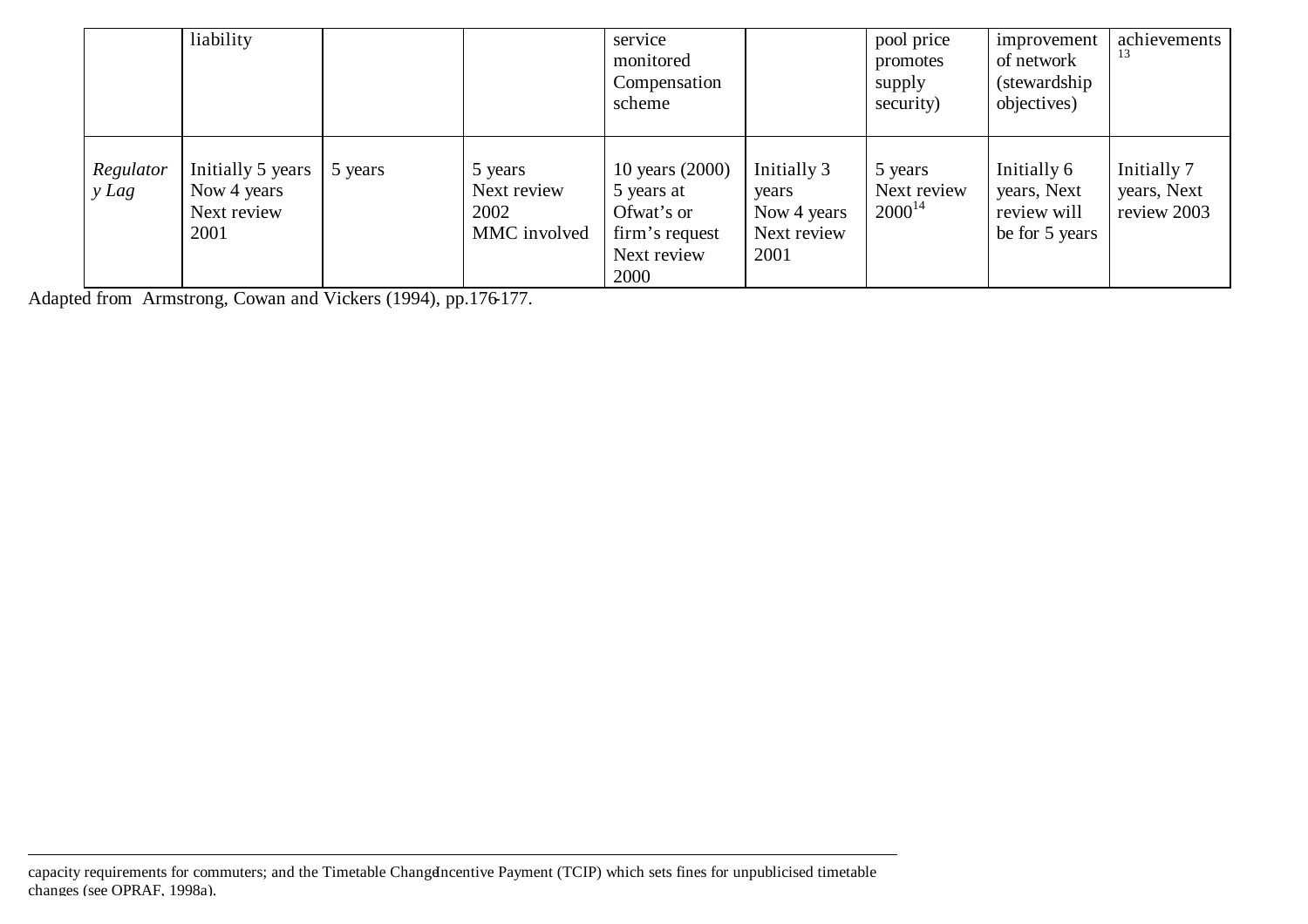# Table 3 MMC Investigations in Gas, Electricity, Water, Telecoms, Airports and Airlines 1980-1997

| Company                                                                                                                                                                                        | Date of reporting <sup>15</sup> | Reason for reference                                                                                                                                          | MMC recommendation <sup>16</sup>                                                                                                                                                                                                                           |
|------------------------------------------------------------------------------------------------------------------------------------------------------------------------------------------------|---------------------------------|---------------------------------------------------------------------------------------------------------------------------------------------------------------|------------------------------------------------------------------------------------------------------------------------------------------------------------------------------------------------------------------------------------------------------------|
| Central Electricity Generating Board                                                                                                                                                           | 20 May 1981                     | An investigation into the efficiency and costs of the CEGB's system<br>for the generation and supply of electricity in bulk.                                  | MMC made recommendations intended to enhance<br>efficiency, esp. investment in nuclear power.                                                                                                                                                              |
| Severn-Trent Water Authority, East<br>Worcestershire Waterworks Company and the<br>South Staffordshire Waterworks Company                                                                      | 9 June 1981                     | An investigation into the efficiency and costs of the STWA, and in<br>relation to the supply of water, of the two waterworks companies.                       | MMC made recommendations on manpower, investment,<br>budget-setting and internal organisation.                                                                                                                                                             |
| Anglian Water Authority and North West<br>Water Authority                                                                                                                                      | 8 November 1982                 | An investigation into the efficiency and costs of the sewerage<br>functions of the two Authorities.                                                           | MMC made recommendations on internal organisation,<br>capital prioritising and strategic planning.                                                                                                                                                         |
| London Electricity Board                                                                                                                                                                       | 3 March 1983                    | The DGFT believed that the LEB was engaged in anti-competitive<br>practices in its business of domestic electrical goods, spare parts and<br>ancillary goods. | MMC concluded that LEB has been pursuing an anti-<br>competitive practice by the cross-subsidisation of its<br>domestic goods business out of the profits made from<br>electricity supply; however, other electricity boards also<br>pursue this practice. |
| Yorkshire Electricity Board                                                                                                                                                                    | 7 August 1983                   | An investigation into the efficiency and costs of the Board.                                                                                                  | MMC made recommendations on YEB strategy,<br>objectives and management structure.                                                                                                                                                                          |
| Civil Aviation Authority                                                                                                                                                                       | 9 October 1983                  | An investigation into the efficiency and costs of the supplying by the<br>CAA of navigation and air traffic control services to civil aircraft.               | MMC made recommendations on financial control,<br>investment, strategy and project management.                                                                                                                                                             |
| South Wales Electricity Board                                                                                                                                                                  | 29 February 1984                | An investigation into the efficiency and costs of the Board.                                                                                                  | SWALEB's charges were found to be high relative to<br>other Boards, and efficiency-enhancing recommendations<br>were made.                                                                                                                                 |
| Yorkshire Water Authority                                                                                                                                                                      | 5 December 1984                 | An investigation into the efficiency and costs of, and the service<br>provided by the YWA.                                                                    | MMC made recommendations on internal processes,<br>management structure and manpower issues.                                                                                                                                                               |
| Four Area Electricity Boards                                                                                                                                                                   | 30 January 1985                 | An investigation into the efficiency of revenue collection by East<br>Midlands, South Eastern, North Eastern and South Western.                               | Recommendations made but none of the four found to be<br>pursuing a course of action which operates against the<br>public interest.                                                                                                                        |
| North of Scotland Hydro-Electric Board                                                                                                                                                         | 2 October 1985                  | An investigation into the efficiency and costs of the Board.                                                                                                  | There was substantial scope for improvement in the<br>setting of objectives, the use of information, and in the co-<br>ordination of central and local planning processes.                                                                                 |
| <b>British Airports Authority</b>                                                                                                                                                              | 10 October 1985                 | An investigation into the efficiency and costs of, and the service<br>provided by BAA in its commercial activities.                                           | MMC made recommendations intended to increase<br>competition in airport terminals, and to improve<br>efficiency in other areas.                                                                                                                            |
| <b>British Telecommunications plc</b>                                                                                                                                                          | 27 January 1986                 | An investigation of the proposed merger between BT and Mitel<br>Corporation.                                                                                  | The merger was approved, subject to conditions requiring<br>BT to keep its UK business separate from that of Mitel.                                                                                                                                        |
| Southern Water Authority, The Eastbourne<br>Waterworks Company, Folkestone and<br>District Water Company, Mid-Sussex Water<br>Company, Portsmouth Water Company and<br>West Kent Water Company | 16 April 1986                   | An investigation into the efficiency and costs of, and the service<br>provided by the Authority and the companies in the supply and<br>distribution of water. | Recommendations intended to enhance efficiency were<br>made to the SWA and the companies.                                                                                                                                                                  |
| South of Scotland Electricity Board                                                                                                                                                            | 20 August 1986                  | An investigation into the efficiency and costs of the Board.                                                                                                  | Made recommendations regarding management structure,<br>efficiency audits, objectives and fuel inputs.                                                                                                                                                     |

 $15$  The date given is the date of the report's publication, not the date of referral to the MMC.

l

 $16$  The 'result' is the recommendation of the MMC, which may differ from the events that actually ensued.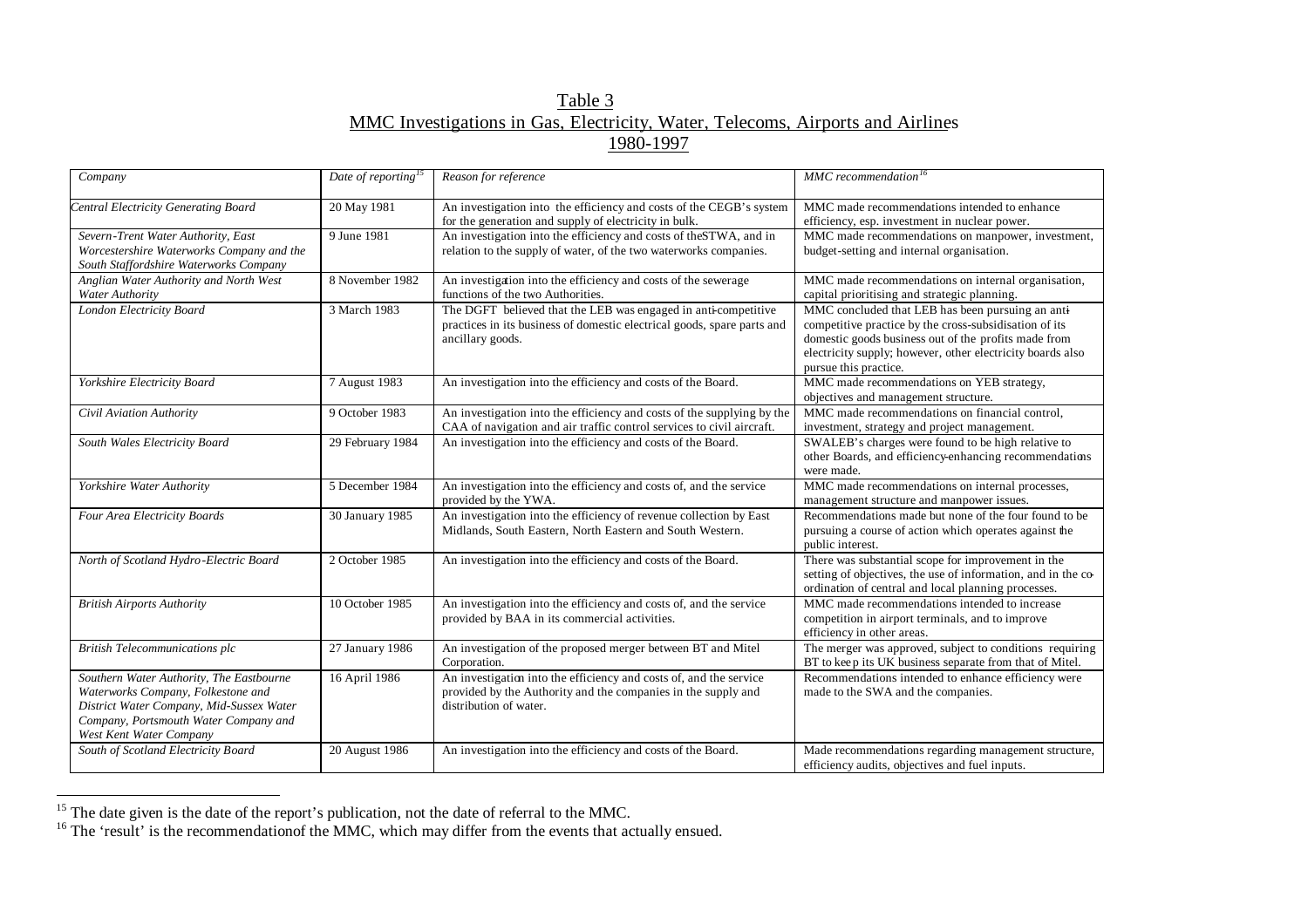| CEGB                                                                                         | 25 June 1987                              | An investigation into the efficiency and costs of the EGB's system<br>for the transmission of electricity in bulk.                                                                                                                                                                          | MMC made recommendations on financial controls,<br>monitoring of managerial performance, and other issues,<br>e.g. investment and budgets.                                                                                                        |
|----------------------------------------------------------------------------------------------|-------------------------------------------|---------------------------------------------------------------------------------------------------------------------------------------------------------------------------------------------------------------------------------------------------------------------------------------------|---------------------------------------------------------------------------------------------------------------------------------------------------------------------------------------------------------------------------------------------------|
| British Airways plc                                                                          | 11 November 1987                          | An investigation of the proosed merger between BA and British<br>Caledonian - was referred to the MMC on grounds of reduced<br>competition and market dominance.                                                                                                                            | MMC approved the merger, since BA had agreed to give<br>up 5000 landing slots at Gatwick, B.Cal's base, and to<br>surrender several of B.Cal's European routes.                                                                                   |
| Manchester Airport                                                                           | 22 December 1987                          | An investigation into the allowed price regulation of MA and<br>whether MA was acting against public interest.                                                                                                                                                                              | RPI-1 recommended for five years.                                                                                                                                                                                                                 |
| Welsh Water Authority                                                                        | 18 May 1988                               | An investigation of the WWA's efficiency, costs and service.                                                                                                                                                                                                                                | MMC concluded that WWA would be able to achieve its<br>cost reduction targets by March 1990.                                                                                                                                                      |
| <b>British Gas</b>                                                                           | 19 October 1988                           | BG was referred to the MMC due to alleged price discrimination in<br>the unregulated contractmarket.                                                                                                                                                                                        | MMC concluded that monopoly power was present, and<br>was being abused. Recommendations included the<br>publication of non-negotiable price schedules in the<br>contract market.                                                                  |
| General Utilities plc, The Colne Valley Water<br>Company and Rickmansworth Water<br>Company. | 27 April 1990                             | An investigation of the proposed merger between the three<br>companies; GU (owned by the French company CGE) controlled<br>The Lee Valley Water Company- the proposed merger was referred<br>to the MMC, since the combined company would cover aignificant<br>amount of north-west London. | MMC found that the merger was against the public<br>interest, since it would reduce the scope for yardstick<br>competition; however, it could be allowed if the claimed<br>gains from merger were passed back to consumers as<br>lower prices.    |
| General Utilities plc and the Mid Kent Water<br>Company                                      | 4 July 1990                               | An investigation of the merger situation.                                                                                                                                                                                                                                                   | MMC recommended that the number of comparators for<br>vardstick competition be maintained by not allowing CGE<br>to have board representationat Mid Kent Water.                                                                                   |
| Southern Water plc and Mid-Sussex Water<br>Company                                           | 4 July 1990                               | An investigation of the merger situation                                                                                                                                                                                                                                                    | MMC concluded that the merger was not against the<br>public interest, since the MidSussex Water Company was<br>already controlled by the French firm SAUR.                                                                                        |
| CAA                                                                                          | 18 July 1990                              | An investigation into the supply of navigation and air traffic control<br>services to civil aircraft.                                                                                                                                                                                       | MMC made recommendations for improving strategic and<br>manpower planning, the management of investment and<br>operating efficiency.                                                                                                              |
| BA and Sabena SA                                                                             | 25 July 1990                              | BA and KLM entered into an agreement in which they would each<br>invest about £35m in Sabena World Airlines, a subsidiary of Sabena<br>SA. The arrangement aimed to develop a hub and spoke operation at<br>Brussels.                                                                       | MMC concluded that the arrangements were not against<br>the public interest.                                                                                                                                                                      |
| <b>BAA</b>                                                                                   | 9 July 1991                               | An investigation into the allowed price regulation of BAA and<br>whether BAA was acting against public interest.                                                                                                                                                                            | Price control equal to RPI8 for first two years, then RPI<br>4 in third year and RPI-1 in years 4 and 5.                                                                                                                                          |
| Manchester Airport                                                                           | 9 July 1992                               | An investigation into the allowed price regulation of MA and<br>whether MA was acting against public interest.                                                                                                                                                                              | MMC recommends RPI-3 for 1993-98 period.                                                                                                                                                                                                          |
| <b>British Gas</b>                                                                           | 17 August 1993<br>and 6 September<br>1993 | BG requests reference to MMC of whole business.                                                                                                                                                                                                                                             | MMC recommends breakup of BG into supply and<br>transportation businesses, complete abolition of supply<br>monopoly, lower rate of return on transportation and<br>storage assets and relaxation of X from 5 to 4 formall<br>customers from 1994. |
| Scottish Hydro-Electric plc.                                                                 | 15 June 1995                              | DGES makes reference after SHE rejects proposals on pricing.                                                                                                                                                                                                                                | MMC found against company and recommended price<br>reductions, though not as much as regulator.                                                                                                                                                   |
| Portsmouth Water plc                                                                         | 28 July 1995                              | The DGWS referred the determination of the adjustment $K$ ) factor<br>and the standard infrastructure charge to the MMC.                                                                                                                                                                    | MMC set an adjustment factor of -1.5 for 1995-2000, and<br>of -0.5 for 2000-2005. Also determined infrastructure<br>charge of £200.                                                                                                               |
| South West Water plc                                                                         | 28 July 1995                              | The DGWS referred the determination of the adjustment $K$ ) factor<br>and the standard infrastructure charge to the MMC.                                                                                                                                                                    | MMC set an adjustment factor of $+1.0$ for 19952000, and<br>of 0.0 for 2000-2005. Also determined infrastructure<br>charge of £200.                                                                                                               |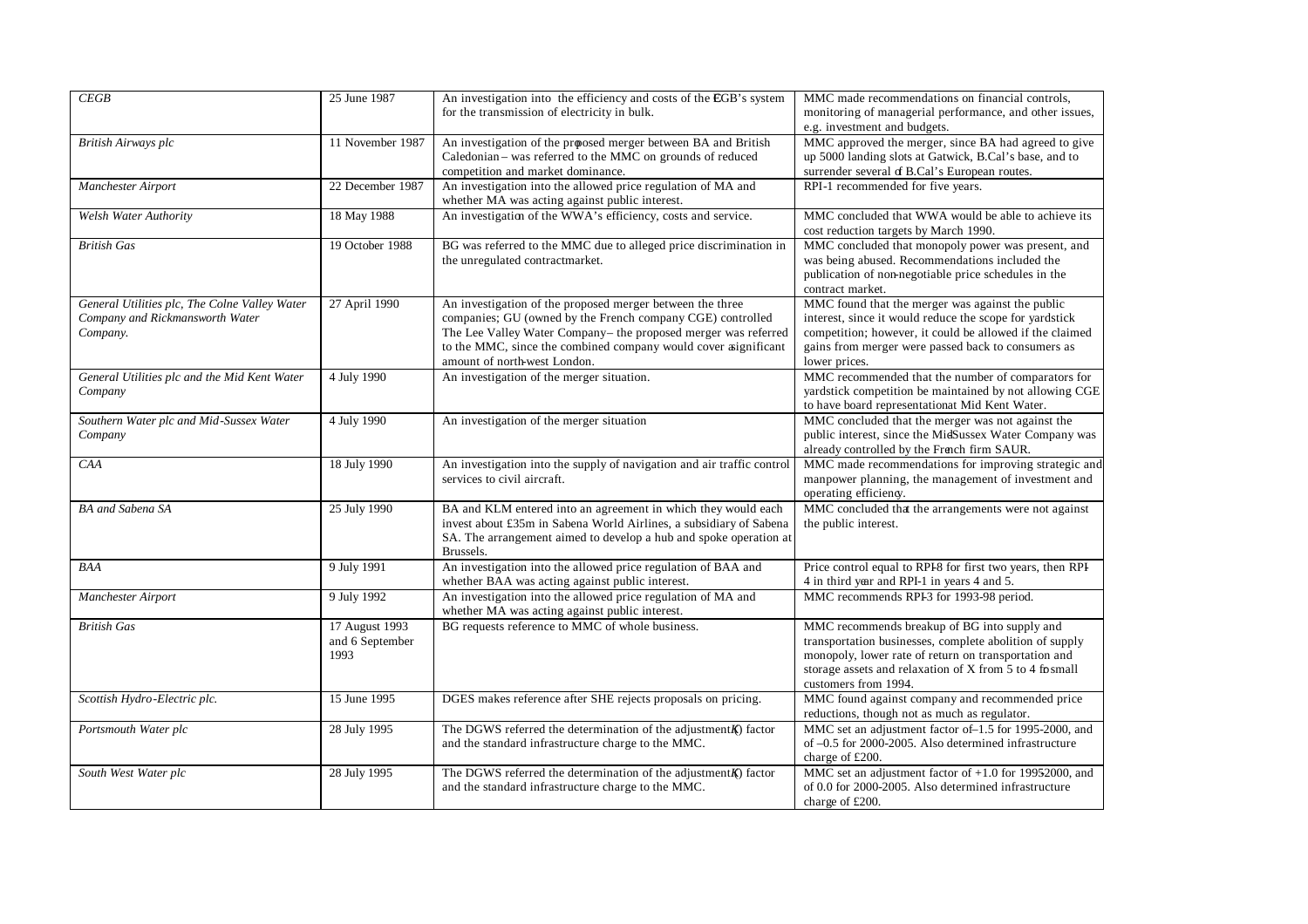| BT                                                                             | 14 December 1995 | After BT failed to reach agreement with Videotron on the financial<br>terms of telephone portability, Oftel referred the issue to the MMC.                 | MMC concluded that the lack of portability was against<br>the public interest; its negative effects could be remedied<br>by modifications to BT's licence.                                    |
|--------------------------------------------------------------------------------|------------------|------------------------------------------------------------------------------------------------------------------------------------------------------------|-----------------------------------------------------------------------------------------------------------------------------------------------------------------------------------------------|
| Belfast International Airport Ltd. And Belfast<br>City Airport Ltd.            | 9 January 1996   | Investigation of the proposed merger between the two airports;<br>referred to the MMC by the DTI.                                                          | MMC concluded that the potential benefits from the<br>merger are outweighed by the detrimental effects on<br>competition and choice; the MMC recommended that the<br>merger be prohibited.    |
| PowerGen plc and Midlands Electricity plc                                      | 25 April 1996    | Investigation of the proposed merger referred to the MMC on<br>grounds of vertical integration between a generator and REC.                                | MMC concluded that the merger was acceptable, provided<br>certain conditions are met. One member of the inquiry<br>group dissented with the conclusions.                                      |
| National Power plc and Southern Electric plc                                   | 25 April 1996    | As PowerGen - Midlands report.                                                                                                                             | As PowerGen - Midlands report.                                                                                                                                                                |
| <b>BAA</b>                                                                     | 16 July 1996     | An investigation into the allowed price regulation of BAA's London<br>airports and whether BAA was acting against public interest.                         | MMC recommends RPI-3 for 1997-2002 at Heathrow and<br>Gatwick, RPI+1 at Stansted. Some of BAA's action ruled<br>to be against public interest.                                                |
| Severn Trent plc and South West Water plc                                      | 25 October 1996  | An investigation of the proposed merger between two WSCs.                                                                                                  | MMC recommended that the merger be prohibited on the<br>grounds that it would result in the loss of SWWS as a<br>comparator.                                                                  |
| Wessex Water plc and South West Water plc                                      | 25 October 1996  | As Severn Trent- SW Water report.                                                                                                                          | As Severn Trent- SW Water report.                                                                                                                                                             |
| Mid Kent Holdings plc and General Utilities<br>plc and SAUR Water Services plc | 21 January 1997  | An investigation of the proposed merger- GU and SAUR had<br>launched a hostile joint bid for MKH, a small water only company.                              | MMC concluded that the potential efficiency gains<br>through the merger are small, whereas the loss of<br>comparative competition are large; it recommended that<br>the merger be prohibited. |
| <b>British Gas plc</b>                                                         | 18 June 1997     | BG was referred to the MMC after a dispute with the DGWS<br>concerning the price cap for BG Transco's transpotation and storage<br>services.               | MMC's conclusions broadly supported the DGWS; a<br>price cap of $RPI - 2$ was imposed.                                                                                                        |
| NI Electricity                                                                 | 25 April 1997    | Reference made by DGES for NI after NIE rejected price control<br>proposals.                                                                               | MMC recommends price reductions less tha DGES NI<br>had wanted by greater than those sought by NIE.                                                                                           |
| Manchester Airport                                                             | 19 August 1997   | Investigation into appropriate economic regulation of charges.                                                                                             | RPI-6.5 in 1998-99, with RPI-5 for subsequent 4 years<br>and found that process of consultation inadequte.                                                                                    |
| Pacificorp and The Energy Group plc                                            | 19 December 1997 | The Secretary of State for Trade and Industry referred the proposed<br>merger between these two companies on the grounds of foreign<br>ownership of a REC. | The MMC concluded that the merger is not expectd to<br>act against the public interest.                                                                                                       |